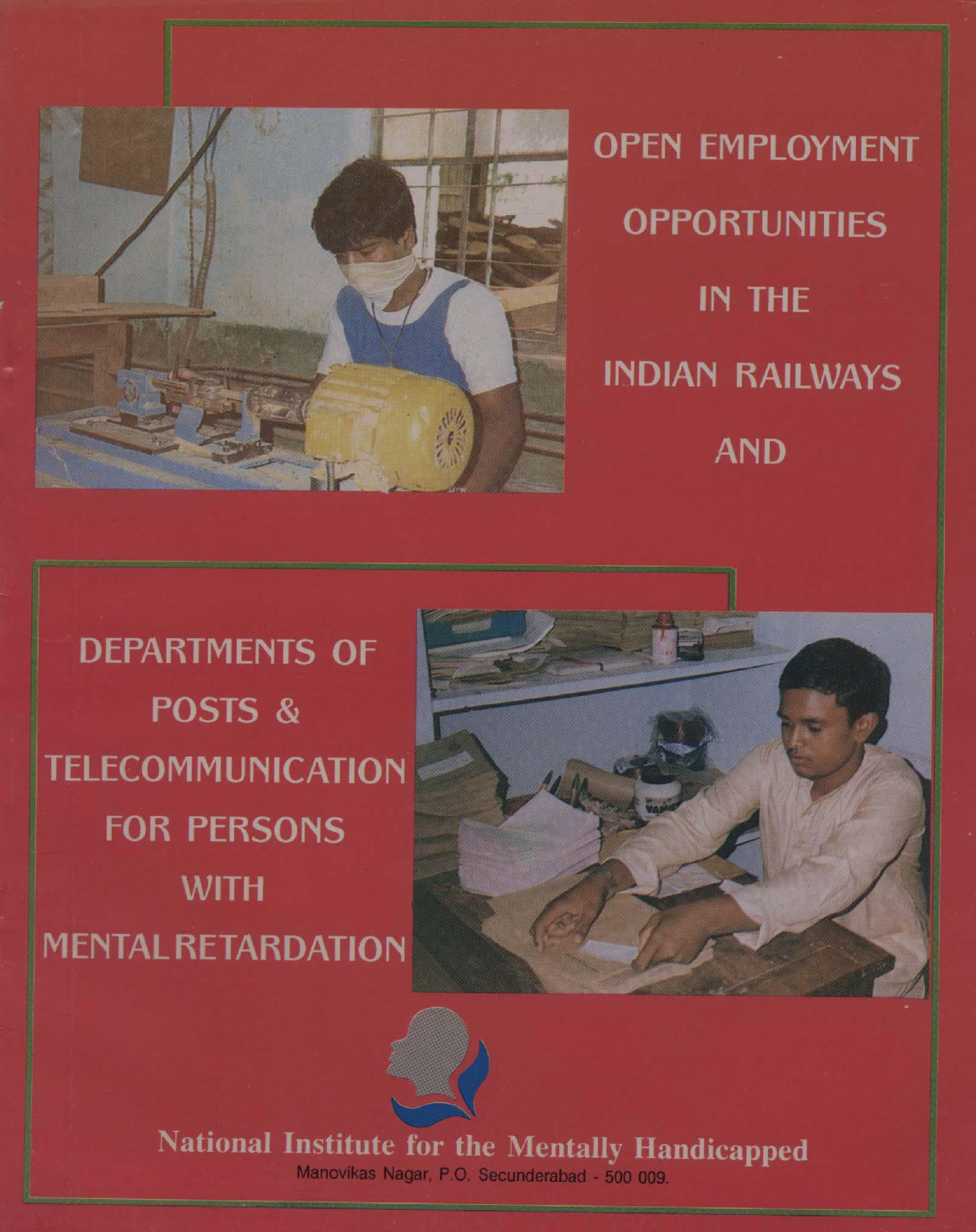# OPEN EMPLOYMENT OPPORTUNITIES IN INDIAN RAILWAYS

AND

DEPARTMENTS OF POSTS & TELECOMMUNICATIONS FOR PERSONS WITH MENTAL RETARDATION

### A.T.THRESSIA KUTY

Lecturer in vocational counselling & Employment



NATIONAL INSTITUTE FOR THE MENTALLY HANDICAPPED

Manovikas Nagar, Secunderabad - 500 009.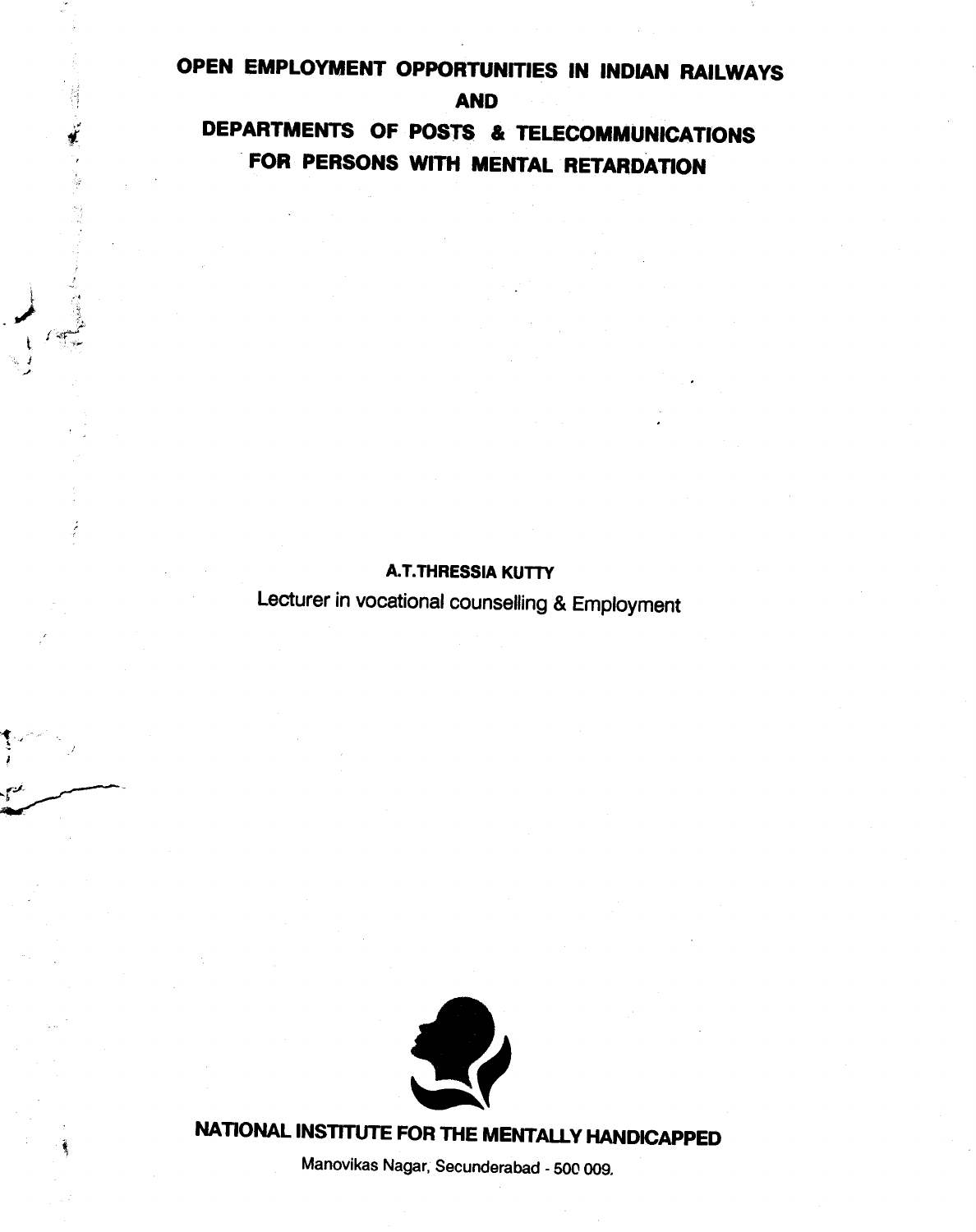Copyright @ 1991 National Institute for the Mentally Handicapped Secunderabad - 500 009.

First Published in 1991 Reprint - 1994 (NIMH)

### IMPORTANT

**।**<br>र

Any part or full of this publication may be reproduced in any form indudlng translation into Hindi or any regional language with written permission from NIMH for the purpose of teaching, training and research without making profit out of it.

|                                                |  |  |  | Cover photo : i) Naveen Kumar, a male with mild mental retardation employed at Catholic Hospital |
|------------------------------------------------|--|--|--|--------------------------------------------------------------------------------------------------|
| Association of India, Secunderabad since 1992. |  |  |  |                                                                                                  |

II) Sanjay, a male with mental retardation working at Kay Bee School Equipment Factory, Hyderabad since 1986.

Printed at :- Sree Ramana Process, Secunderabad. Hello : 811750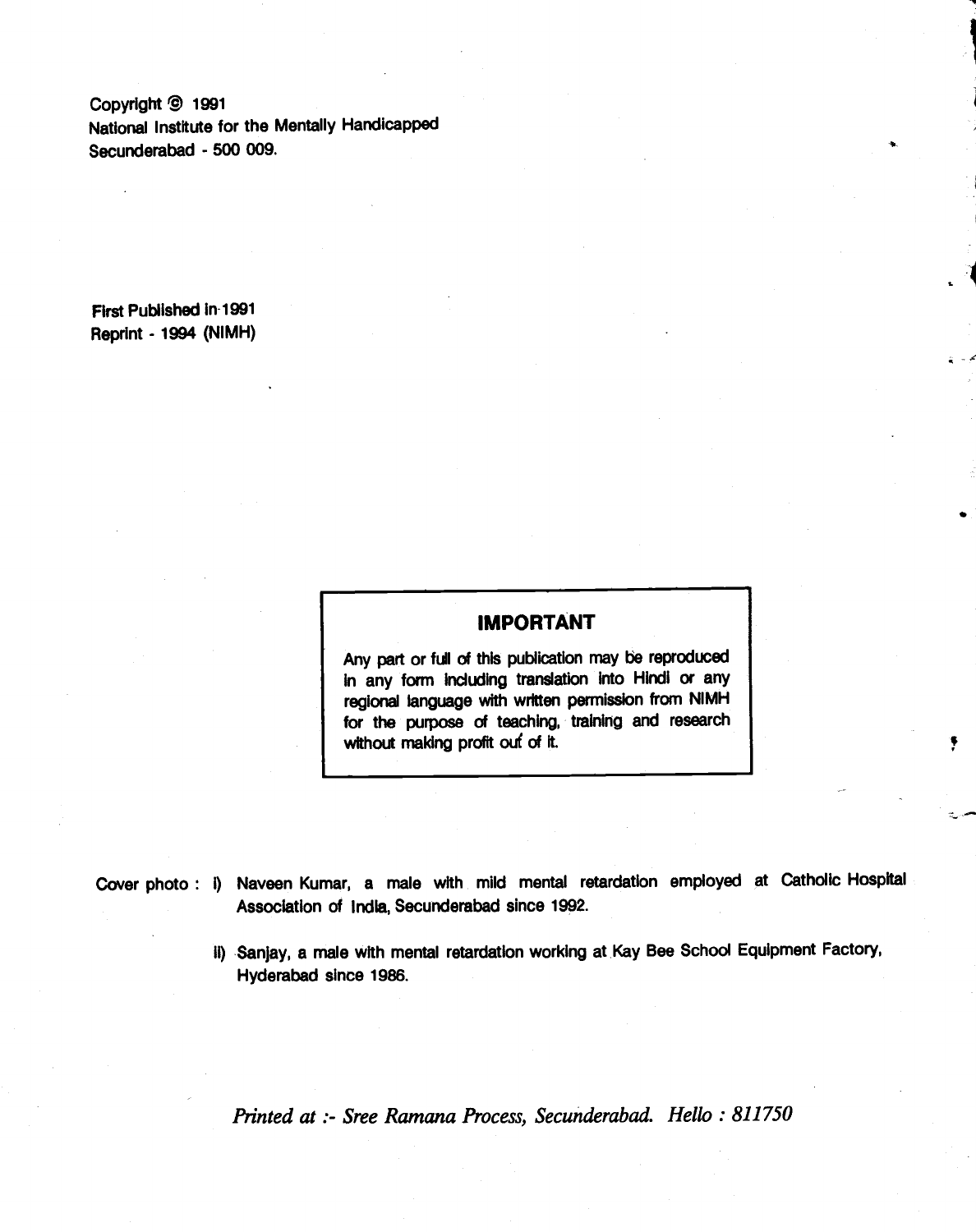### NATIONAL INSTITUTE FOR ThE MENTALLY HANDICAPPED

Dr.D.K. Menon DIRECTOR

#### NIMH/Acad.2(153)8964 January 4, 1991

Dear Shri Pandey,

You will kindly recall that in one of your visits to our Institute, you had suggested that we should identify certain jobs in Govt. of India establishments which can be performed by persons with mental retardation. You had further suggested that if there was a need to amend the recruitment rules relating to essential qualifications, the same may be examined without jeopardising the efficiency on the job.

I am happy to inform that Ms.A.T.Thressiakutty, Vocational Counsellor of our Institute has over the last three months accumulated adequate information from South Central Railways and has identified 22 jobs where persons with mental retardation can be placed after suitable training to fulfil the functional requirements of the job. Appended alongwith this letter please find a copy of the paper prepared by Ms.A.T.Thressia kutty. Appendix 1 of this paper lists the jobs wliich can be performed for persons with mental retardation while Appendix 2 indicates an analytic description of the jobs/highlighting the functional requirements. The analysis indicates that the recruitment rules unnecessarily gave higher academic qualification in order to ensure the persons to read and write while the specific duties of the job did not require the persons to have passed VIII Class. It would therefore be desirable to have a dialogue with the railway authorities to prescribe recruitment rules which have concordance with specific duties on the performance of the job. We shall highly appreciate if you could kindly go through the paper and give your valuable comments so that we could continue the work in this direction.

3

With best wishes,

Yours sincerely,

Sd!-

(D.K.MENON)

Shri R.S.Pandey Jt.Secretary to Govt. of India Ministry of Welfare, Shatri Bhavan **NEW DELHI 110 001**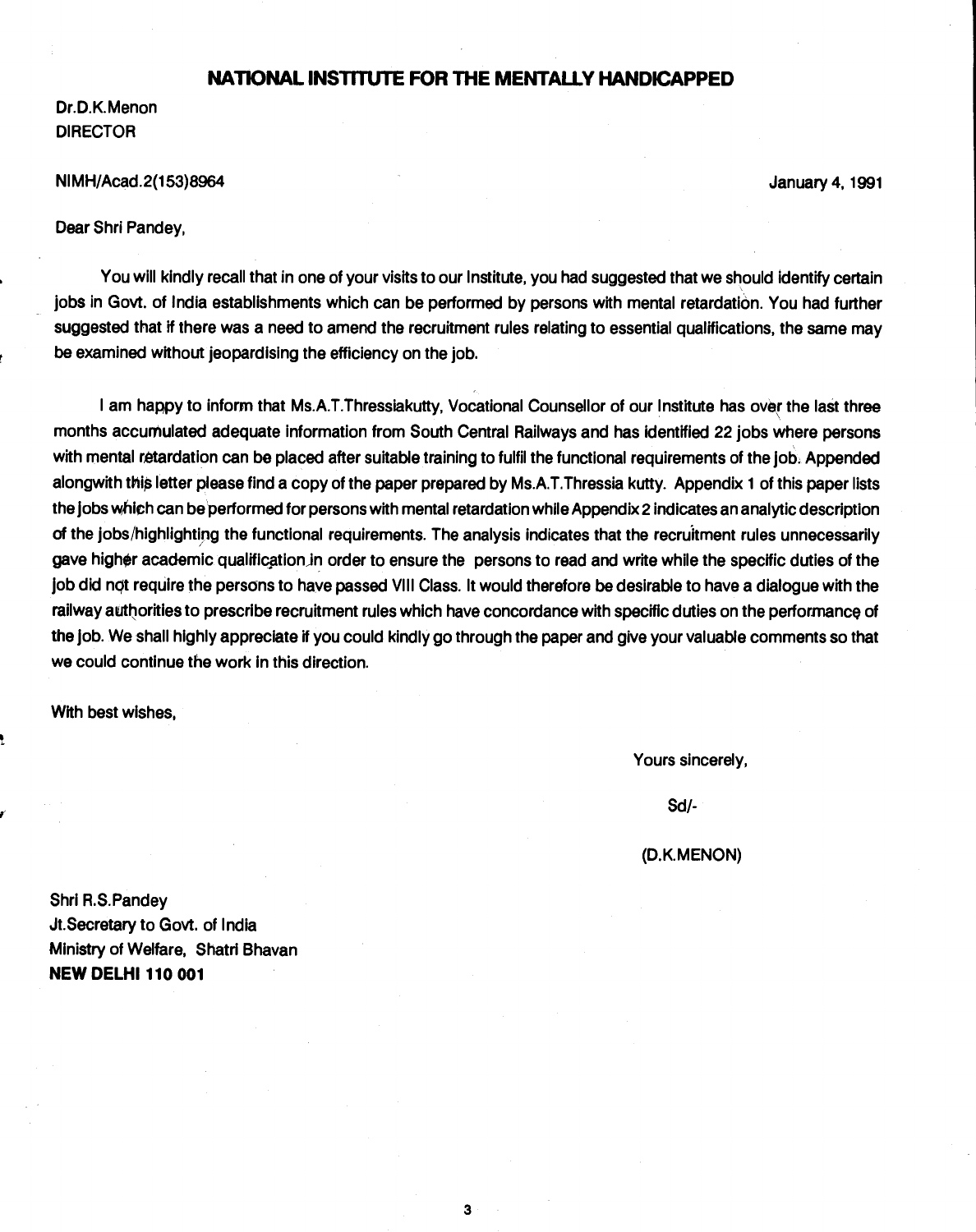# NATIONAL INSTITUE FOR THE MENTALLY HANDICAPPED

(Government of India Society, Ministry of Welfare)

Dr. D.K. Menon DIRECTOR

NIMH/EO/91 /3594/3594

August29, 1991

Dear Shri Khurana,

You will kindly recall that our Institute had identified job opportunities in the South Central Railway which you may very kind to have communicated to the Railway Board for initiating a dialoguefor reservation of some selected posts.

Likewise our Institute has prepared a status report for the Posts and Telegraphs Department which is enclosed along with this letter for your kind persual. It will be appreciated if this paper can beforwarded to the Director General of Posts & Telegraphs for examination and suitable provision of reservation of Jobs.

With kind regards,

Yours sincerely,

Sd/-

(D.K.MENON)

r

Shri M.R. Khurana Under Secretary to Government of India Ministry of Welfare Shastri Bhavan **NEW DELHI 110 001**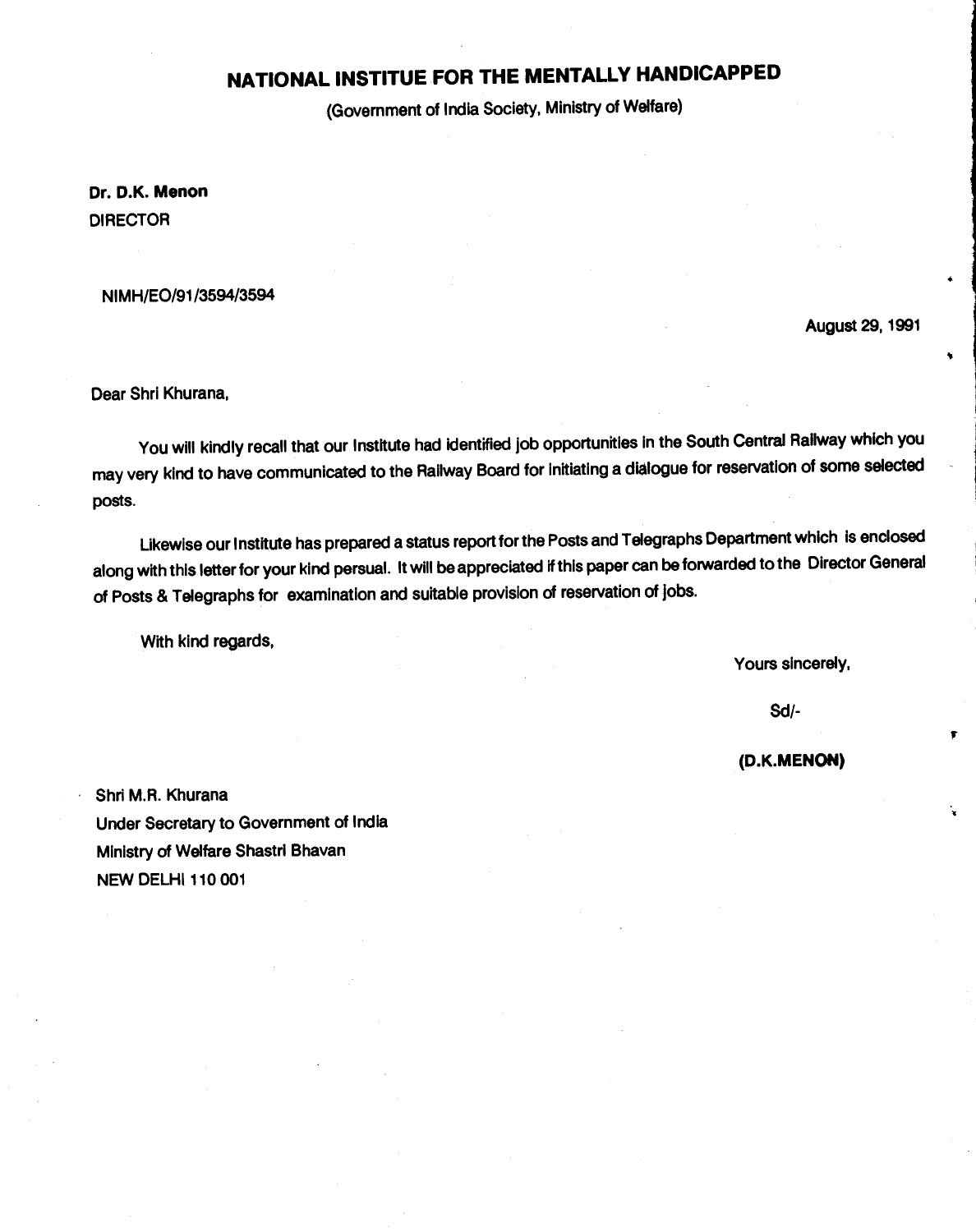### **CONTENTS**

# I. Open Employment Opportunities in the Indian Railways for Person with Mental Retardation

|                 | - Introduction |                                                                          |    |
|-----------------|----------------|--------------------------------------------------------------------------|----|
|                 | - Objectives   |                                                                          |    |
|                 | - Rationale    |                                                                          |    |
|                 |                | - Methodology                                                            |    |
|                 |                | - Criteria for selection of jobs                                         | 8  |
|                 |                | - Suitable jobs identified in South Central Railway, Secunderabad        | 8  |
|                 |                | - Discussion on identified jobs                                          | 8  |
|                 |                | - Recruitment rules                                                      | 9  |
|                 |                | - Curriculum and training                                                | 10 |
| - Conclusion    |                |                                                                          | 10 |
| <b>Appendix</b> |                | List of jobs identified in Railways for persons with mental retardation. | 11 |
| <b>Appendix</b> |                | Analysis of functional duties of jobs for recruitment                    | 13 |

# II. Open Employment Opportunities in the Departments of Posts & Telecommunications

| Appendix | Suitable jobs identified with Mental Retardation                 | 36 |
|----------|------------------------------------------------------------------|----|
| Appendix | Analysis of functional duties of identified jobs for Recruitment |    |

### Ill. Formats used

| - Definition of terms                   | 39 |  |
|-----------------------------------------|----|--|
| - Job identification initial contact    | 41 |  |
| - Employment site analysis              | 42 |  |
| - Functional analysis of identified job | 44 |  |
| - Contact letters for permission        | 50 |  |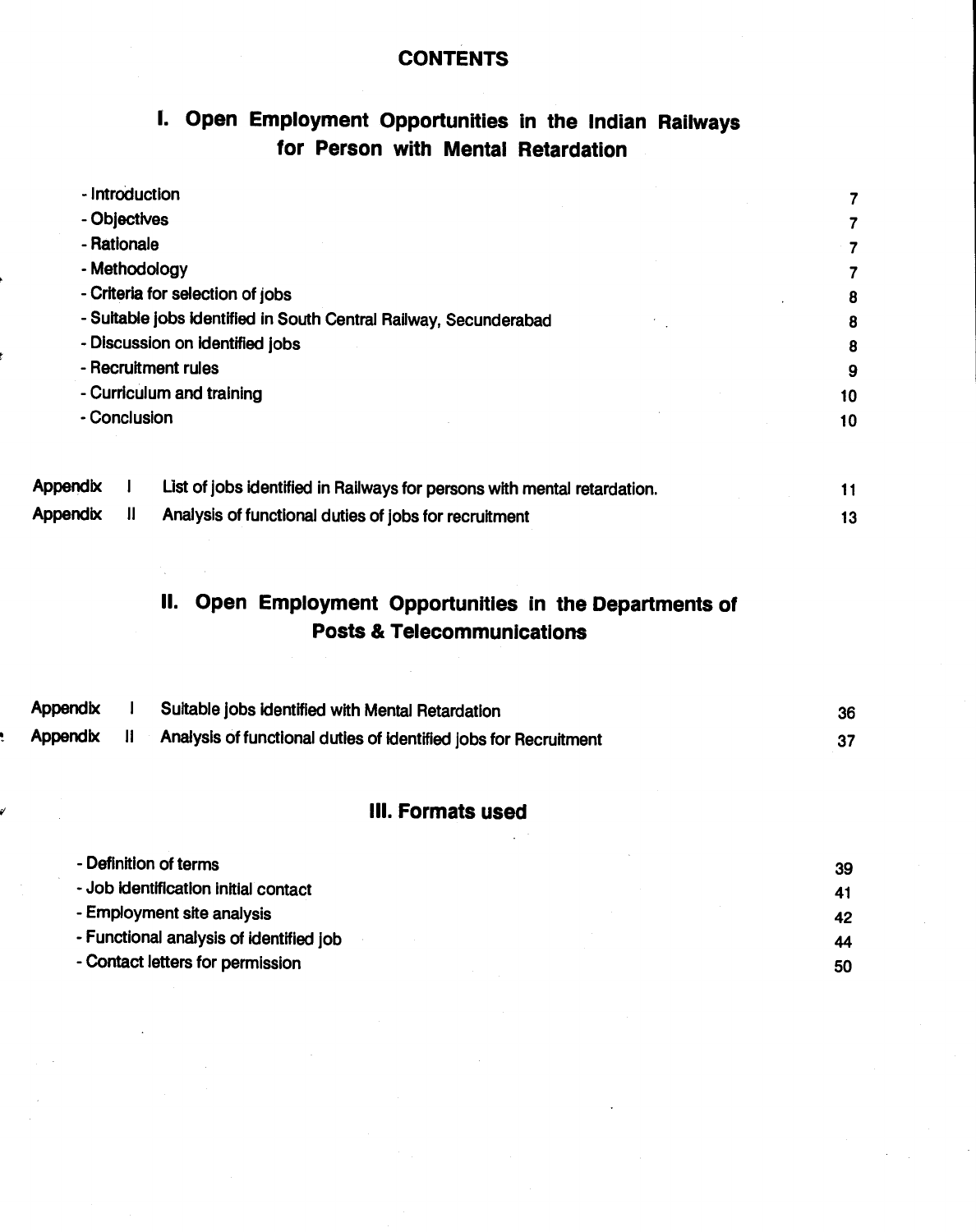# <span id="page-6-0"></span>I. OPEN EMPLOYMENT OPPORTUNITIES IN THE INDIAN RAILWAYS FOR PERSON WITH MENTAL RETARDATION

### I, INTRODUCTION

An adult has to work to earn his livelihood for his existence. Persons with mental retardation who are at present not given the opportunity for such employment, possess the potential to work, earn and live in the community as respectable citizens, if provided with necessary training, placement and support services. At present many of them sit idle, some work in sheltered workshops and few work for hours per week. The earning gap is not commensurate with their time spent. It does not clearly reflect the vocational capabilities of persons with mental retardation. To make employment realistic and functional for persons with mental retardation, appropriate jobs in the open employment are to be systemically identified, defined, refined and ultimately reserved. This paper lists, analyses and suggests suitable job opportunities for persons with mental retardaation in the Indian Railways based on the sample study conducted with reference to South Central Railway, Secunderabad.

### II. OBJECTIVES OF THE STUDY

- 1. To identify jobs in railwways which are suitable for persons with mental retardation.
- 2. To find out the specific details of the identified jobs so that the recruitment rules could be modified according to the functional job requirements.
- 3. To suggest the type of training and to develop suitable curriculum and training methods for the identified jobs for persons with mental retardation.

### Ill. RATIONALE

Various agencies have identified and listed different jobs as suitable for persons with mental retardation. But a detailed and systematic study is required to find out where these jobs are avilable, the existing recruitment rules, specific duties, and the training so that steps could be taken for relaxation and training.

The employment opportunities are available in Central and State Government departments as well as in public and private sector. As per fourth Central Pay Commission report 39.7% of Central Government jobs are in Railways. Indian railways have 16.24 lakhs employees of which 7.40 lakhs are group D staff generally unskilled which are more suitable for persons with mental retardation. South Central Railway, Secunderabad is a composite unit under Indian Railways and is therefore taken as the sample for the study to identify suitable jobs in the Indian Railways for persons with mental retardation.

### IV. METHODOLOGY

Having selected, South Central Railway as a sample for study, the necessary forms for initial contact, job site analysis, and functional job analysis were duly prepared (Appendix 4). Official appointments were made in different kinds of work spots of South Central Railway for field visit to interact with the Group D employees et the job site and observed them while they were at their work. Discussions were held with supervisory officials to know the exact

- Fourth Central Pay Commission report page 59
- Indian Railways annual statistical statements 1988-89 statement 40.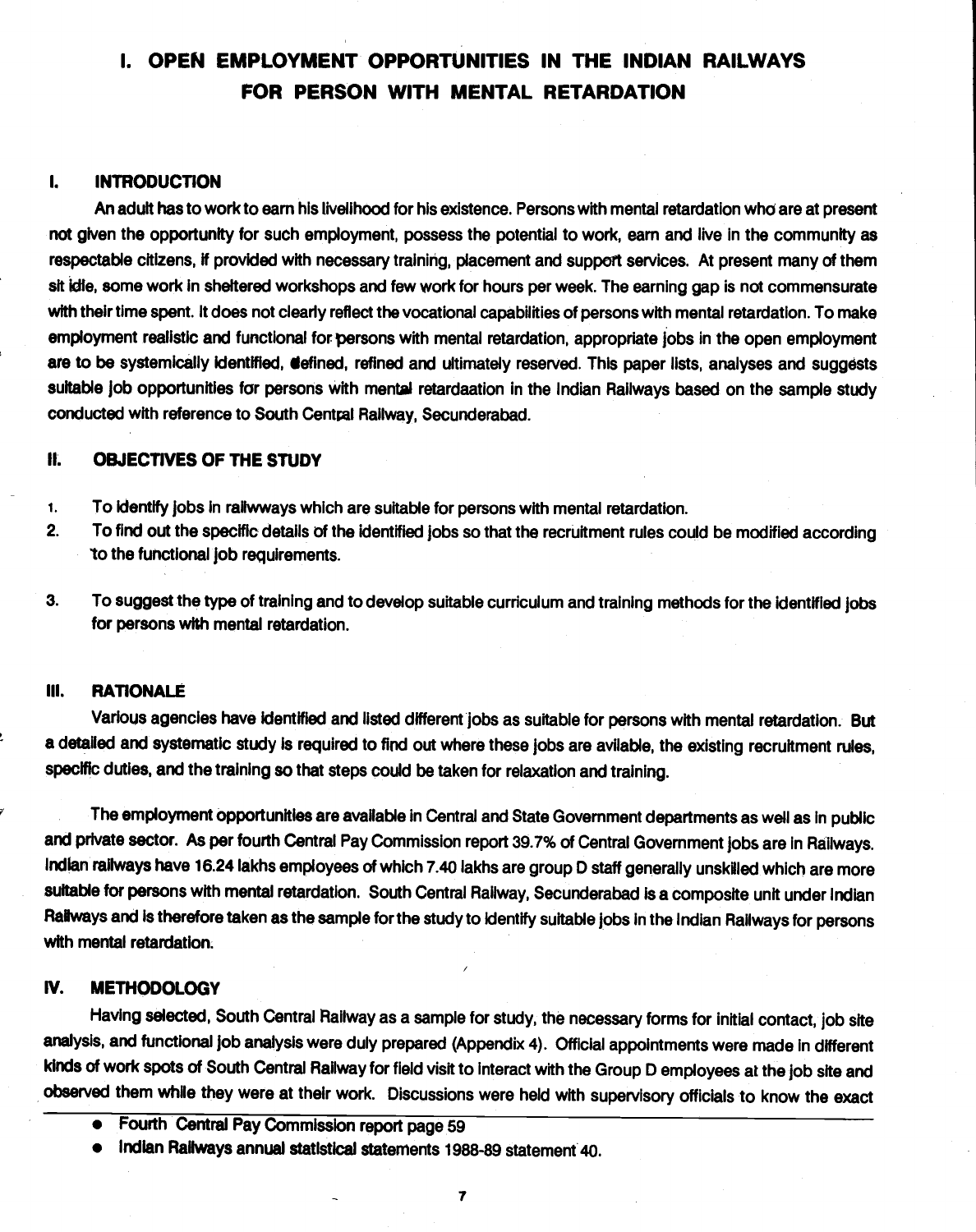<span id="page-7-0"></span>requirement of the jobs normally done by the group 'D' employees. The jobs which were found suitable are listed with proper analysis to suggest for the development of training curriculum and relaxation required In the prescribed recruitment rules of the Group 'D' posts to make the posts suitable for mentally retarded persons.

### V. CRITERIA FOR SELECTION OF JOBS

- 1. The unskilled jobs which have minimum supervision and nil assistance but without any involvement of risks are found suitable.
- 2. The unskilled jobs which are performed by group of persons are selected because the necessary assistance and supervision is available within the group.
- 3. Some joobs are found easy in performance and the retarded persons may do it. But the faIlure In the performance of duties seriously affects the functioning of Railways. Such jobs are not included.
- 4. Jobs which are performed in a risky and hazardous environment where physical and mental alertness are essential to safeguard oneself are also ommitted.

Based on the above criteria, the superintendents/supervisors are consulted to find out the appropriateness of the identified jobs for the persons with mental retardation.

### VI. SUITABLE JOBS IDENTIFIED IN SOUTH CENTRAL RAILWAY

South Central Railway, Secunderabad as on 31-03-1989 employs 1.29 lakhs staff of which group '0' staff are 0.68 lakhs. They are employed In administrative offices, workshops, printing press, railway stations loco sheds, engineering gang, train examiner depots, transhipment depots, hospitals and educational institutions. (Appendix I).

### VII. DISCUSSION ON IDENTIFIED JOBS

### 1. Administrative offices:

The group '0' posts are normally peons, messengers, record lifters chowkldars, safal wala, sweeper and mall. The job of the peon is to attend to the rquirements of the section as a whole and to the officer to whom he is attached. The messengers are required to carry papers and files from section to section and to post offices. Record lifters are generally employed in record rooms to stack the files and for loading and unloading of materials from vans. Guarding the offices during day and night is the responsibility of chowkidars. Safal wala cleans the toilets while the sweeper cleans the offices and surroundings. Mali Is required to maintain the garden.

 $\bullet$ 

These jobs except chowkidars do not require much of mental accumen and can be performed by the mentally retarded individuals because they are always being supervised and not involving risks due to failure in the performance of jobs. Deatiled analysis of the above mentioned jobs are given in the appendix 2-1 -6.

### 2. Workshops, Lallaguda:

Workshops at Lallaguda of South Central Railway has a strength of 4800 staff distributed among 17 shops. The group D are designated as Khalasies and by experience the Khalasies are promoted as Khalasi helpers. Though the designation is Khalasi the same in respect of all the 17 shops, the duties differ according to the requirement of each shop. The nature of duties in different shops are explained in appendix 2: 7.1-12. Generally their duties are cleaning the shop floors, transporting the raw materials and finished products, loading and unloading operations, and cleaning of machines. The jobs of khalasis in foundry, smithy and boiler shops are found risky for persons with mental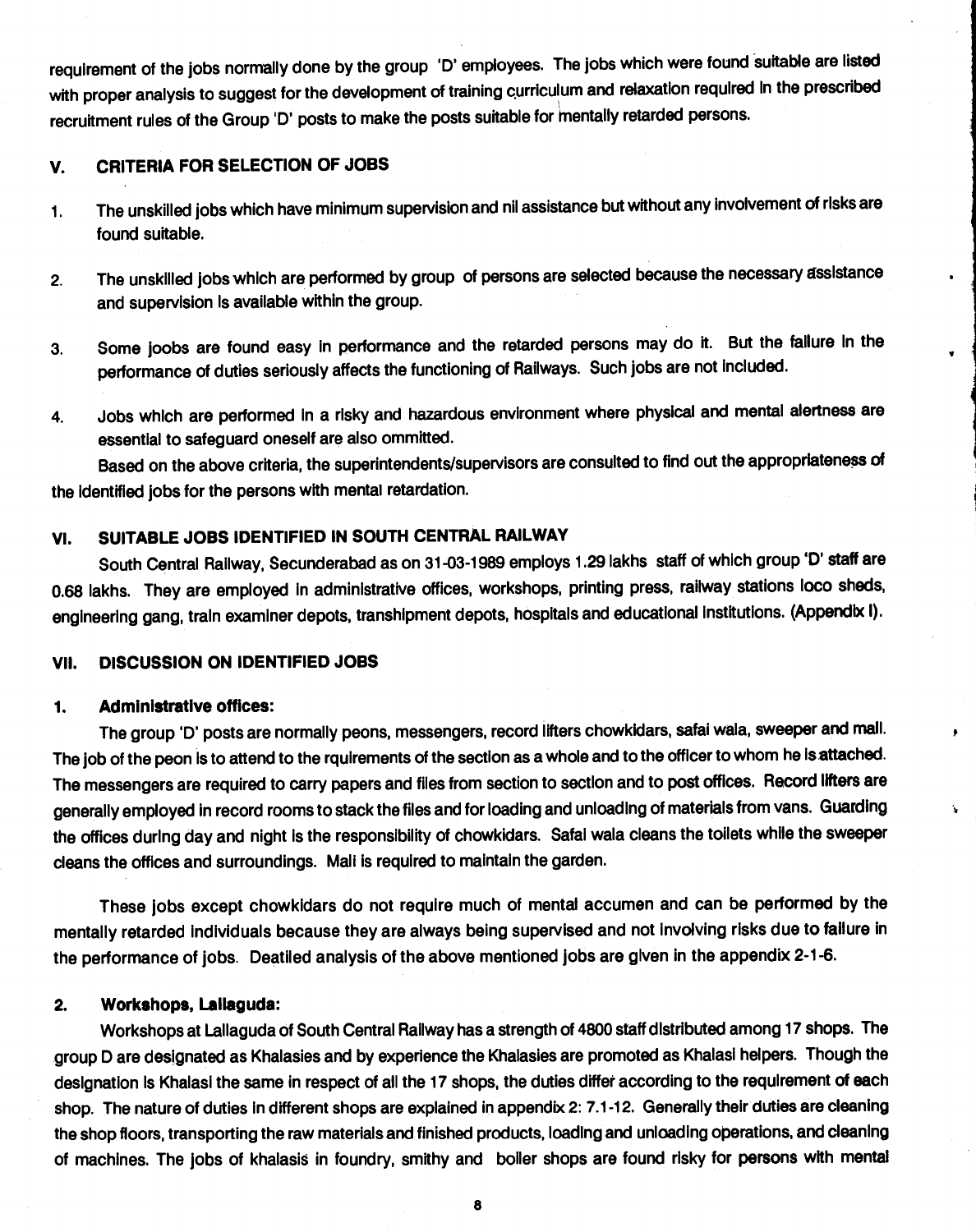<span id="page-8-0"></span>retardation. So these shops may not be suitable to them because one has to physically and mentally alert to keep oneself safe to work in such conditions where there are furnaces/boilers to melt iron rods at more than 1000 degree centigrade.

### 3. Printing Press:

The printing press in South Central Railway is intended to print forms required for use in the railways. As observed, it is different from the normal press in the market. Notmany suitable Jobs are found in the unit except the khalasis working in the raw material ward, printing and binding sections responsible for cleaning, loading and transporting materials. (appendix 2:8.13.)

### 4. Railway Stations:

Various types of group 'D' jobs are available in the railway station at different spots like waiting room, retiring room, catering establishment, and parcel/goods sheds. The jobs except waiting room attender are done by group of people where assistance to any worker is available within the group. The duty of the waiting room attender is quite simple and does not involve any risk. Some seasonal jobs are given to water khaiasis and water boys during hot weather. Appendix 2.9.1-4 gives the analysis and shows the suitability of jobs in railway station for persons with mental retardation.

### 5. Loco Sheds:

Physical fitness is essential to perform the duties of box boy, call boy, Mhasal and table boy. .The box boy has to lift and carry the personal belongings of the running staff between running room and the train. As the supervision of the cook is available in the running room the duties of table boy do not involve risk. Mhasals required to take emergency equipments to the breakvans. The call boy has to call on drivers/guards to intimate the train to which they are booked for duty. Independent travel within the radius of 8 kms and Identification of required houses and persons are essential needs for a call boy. These two jobs, call boy and mhasal, can be given to the persons with mild to borderline intelligence after proper on the job training. The details of jobs identified in loco sheds are given in appendix 2.16.1-9.

### 6. Engineering gang:

Gangmen work in a group of more than ten persons under the instruction of gangmate for the maintenance of railway tracks. The duties involve lifting of rails, sleepers and ballast. It requires proper physical fitness and ability to work in a group. (Appendix 2.20)

### 7. Train examiner depots:

The group D staff work like Khalasis in any other workshop in the maintenance of the train examiner depot and to work as per the instructions of the supervisor (appendix 2.21)

### 8. Transhipment depots:

Khalasis are engaged for loading and unloading fromwagon to wagon. (appendix 2.22)

The jobs found in hospitals and educational institutions are the same as mentioned in the administrative offices.

### VIII. RECRUITMENT RULES

Regarding recruitment of group D staff currently railway authorities insist on literacy VIII class pass keeping in mind the possibilities of promotion to semiskilled and skilled categories. Railway establishment rules insist academic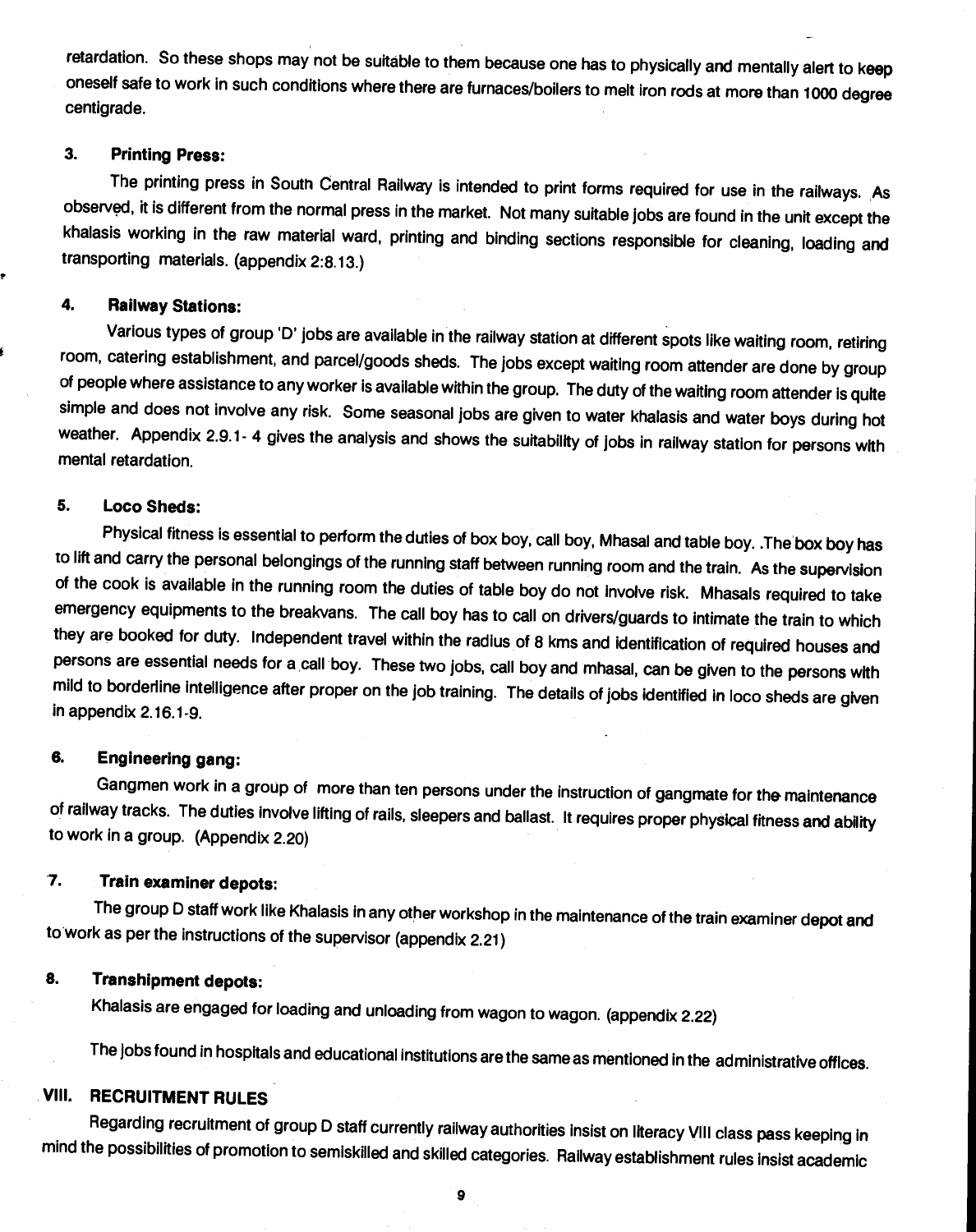<span id="page-9-0"></span>qualification, literacy a qualifying condition only for those categories for which It is essential for the proper execution of duties. Furtherr explains that literacy should be taken to mean ability to read and write simple sentences in any language. It is not necessary to relate it passing a prescribed examination of standard. The minimum standard need not be the same for all class IV services. It would have to be higher for a fireman and later as a driver than say for khalasi. The age, for recruitment to categories for which literacy isa qualifying condition prescribed as 18 to 25 years. A relaxation upto 35 years In the upper limit has been given in case of SC/ST candidates.

Railway establishment rules insist that physical fitness of a candidate should be the deciding factor for employment in group 'D' category. It also emphasizes that the railway administration should ensure that each candidate is on good bodily health and free from any defect likely to interfere with the efficient performance of the post to which the candidate is appointed. In brief, the functional requirements of the job decides the desired literacy level where as physical fitness becomes an essential factor in the recruitment of group 'D' category employees especially khalasles.

To suit the mentally retarded persons for recruitment, following relaxation is suggested: The prescribed educational qualification of VIII class pass may be relaxed. In general, physical fitness, minimum level of literacy functional academics and social interaction are suggested and defined (appendix 3) for recruitment of group D staff in railways (appendix 2.1-22). Upper age limit may be relaxed upto 35 years and required to submit a certificate of Mental Retardation and physical fitness from a competitive authority. Possibility of promotion can be decided only after objective evaluation of the job performance. Mainly 6 months on the job training is suggested. Specific requirements for each, of these jobs identified are mentioned in appendix 2.1-22.

### IX. CURRICULUM AND TRAINING

Based on the specific duties and job requirements, curriculum and training procedure are to be developed for Intensive vocationa! training before on the job training and job placement. The curriculum may include the main areas: Physical fitness, social interaction and communication needed to work in a group of people, and functional academics from UKG to IV grade literacy and second grade numeracy depending on the functional job requirements for recruitment (appendix 2.1-22).

 $\mathbf{F}$ .

The training may take place in a simulated setting. For example, to develop endurance and stamina in order to work 8 hours in workshops, training procedures can be worked out after listing out proper activities. Duration may be decided according to the ability and job requirement.

### X. CONCLUSION

The sample field survey with reference to South Central Railway, Secunderabad, suggests the suitable jobs which are available in the Indian Railways for persons with mental retardation. Theseidentified jobs could be reserved and given to persons ... ":: mental retardation. Proper curriculum and support services are essential aspects for training and job placement yet to be worked out. This type of sample field survey would help to identify suitable jobs for persons with mental retardation in various departments.

### ACKNOWLEDGEMENT

I acknowledge the assistance rendered by the railway authorities South Central Railway, Secunderabad, especially ShrI A. Balasubramanian, Audit Officer who was earlier on deputation at NIMH as an Accounts Officer.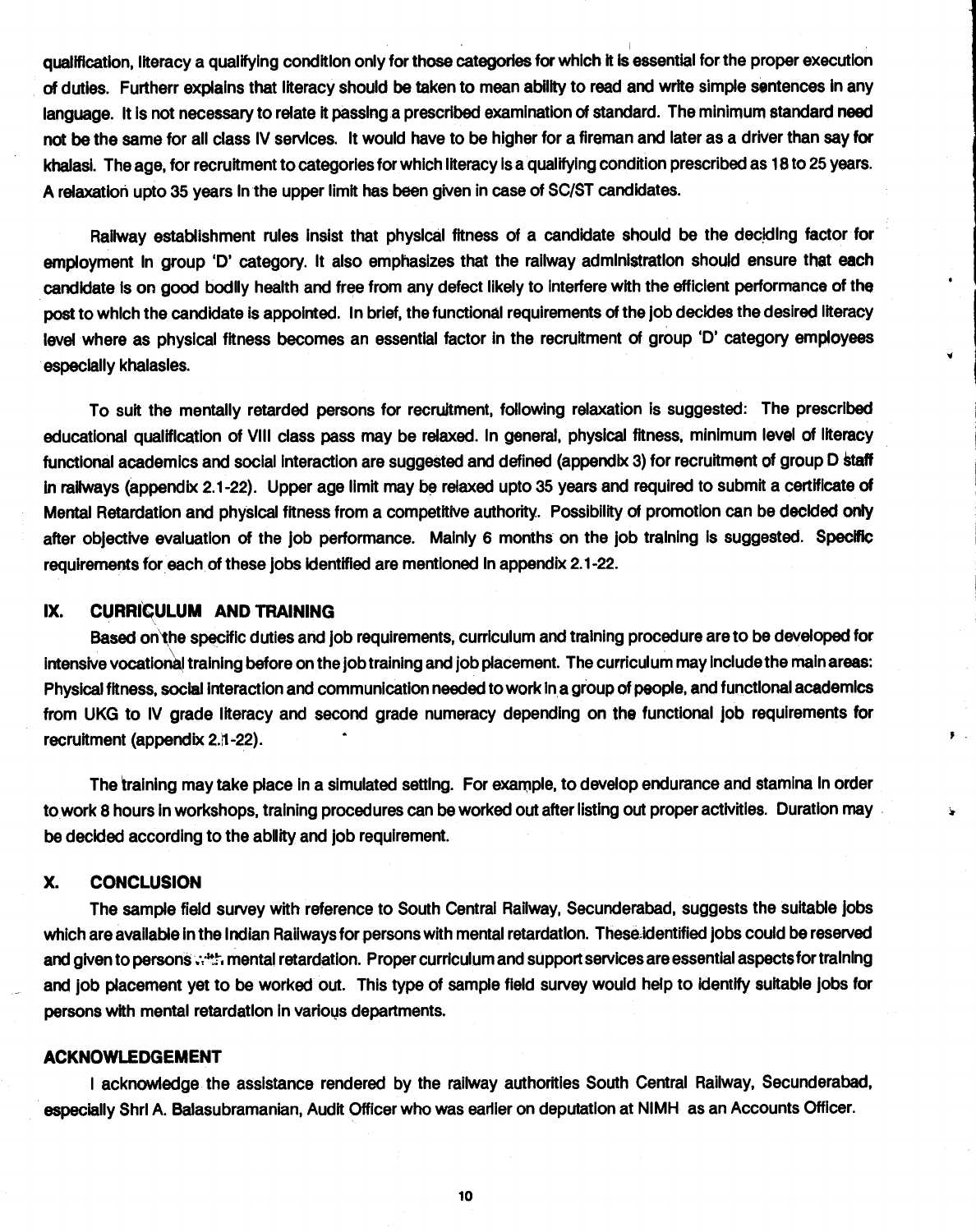# <span id="page-10-0"></span>JOBS IDENTIFIED IN RAILWAYS FOR PERSONS WITH MENTAL RETARDATION

|    | SI.No. Job Title     | <b>Work Spot</b>                    | <b>Recruitment rules</b>                                  |
|----|----------------------|-------------------------------------|-----------------------------------------------------------|
| 1. | Peon                 | <b>Administrative Offices</b>       | VIII Class pass; Age: 18-25<br>years; SC/ST: 18-35 years; |
|    |                      |                                     | Pay Scale: Rs. 750-940.                                   |
|    |                      |                                     | Nature of job: Regular paid                               |
|    |                      |                                     | holidays: Weekly rest and                                 |
|    |                      |                                     | 12/15 days Casual leave;                                  |
|    |                      |                                     | Working hours: 8-30 hours                                 |
| 2. | Messenger            | -do-                                | -do-                                                      |
| 3. | <b>Record lifter</b> | -do-                                | -do-                                                      |
| 4. | Safal wala           | -do-                                | -do-                                                      |
| 5. | Sweeper              | -do-                                | -do-                                                      |
| 6. | Mall.                | -do-                                | -do-                                                      |
| 7. | Khalasi              | Workshops                           | -do-                                                      |
|    | 1. Kahalasi          | Machine, wheel and erecting shops   | -do-                                                      |
|    | 2. Khalasi           | Mill wright shops                   | -do-                                                      |
|    | 3. Khalasi           | Fibre glass reinforced plastic      | -do-                                                      |
|    |                      | section and pattern shop.           |                                                           |
|    |                      | (foundary shop)                     |                                                           |
|    | Khalasi<br>4.        | Carriage shop                       | -do-                                                      |
|    | Khalasi<br>5.        | <b>Fitting shop</b>                 | -do-                                                      |
|    | Khalasi<br>6.        | Central tool room                   | -do-                                                      |
|    | Khalasi<br>7.        | <b>Painting shop</b>                | -do-                                                      |
|    | Khalasi<br>8.        | <b>Welding shop</b>                 | -do-                                                      |
|    | Khalasi<br>9.        | Carriage bogie and under frame shop | -do-                                                      |
|    | 10. Khalasi          | Trimming                            | -do-                                                      |
|    | 11. Khalasi          | <b>Tinsmith</b>                     | -do-                                                      |
|    | 12. Khalasl          | Saw mill                            | -do-                                                      |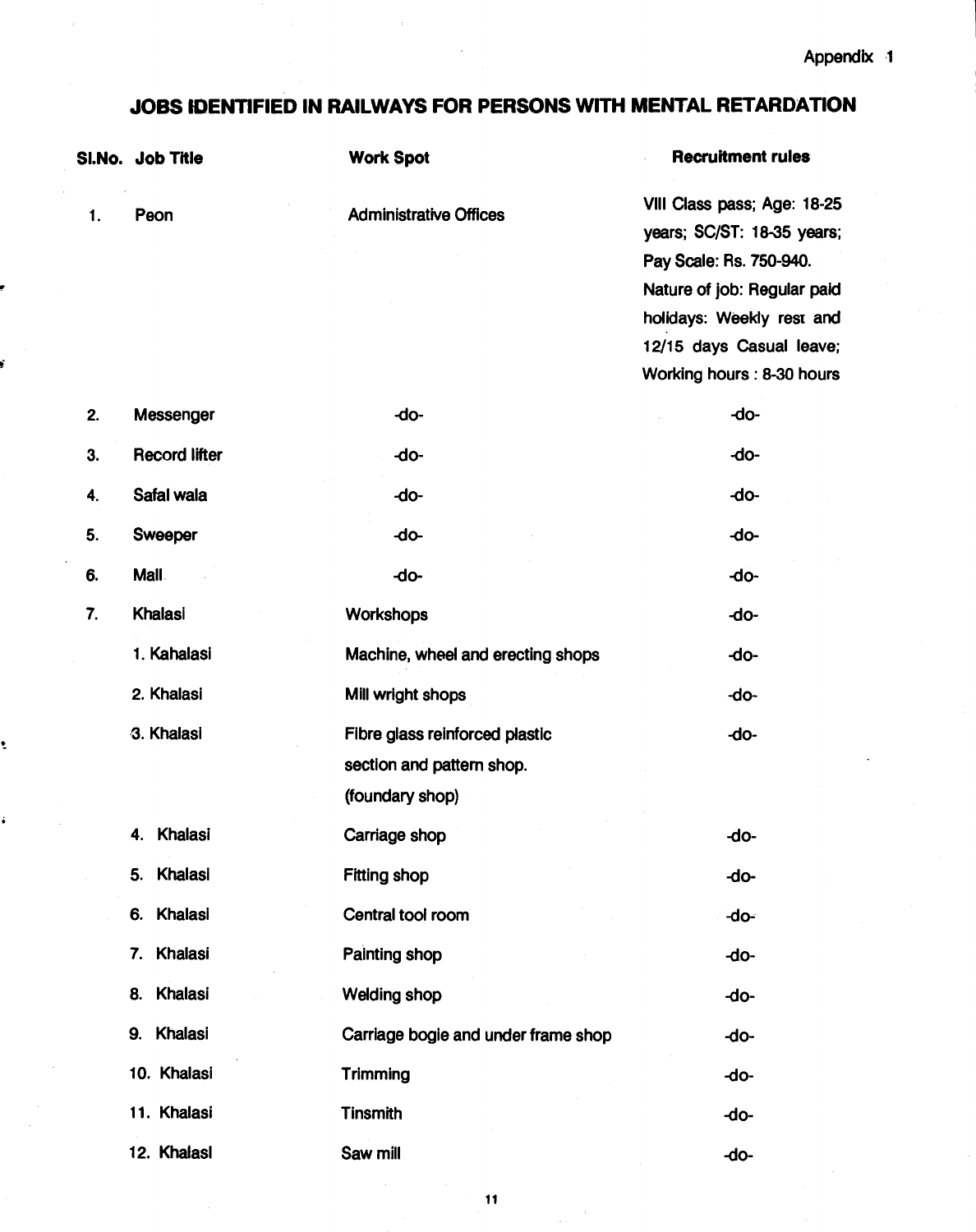|     | SI.No. Job Title       | <b>Work Spot</b>        | <b>Recruitment rules</b>        |
|-----|------------------------|-------------------------|---------------------------------|
| 8.  | Khalasi                | <b>Printing press</b>   | -do-                            |
|     | 1. Khalasi             | Raw material ward       | -do-                            |
|     | 2. Khalasi             | <b>Printing section</b> | -do-                            |
|     | 3. Khalasi             | <b>Binding section</b>  | -do-                            |
| 9.  | Waiting room attender  | Railway station         | -do-                            |
| 10. | Retiring room attender | -do-                    | -do-                            |
| 11. | Server                 | Railway station         |                                 |
|     |                        | catering establishment  | -do-                            |
| 12. | Cleaner                | -do-                    | -do-                            |
| 13. | Hamal                  | Railway station         | -do-                            |
| 14. | <b>Water Khalasi</b>   | Hot weather             |                                 |
|     |                        | establishment           | Seasonal on daily wages,        |
|     |                        |                         | Get enrolled in the live        |
|     |                        |                         | register kept in railway        |
|     |                        |                         | establishments.                 |
| 15. | Water boy              | -do-                    | -do-                            |
| 16. | Box boy                | Loco sheds as in page 1 |                                 |
| 17. | Call boy               | -do-                    | -do-                            |
| 18. | <b>Mhasal</b>          | -do-                    | -do-                            |
| 19. | Table boy              | Running room            | -do-                            |
| 20. | Gangman                | <b>Engineering gang</b> | -do-                            |
| 21. | <b>Khalasi</b>         | Train examiner depot    | -do-                            |
| 22. | Porter/Labours         | Transhipment            | Casual labourers under contract |
|     |                        | depots                  |                                 |

 $\pmb{\mathfrak{p}}$ 

ä

The jobs found in hospitals and educational institutions are the same as mentioned in the administrative offices.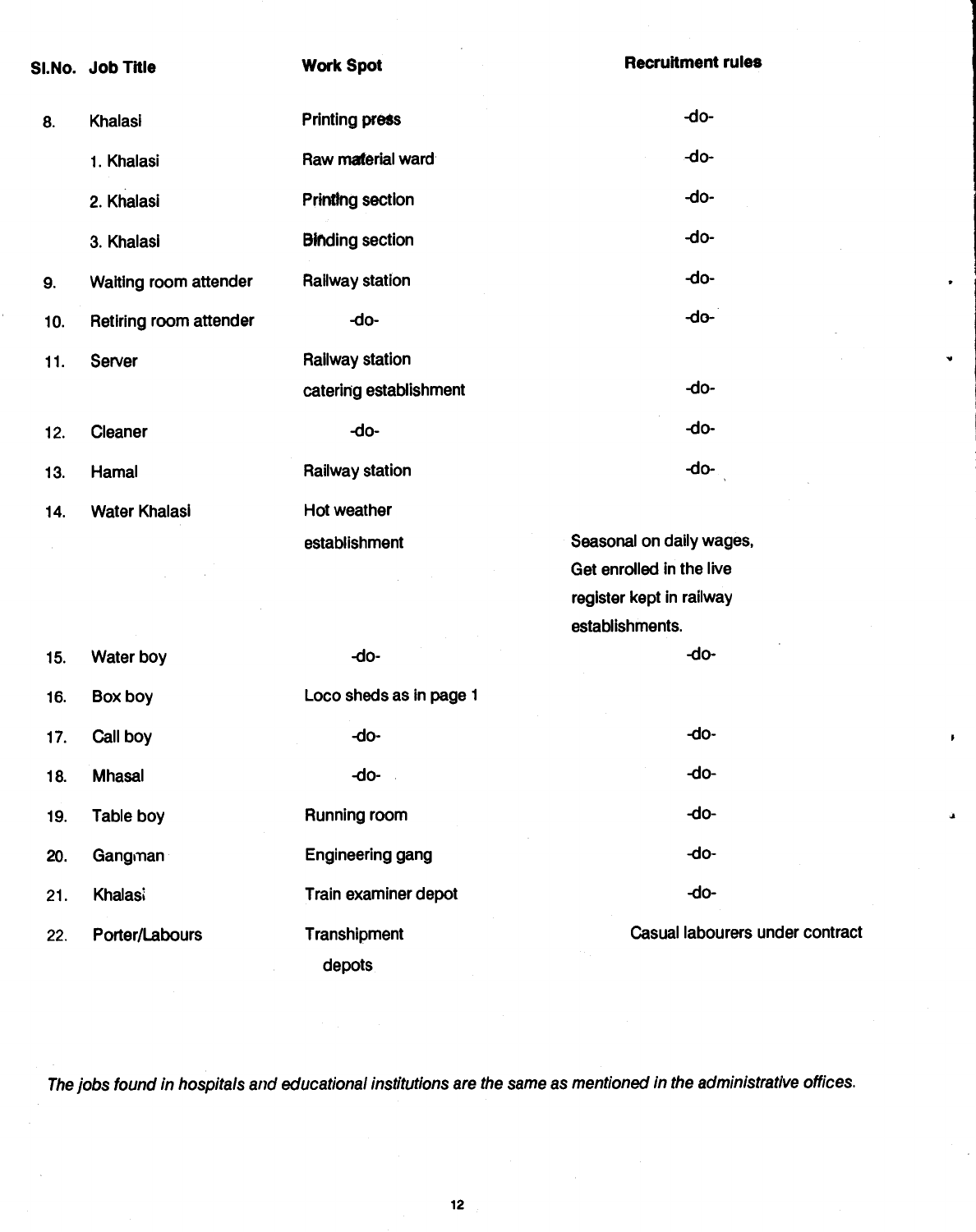# Job Title: Peons Appendix - 2.1 Job Site: Offices

 $\bullet$ 

 $\epsilon^\bullet$ 

 $\mathbf{w}_i$ 

<span id="page-12-0"></span>

| Job description<br>SI.<br>No.                                                                                                                                                                                                                                  | Specific duties of the job                                                                                      | Functional job<br>requirements<br>for recruitment                                                                                                                                                                                                                                                                       | <b>Type</b><br>of<br>training                                                                         | Remarks |
|----------------------------------------------------------------------------------------------------------------------------------------------------------------------------------------------------------------------------------------------------------------|-----------------------------------------------------------------------------------------------------------------|-------------------------------------------------------------------------------------------------------------------------------------------------------------------------------------------------------------------------------------------------------------------------------------------------------------------------|-------------------------------------------------------------------------------------------------------|---------|
| Recruitment rules:<br>$\mathbf{1}$ .<br>VIII class pass;<br><b>Age: 18-25 years</b><br>SC/ST-18-35 years<br>Pay scale: Rs. 750-8-EB-10-940<br>Nature of job : Regular<br>Paid holidays: Weekly rest and 12<br>days casual leave<br>Working hours : 8 1/2 hours | <b>Getting files</b><br>⊷<br><b>Taking messages</b><br>--<br>Serving tea & snacks for the<br>--<br>office staff | <b>Physical fitness</b><br>--<br><b>Functional academics</b><br>$\overline{\phantom{a}}$<br>second grade level<br>Minimum verbal<br>$\ddotsc$<br>communication<br>Social interaction<br>--<br>-- A certificate indicating<br>the level of mental<br>retardation<br>Age 18 years to 35 years<br>$\overline{\phantom{a}}$ | -- 6 Months<br>on-the -job<br>training after<br>6 months to<br>one year<br>pre-vocational<br>training |         |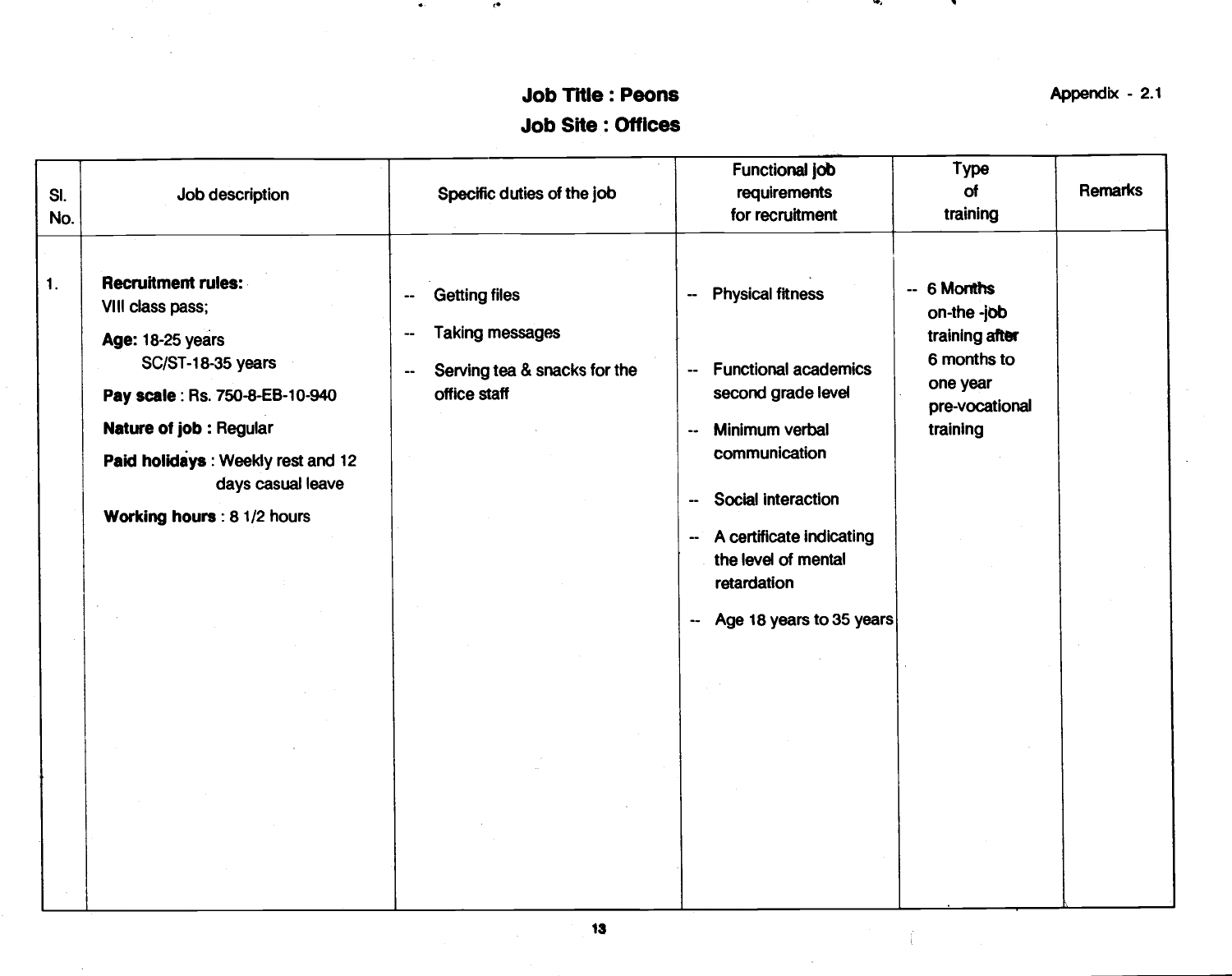# Job Title: Messenger Appendix - 2.2 Job Site: Offices

| SI.<br>No. | Job description                                                                                                                                                                                                                                    | Specific duties of the job                                           | Functional job<br>requirements<br>for recruitment                                                                                                                                                                                                                      | <b>Type</b><br>of<br>training                                                                         | Remarks |
|------------|----------------------------------------------------------------------------------------------------------------------------------------------------------------------------------------------------------------------------------------------------|----------------------------------------------------------------------|------------------------------------------------------------------------------------------------------------------------------------------------------------------------------------------------------------------------------------------------------------------------|-------------------------------------------------------------------------------------------------------|---------|
| 2.         | <b>Recruitment rules:</b><br>VIII class pass;<br><b>Age: 18-25 years</b><br>SC/ST-18-35 years<br>Pay scale: Rs. 750-8-EB-10-940<br>Nature of job: Regular<br>Paid holidays: Weekly rest and 12<br>days casual leave<br>Working hours : 8 1/2 hours | <b>Taking messages</b><br>(letters) to other<br>sections of railways | <b>Physical fitness</b><br>$\overline{\phantom{a}}$<br>minimum verbal<br>communication<br>-- Social interaction<br>-- Functional academics<br>2nd grade level<br>-- A certificate indicating<br>the level of mental<br>retardation<br>Age 18 years<br>⊶<br>to 35 years | $-6$ Months<br>on-the -job<br>training after<br>6 months to<br>one year<br>pre-vocational<br>training |         |
|            |                                                                                                                                                                                                                                                    |                                                                      |                                                                                                                                                                                                                                                                        |                                                                                                       |         |

 $\pmb{\epsilon}$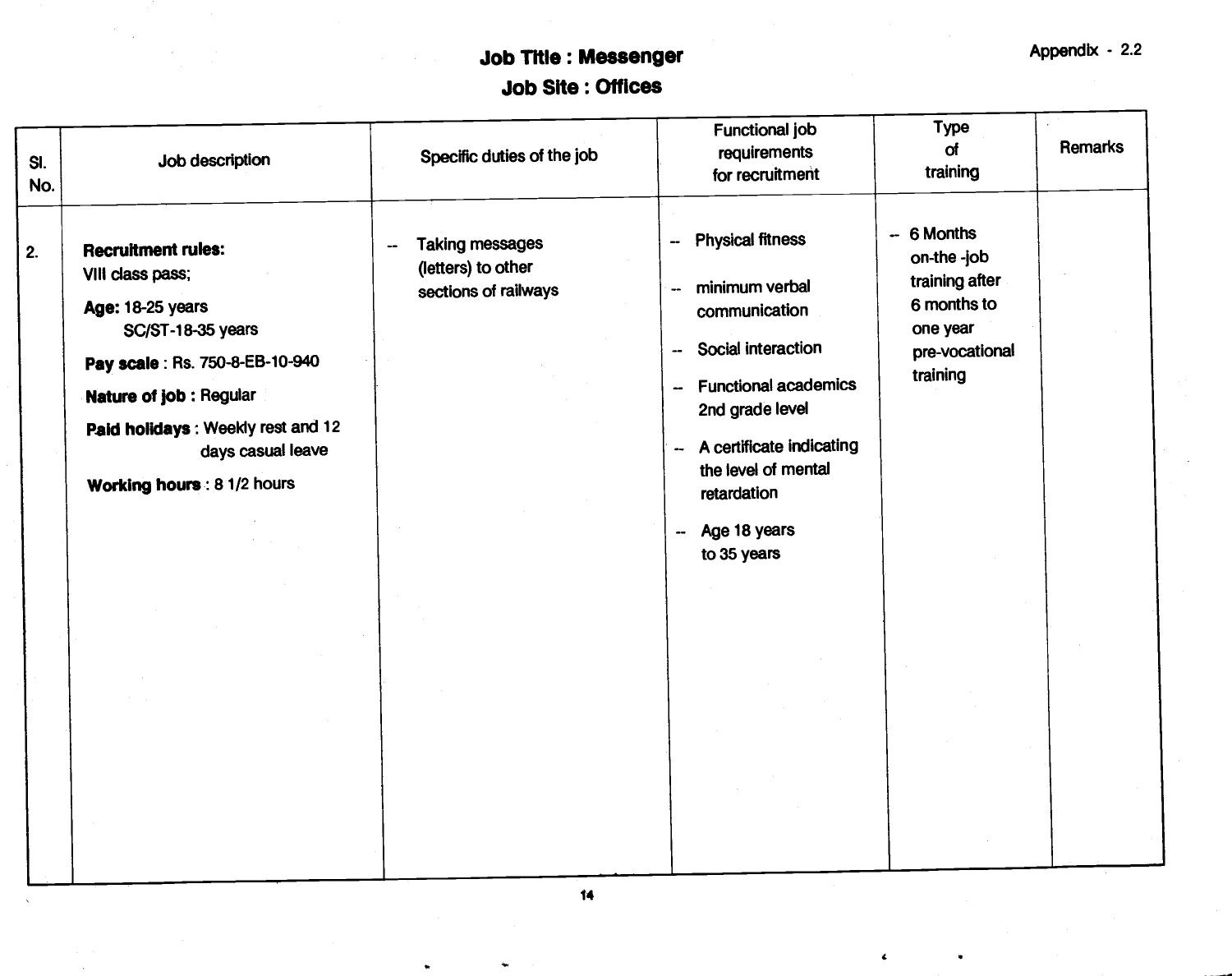# Job Title: Record lifters Appendix - 2.3 Job Site: Offices

 $\bullet$ 

 $\frac{1}{2}$ 

ie.

 $\mathbf{c}$ 

| SI.<br>No. | Job description                                                                                                                                                                                                                                      | Specific duties of the job                                                                                                                    | <b>Functional job</b><br>requirements<br>for recruitment                                                                                                                                                                                                                                         | <b>Type</b><br><b>of</b><br>training                                                                  | <b>Remarks</b> |
|------------|------------------------------------------------------------------------------------------------------------------------------------------------------------------------------------------------------------------------------------------------------|-----------------------------------------------------------------------------------------------------------------------------------------------|--------------------------------------------------------------------------------------------------------------------------------------------------------------------------------------------------------------------------------------------------------------------------------------------------|-------------------------------------------------------------------------------------------------------|----------------|
| 3.         | <b>Recruitment rules:</b><br>VIII class pass;<br>Age: 18-25 years<br>SC/ST-18-35 years<br>Pay scale : Rs. 750-8-EB-10-940<br>Nature of job : Regular<br>Paid holidays: Weekly rest and 12<br>days casual leave<br>Working hours : 8 1/2 hours        | Stacking files in the record room<br>$\overline{\phantom{a}}$<br>Loading and unloading of<br>$\overline{\phantom{a}}$<br>materials from vans. | <b>Physical fitness</b><br>$\overline{\phantom{0}}$<br><b>Functional academics</b><br>2nd grade level<br>Minimum verbal<br>$\overline{\phantom{a}}$<br>communication<br>Social interaction<br>-<br>A certificate indicating<br>the level of mental<br>retardation<br>Age 18 years<br>to 35 years | 6 Months<br>on-the-job<br>training after<br>6 months to<br>one year<br>pre-vocational<br>training     |                |
|            |                                                                                                                                                                                                                                                      | <b>Job Title : Sweeper</b><br><b>Job Site: Offices</b>                                                                                        |                                                                                                                                                                                                                                                                                                  |                                                                                                       |                |
| 4.         | <b>Recruitment rules:</b><br>VIII class pass;<br><b>Age: 18-25 years</b><br>SC/ST-18-35 years<br>Pay scale : Rs. 750-8-EB-10-940<br>Nature of job : Regular<br>Paid holidays: Weekly rest and 12<br>days casual leave<br>Working hours : 8 1/2 hours | Sweeping and dusting the rooms<br>varandhas and courtyard                                                                                     | <b>Physical fitness</b><br>$\overline{\phantom{a}}$<br><b>Following instruction</b><br>A certificate indicating<br>the level of mental<br>retardation<br>Age 18 years to 35 years                                                                                                                | 6 Months<br>$on$ -the -job<br>training after<br>6 months to<br>one year<br>pre-vocational<br>training |                |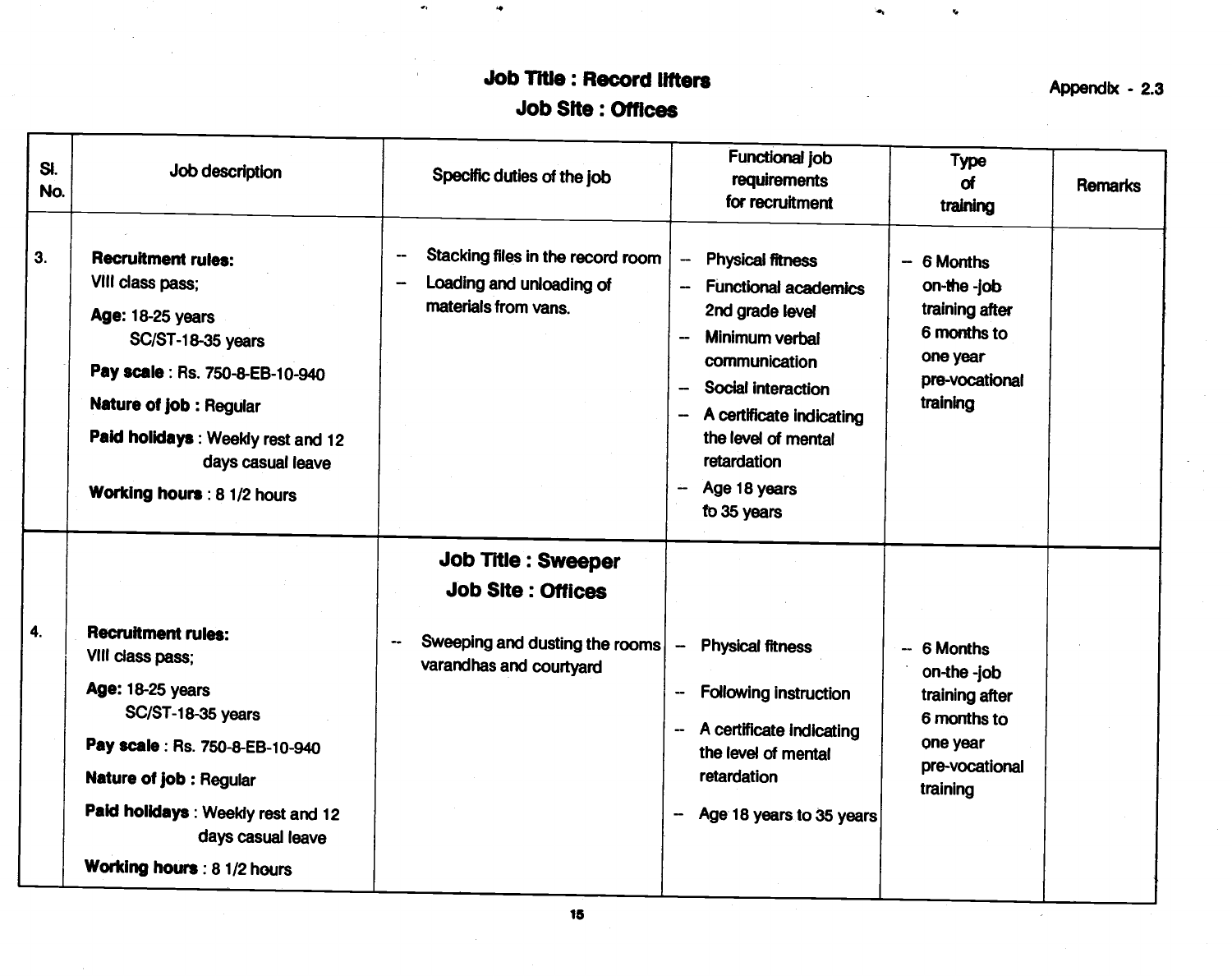# Job Title : Wet Sweeper (Safai Wala) Appendix - 2.4 Job Site : Offices

| SI.<br>No. | Job description                                                                                                                                                                                                                                     | Specific duties of the job                                                                                               | Functional job<br>requirements<br>for recruitment                                                                                                                                                                                       | Type<br>of<br>training                                                                                | <b>Remarks</b> |
|------------|-----------------------------------------------------------------------------------------------------------------------------------------------------------------------------------------------------------------------------------------------------|--------------------------------------------------------------------------------------------------------------------------|-----------------------------------------------------------------------------------------------------------------------------------------------------------------------------------------------------------------------------------------|-------------------------------------------------------------------------------------------------------|----------------|
| 5.         | <b>Recruitment rules:</b><br>VIII class pass;<br>Age: 18-25 years<br><b>SC/ST-18-35 years</b><br>Pay scale: Rs. 750-8-EB-10-940<br>Nature of job : Regular<br>Paid holidays: Weekly rest and 12<br>days casual leave<br>Working hours : 8 1/2 hours | -- Cleaning toilets and wash basins                                                                                      | <b>Physical fitness</b><br>--<br><b>Following instruction</b><br>$\overline{\phantom{a}}$<br>A certificate indicating<br>$-$<br>the level of mental<br>retardation<br>-- Age 18 years<br>to 35 years                                    | $-6$ Months<br>on-the -job<br>training after<br>6 months to<br>one year<br>pre-vocational<br>training |                |
|            |                                                                                                                                                                                                                                                     | Job Title : Waterman/Woman/Mali                                                                                          |                                                                                                                                                                                                                                         |                                                                                                       |                |
| 6.         | <b>Recruitment rules:</b><br>VIII class pass;<br>Age: 18-25 years<br><b>SC/ST-18-35 years</b><br>Pay scale: Rs. 750-8-EB-10-940<br>Nature of job: Regular<br>Paid holidays: Weekly rest and 12<br>days casual leave<br>Working hours : 8 1/2 hours  | <b>Watering plants</b><br><b>Filling water coolers</b><br>Serving the offices staff<br>(water/tea)<br>Maintaining garden | <b>Physical fitness</b><br>--<br>Minimum verbal<br>--<br>communication<br>Social interaction<br>A certificate indicating<br>$\overline{\phantom{a}}$<br>the level of mental<br>retardation<br>Age limit :<br>₩.<br>18 years to 35 years | $-6$ Months<br>on-the -job<br>training after<br>6 months to<br>one year<br>pre-vocational<br>training |                |

 $\hat{\mathbf{r}}$ 

 $\pmb{\epsilon}$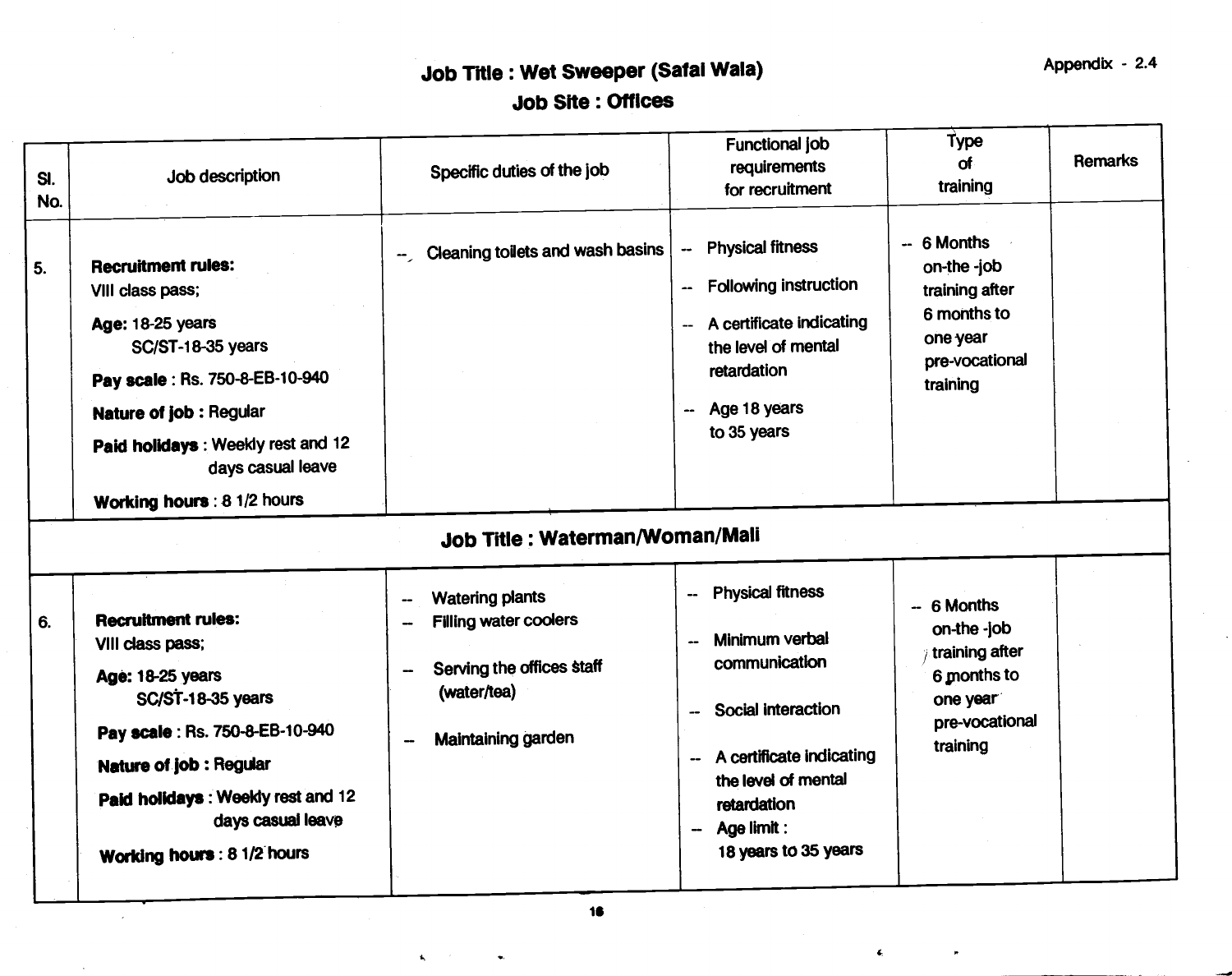# Job Title: Khalasi Job Site : Machine, Wheel & errecting shop - Workshops

| Cleaning of shop floor<br>7.1<br><b>Recruitment rules:</b><br>$-6$ Months<br>--<br>--                                                                                                                                                                                                                                                                                                                                                                                                                                                                                                                                                                                                                                                                                                                                                                                                                                                                                                                                                                                                                                                                                                                                                                                                                       | SI.<br>No. | Job description | Specific duties of the job | <b>Functional job</b><br>requirements<br>for recruitment | <b>Type</b><br><b>of</b><br>training | <b>Remarks</b> |
|-------------------------------------------------------------------------------------------------------------------------------------------------------------------------------------------------------------------------------------------------------------------------------------------------------------------------------------------------------------------------------------------------------------------------------------------------------------------------------------------------------------------------------------------------------------------------------------------------------------------------------------------------------------------------------------------------------------------------------------------------------------------------------------------------------------------------------------------------------------------------------------------------------------------------------------------------------------------------------------------------------------------------------------------------------------------------------------------------------------------------------------------------------------------------------------------------------------------------------------------------------------------------------------------------------------|------------|-----------------|----------------------------|----------------------------------------------------------|--------------------------------------|----------------|
| VIII class pass;<br>on-the -job<br>Cleaning lathe machines. Each<br>$\overline{\phantom{a}}$<br><b>Functional academics</b><br>--<br>training after<br>machine requires 20 to 30 litres<br>Age: 18-25 years<br>6 months to<br>of water mixed with 2 litres<br>SC/ST-18-35 years<br>-- U.K.G. level<br>one year<br>of oil. This has to be poured<br>Pay scale: Rs. 750-8-EB-10-940<br>pre-vocational<br>into the machine once/twice<br>training<br>in a week for cleaning<br>Nature of job : Regular<br>Paid holidays: Weekly rest and 15<br>Drawing raw materials for<br>A certificate indicating<br>the operator<br>the level of mental<br>days casual leave<br>retardation<br>Working hours : 8 1/2 hours<br>Loading and unloading the<br>machine parts on the machine<br>Helping to lift heavy material<br>Age 18 years to 35 years<br>$\overline{\phantom{a}}$<br>from one place to another with<br>the help of the hand operating<br>crane. Khalai is reponsible to<br>clear the way by whistling/<br>alerting the people around.<br>In the wheels section, the<br>Khalasies are required to put the<br>chain on wheels to be lifted by<br>overhead crane<br>Machine shop has different<br>sections like drilling, shaping<br>plaining, slotting, vertical boring,<br>horizontal boring, cutting etc., |            |                 |                            | <b>Physical fitness</b>                                  |                                      |                |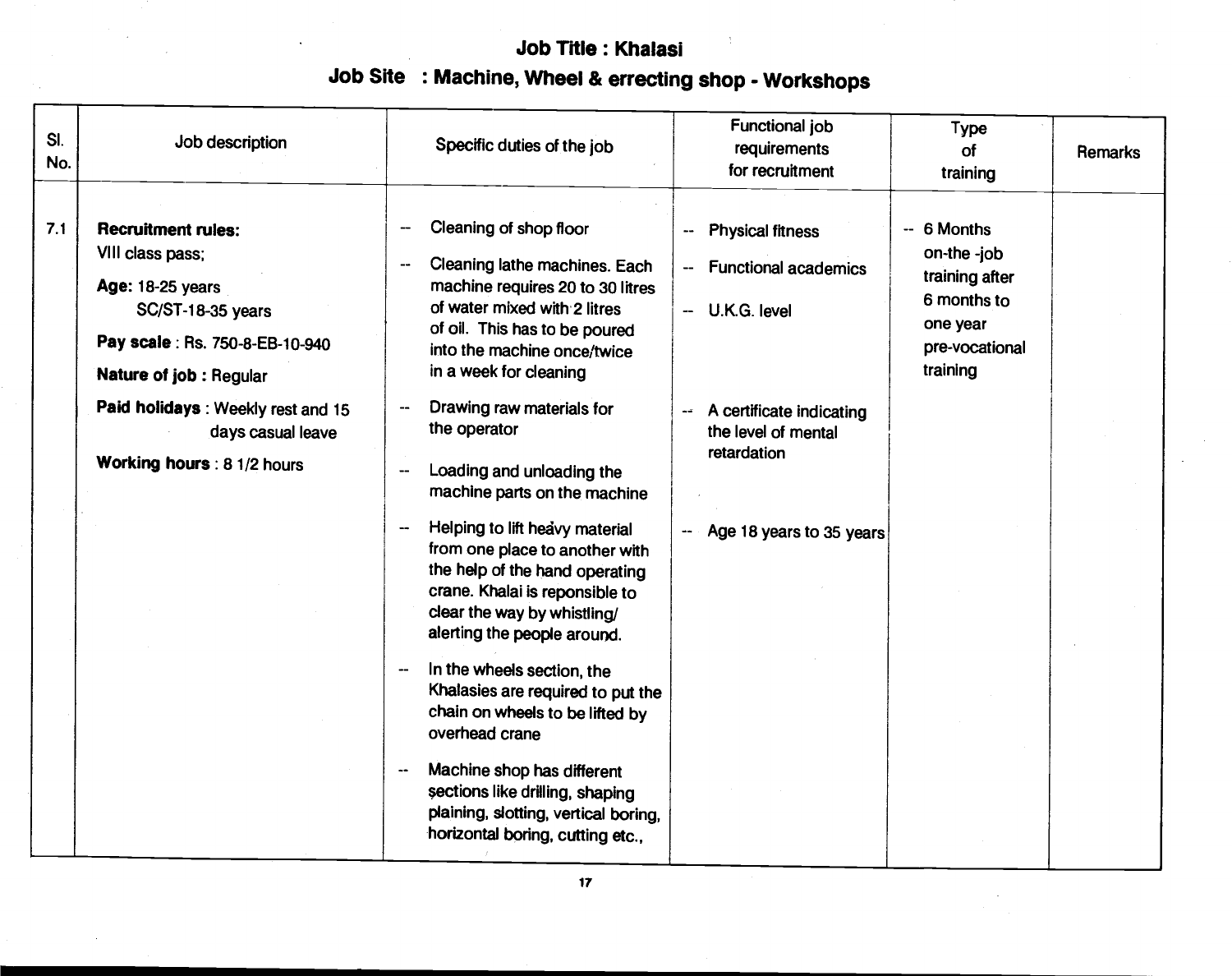# Job Title: Khalasi/Helper Khalasi Job Site : Correslon shop - Carriage shop

i wa m

| SI.<br>No.              | Job description                                                                                                                                                                                                                | Specific duties of the job                                                                                                                                                                                                                                                                                                                                                                                                                                                                                                                                                                                                                                                                                                                                                                                                                                                                                                    | Functional job<br>requirements<br>for recruitment                                                                                                                  | <b>Type</b><br>of<br>training                                                                                      | Remarks |
|-------------------------|--------------------------------------------------------------------------------------------------------------------------------------------------------------------------------------------------------------------------------|-------------------------------------------------------------------------------------------------------------------------------------------------------------------------------------------------------------------------------------------------------------------------------------------------------------------------------------------------------------------------------------------------------------------------------------------------------------------------------------------------------------------------------------------------------------------------------------------------------------------------------------------------------------------------------------------------------------------------------------------------------------------------------------------------------------------------------------------------------------------------------------------------------------------------------|--------------------------------------------------------------------------------------------------------------------------------------------------------------------|--------------------------------------------------------------------------------------------------------------------|---------|
| 7.4<br>VIII class pass; | <b>Recruitment rules:</b><br><b>Age: 18-25 years</b><br>SC/ST-18-35 years<br>Pay scale: Rs. 750-8-EB-10-940<br>Nature of job: Regular<br>Paid holidays: Weekly rest and 12<br>days casual leave<br>Working hours : 8 1/2 hours | To break the decolite flooring &<br>timber flooring to cut the corrode<br>tough floor. While breaking the<br>floor, the scraps will be beneath<br>the coaches or on the either<br>side of the coach<br>Loading the scraps on to the<br>trolley and bringing it and dump<br>in the scrap ground<br>Transporting materials from the<br>stores with the help of crane/<br>manually and bringing it nearer<br>to the machine for shearing to<br>the sizes required.<br><b>Transporting decolite flooring</b><br>composition with magnisium<br>salts from shops to prepare the<br>flooring composition mannually/<br>machine.<br>Cutting the timber flooring in the<br>sawmill and bring it down to the<br>coaches where they will be filled<br>by skilled to lay the decolite floor.<br>Movement of gas cylinders from<br>$\overline{\phantom{a}}$<br>place to place seeing the track as<br>well as the coaches when they<br>move | -- Physical fitness<br>-- Functional academics<br>U.K.G. Level<br>-- A certificate indicating<br>the level of mental<br>retardation<br>-- Age 18 years to 35 years | $-6$ Months<br>on-the -job<br>training after<br>6 months to<br>one year<br>intensive<br>pre-vocational<br>training |         |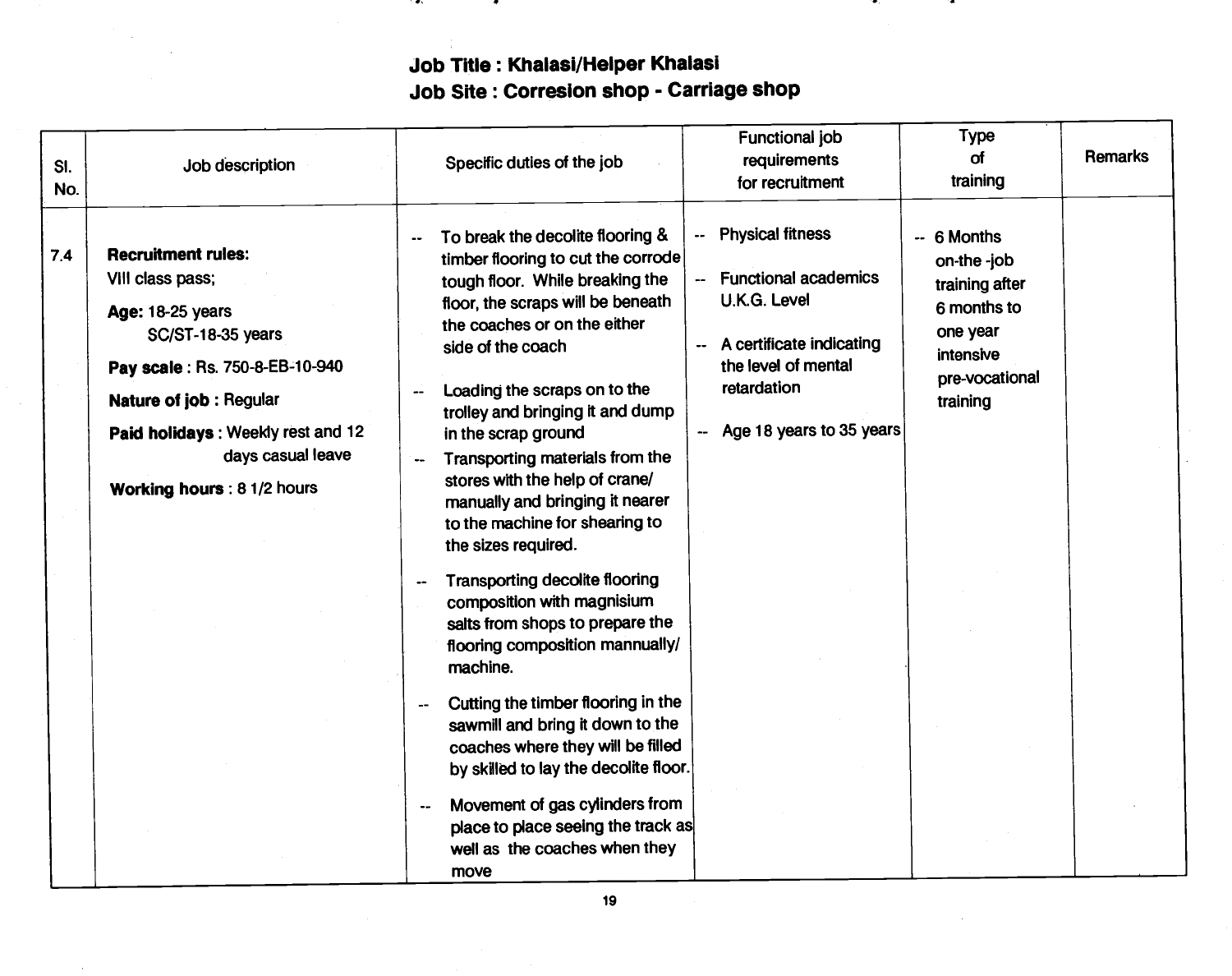# Job Title: Khalasi

# Job Site: Fitting shop - Workshop

| SI.<br>No. | Job description                                                                                                                                                                                                                              | Specific duties of the job                                                                                                                                                                                                                                                                                                                                                                                                                                                                   | Functional job<br>requirements<br>for recruitment                                                                                                                   | <b>Type</b><br>of<br>training                                                                                      | <b>Remarks</b> |
|------------|----------------------------------------------------------------------------------------------------------------------------------------------------------------------------------------------------------------------------------------------|----------------------------------------------------------------------------------------------------------------------------------------------------------------------------------------------------------------------------------------------------------------------------------------------------------------------------------------------------------------------------------------------------------------------------------------------------------------------------------------------|---------------------------------------------------------------------------------------------------------------------------------------------------------------------|--------------------------------------------------------------------------------------------------------------------|----------------|
| 7.5        | <b>Recruitment rules:</b><br>VIII class pass;<br>Age: 18-25 years<br>SC/ST-18-35 years<br>Pay scale: Rs. 750-8-EB-10-940<br>Nature of job: Regular<br>Paid holidays: Weekly rest and 12<br>days casual leave<br>Working hours: 8 1/2 hours   | Cleaning of shops<br>$\ddotsc$<br>Removal of the scraps<br>--<br>Transporting the material<br>--<br>Supplying tools required by<br>the artisans<br>Helping in fitting and assembling<br>components                                                                                                                                                                                                                                                                                           | <b>Physical fitness</b><br>--<br><b>Functional academics</b><br>U.K.G.level<br>A certificate indicating<br>$\rightarrow$<br>the level of mental<br>retardation      | $-6$ Months<br>on-the -job<br>training after<br>6 months to<br>one year<br>intensive<br>pre-vocational<br>training |                |
|            |                                                                                                                                                                                                                                              | <b>Job Title: Khalasi</b><br>Job Site : Central Tool Room - Workshop                                                                                                                                                                                                                                                                                                                                                                                                                         |                                                                                                                                                                     |                                                                                                                    |                |
| 7.6        | <b>Recruitment rules:</b><br>VIII class pass;<br>Age: 18-25 years<br>SC/ST-18-35 years<br>Pay scale: Rs. 750-8-EB-10-940<br>Nature of job : Regular<br>Paid holidays: Weekly rest and 12<br>days casual leave<br>Working hours : 8 1/2 hours | Cleaning the floor<br>Removal of scrap from the<br>machines<br>Loading & unloading of the heavy<br>job for the machine operator<br>Helping the operator to cut bars<br>to length as per the requirement<br>using measuring scale<br>Drilling holes as per the marking<br>on-the-job<br>As per the list given getting<br>materials from the stores using<br>trollies (Central tool room is a<br>parent shop where tools are<br>made to be used in workshops<br>particularly in machine shop). | <b>Physical fitness</b><br><b>Functional academics</b><br>U.K.G.level<br>A certificate indicating<br>the level of mental<br>retardation<br>Age 18 years to 35 years | $-6$ Months<br>on-the-job<br>training after<br>6 months to<br>one year<br>intensive<br>pre-vocational<br>training  |                |

 $\Delta$ 

 $\ddot{\phantom{0}}$ 

 $\pmb{\epsilon}$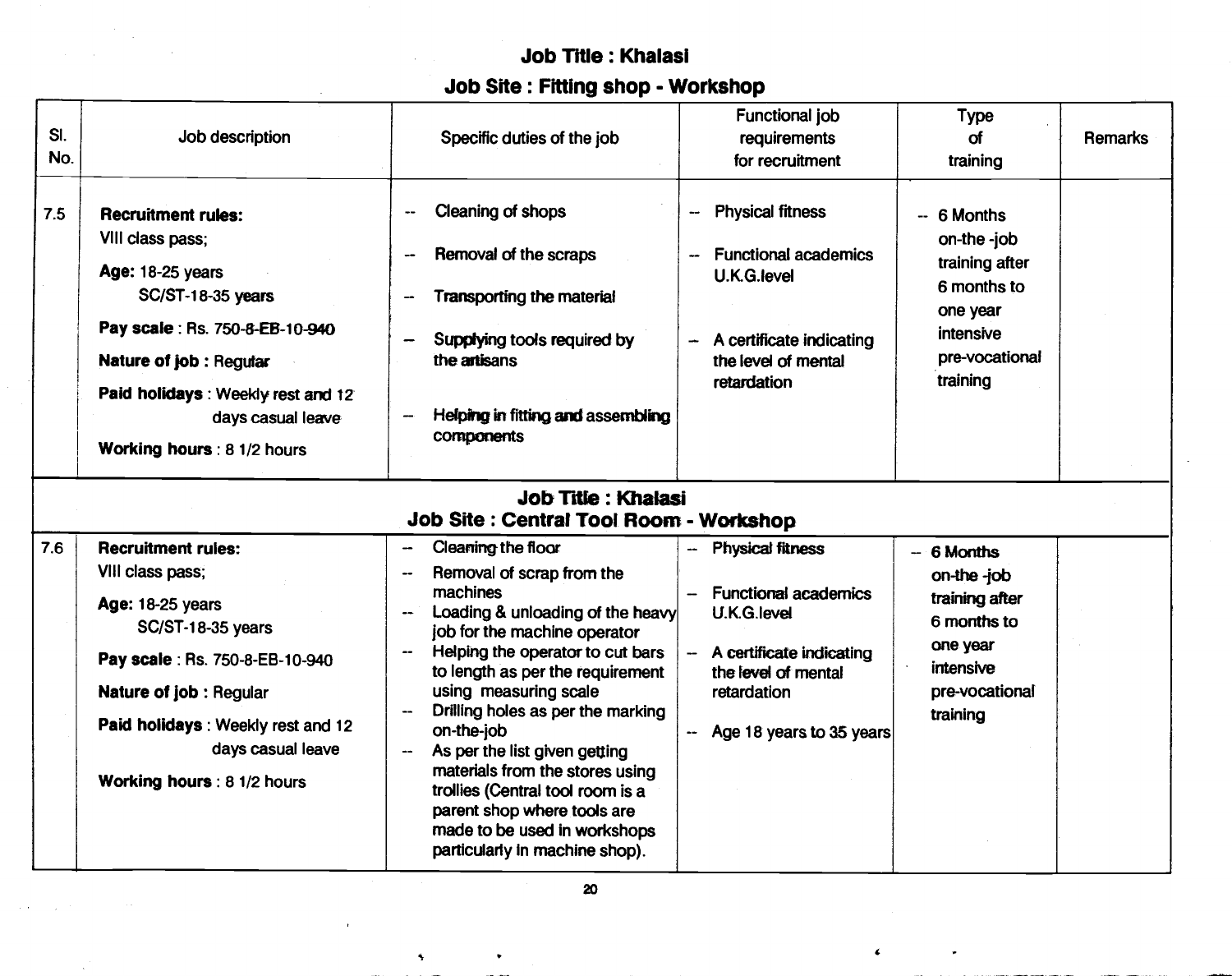# Job Title: Khalasi Job Site: Carriage Bogie and Underframe shop - Workshop

 $\sim$ 

|            |                                                                                                                                                                                                                                                                  |                                                                                                                                                                                                                                                                                                                                                                                                                                                                                                                     | Functional job                                                                                                                                                                                 | <b>Type</b>                                                                                                        |         |  |  |  |  |  |
|------------|------------------------------------------------------------------------------------------------------------------------------------------------------------------------------------------------------------------------------------------------------------------|---------------------------------------------------------------------------------------------------------------------------------------------------------------------------------------------------------------------------------------------------------------------------------------------------------------------------------------------------------------------------------------------------------------------------------------------------------------------------------------------------------------------|------------------------------------------------------------------------------------------------------------------------------------------------------------------------------------------------|--------------------------------------------------------------------------------------------------------------------|---------|--|--|--|--|--|
| SI.<br>No. | Job description                                                                                                                                                                                                                                                  | Specific duties of the job                                                                                                                                                                                                                                                                                                                                                                                                                                                                                          | requirements<br>for recruitment                                                                                                                                                                | of<br>training                                                                                                     | Remarks |  |  |  |  |  |
| 7.7        | <b>Recruitment rules:</b><br>VIII class pass;<br><b>Age: 18-25 years</b><br>SC/ST-18-35 years<br>Pay scale : Rs. 750-8-EB-10-940<br>Nature of job: Regular<br>Paid holidays: Weekly rest and 12<br>days casual leave<br>Working hours: 8 1/2 hours               | Cleaning the shop floor<br>--<br>Movement of materials. If weight<br>--<br>is more, two persons together<br>move the materials trolley or<br>flow cars are used.<br>Escorting the flow cars and tying<br>--<br>the chains/hooking for over<br>head cranes.<br>Along with one mukaddam<br>--<br>6 khalasis are deputed to pull<br>the coaches.<br>(CBUF consists of 5 sections)<br>(1. Underframe 2.AVB cmponent<br>section 3. Roller bearing<br>4. Bench fitting 5. Wheel lathe)<br>Where 63 khalasies are employed | <b>Physical fitness</b><br><b>Functional academics</b><br>U.K.G.level<br>A certificate indicating<br>۰.<br>the level of mental<br>retardation<br>Age 18 years<br>to 35 years                   | $-6$ Months<br>on-the -job<br>training after<br>6 months to<br>one year<br>intensive<br>pre-vocational<br>training |         |  |  |  |  |  |
|            | <b>Job Title: Khalasi</b><br><b>Job Site: Welding shop</b>                                                                                                                                                                                                       |                                                                                                                                                                                                                                                                                                                                                                                                                                                                                                                     |                                                                                                                                                                                                |                                                                                                                    |         |  |  |  |  |  |
| 7.8        | <b>Recruitment rules:</b><br>VIII class pass;<br><b>Age: 18-25 years</b><br><b>SC/ST-18-35 years</b><br>Pay scale : Rs. 750-8-EB-10-940<br><b>Nature of job: Regular</b><br>Paid holidays: Weekly rest and 12<br>days casual leave<br>Working hours: 8 1/2 hours | Assisting in welding<br>--<br><b>Bringing materials needed</b><br>--<br>for welding<br>Cleaning shop<br><b>Transporting materials</b>                                                                                                                                                                                                                                                                                                                                                                               | <b>Physical fitness</b><br>$\rightarrow$<br><b>Functional academics</b><br><b>U.K.G.level</b><br>A certificate indicating<br>the level of mental<br>retardation<br>Age 18 years<br>to 35 years | $-6$ Months<br>on-the -job<br>training after<br>6 months to<br>one year<br>intensive<br>vocational<br>training     |         |  |  |  |  |  |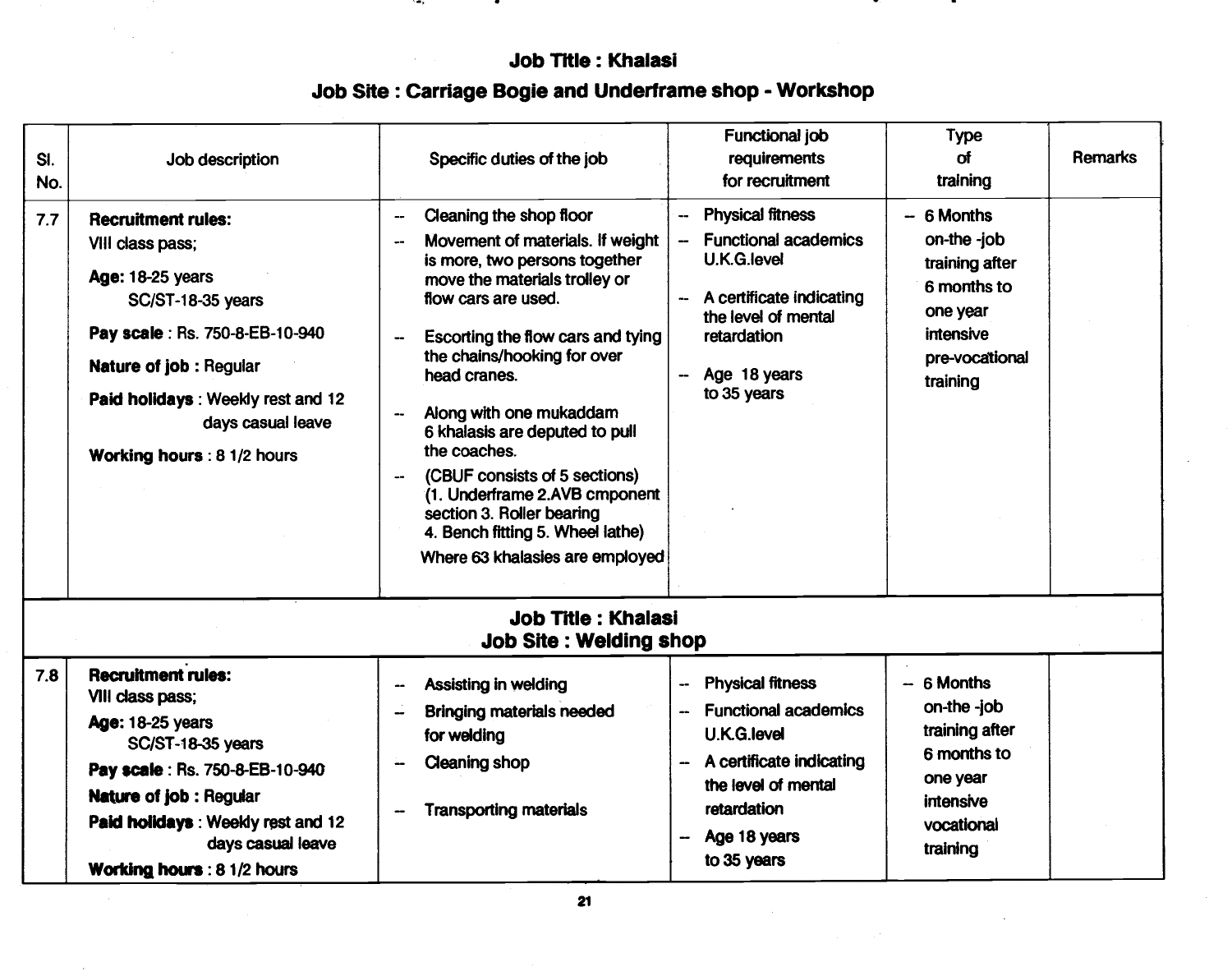# Job Title: Khalasi Job Site: Painting Shop - Workshop

|            |                                                                                                                                                                                                                                              | <b>Allah I I Allian</b>                                                                                                                                                                                                                                                                                                                       |                                                                                                                                                                              |                                                                                                                    |         |
|------------|----------------------------------------------------------------------------------------------------------------------------------------------------------------------------------------------------------------------------------------------|-----------------------------------------------------------------------------------------------------------------------------------------------------------------------------------------------------------------------------------------------------------------------------------------------------------------------------------------------|------------------------------------------------------------------------------------------------------------------------------------------------------------------------------|--------------------------------------------------------------------------------------------------------------------|---------|
| SI.<br>No. | Job description                                                                                                                                                                                                                              | Specific duties of the job                                                                                                                                                                                                                                                                                                                    | <b>Functional job</b><br>requirements<br>for recruitment                                                                                                                     | <b>Type</b><br>of<br>training                                                                                      | Remarks |
| 7.9        | <b>Recruitment rules:</b><br>VIII class pass;<br>Age: 18-25 years<br>SC/ST-18-35 years<br>Pay scale: Rs. 750-8-EB-10-940<br>Nature of job : Regular<br>Paid holidays: Weekly rest and 15<br>days casual leave<br>Working hours : 8 1/2 hours | Assisting the skilled direct<br>--<br>workers by setting materials<br>for painting<br>Supplying water for watering<br>$\overline{\phantom{a}}$<br>purposes<br>Shop floor cleaning<br>Sweeping of coaches<br>Scrap removal for the<br>working premises<br><b>Job Title: Khalasi</b><br>Job Site: Trimming Shop - Workshop                      | <b>Physical fitness</b><br>--<br><b>Functional academics</b><br>U.K.G.level<br>A certificate indicating<br>the level of mental<br>retardation<br>Age 18 years<br>to 35 years | -- 6 Months<br>on-the -job<br>training after<br>6 months to<br>one year<br>intensive<br>pre-vocational<br>training |         |
| 7.10       | <b>Recruitment rules:</b><br>VIII class pass;<br>Age: 18-25 years<br>SC/ST-18-35 years<br>Pay scale: Rs. 750-8-EB-10-940<br>Nature of job : Regular<br>Paid holidays: Weekly rest and 15<br>days casual leave<br>Working hours : 8 1/2 hours | Transporting the damaged<br>$\overline{\phantom{a}}$<br>material from carriage shop<br>Drawing material from stores<br>to shop<br>Helping the skilled workers in<br>positioning the seat while<br>Cleaning the shop<br>$\overline{\phantom{a}}$<br>This shop undertakes repairing,<br>$\overline{\phantom{a}}$<br>renewal of berths and seats | -- Physical fitness<br>-- Functional academics<br>U.K.G.level<br>A certificate indicating<br>the level of mental<br>retardation<br>-- Age 18 years to 35 years               | $-6$ Months<br>on-the -job<br>training after<br>6 months to<br>one year<br>intensive<br>pre-vocational<br>training |         |

 $\ddot{\bullet}$ 

 $\bullet$ 

 $\pmb{\epsilon}$ 

 $\bullet$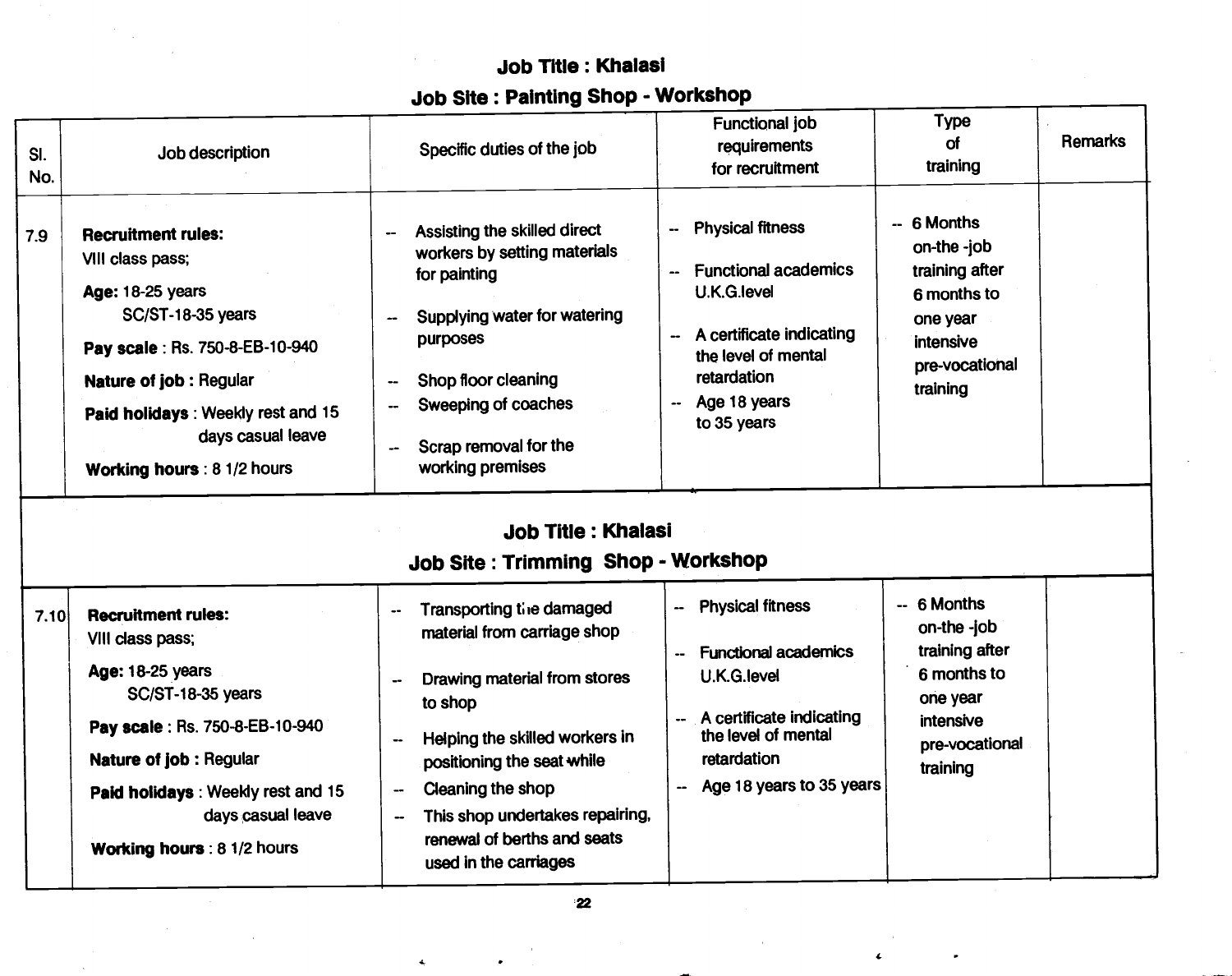# Job Title: Khalasi Job Site: Coopersrnlth shop - Workshop

| SI.<br>No. | Job description                                                                                                                                                                                                                                                 | Specific duties of the job                                                                                                                                                                                                                                                                                                                                                                                                                       | Functional job<br>requirements<br>for recruitment                                                                                                                                      | <b>Type</b><br>of<br>training                                                                                      | Remarks |
|------------|-----------------------------------------------------------------------------------------------------------------------------------------------------------------------------------------------------------------------------------------------------------------|--------------------------------------------------------------------------------------------------------------------------------------------------------------------------------------------------------------------------------------------------------------------------------------------------------------------------------------------------------------------------------------------------------------------------------------------------|----------------------------------------------------------------------------------------------------------------------------------------------------------------------------------------|--------------------------------------------------------------------------------------------------------------------|---------|
| 7.11       | <b>Recruitment rules:</b><br>VIII class pass;<br><b>Age: 18-25 years</b><br><b>SC/ST-18-35 years</b><br>Pay scale: Rs. 750-8-EB-10-940<br>Nature of job: Regular<br>Paid holidays: Weekly rest and 15<br>days casual leave<br><b>Working hours: 8 1/2 hours</b> | Cleaning the shop<br>$\overline{\phantom{a}}$<br>Getting material from stores<br>$\overline{\phantom{a}}$<br>and other shops<br><b>Transferring materials to</b><br>٠.<br>other shops<br>Cleaning the furnace and<br>$\overline{\phantom{a}}$<br>bringing coal for the furnace<br>Cleaning the pipes before<br>bending and after bending to<br>test leakage of water<br>Fetching water<br><b>Job Title: Khalasi</b><br><b>Job Site: Saw Mill</b> | <b>Phyical fitness</b><br>--<br><b>Functional Academics</b><br>--<br>U.K.G level<br>A certificate indicating<br>$\overline{\phantom{a}}$<br>level of mental<br>retardation             | $-6$ Months<br>on-the -job<br>training after<br>6 months to<br>one year<br>intensive<br>pre-vocational<br>training |         |
|            |                                                                                                                                                                                                                                                                 |                                                                                                                                                                                                                                                                                                                                                                                                                                                  |                                                                                                                                                                                        |                                                                                                                    |         |
| 7.12       | <b>Recruitment rules:</b><br>VIII class pass;<br><b>Age: 18-25 years</b><br>SC/ST-18-35 years<br>Pay scale: Rs. 750-8-EB-10-940<br>Nature of job : Regular<br>Paid holidays: Weekly rest and 15<br>days casual leave<br><b>Working hours: 8 1/2 hours</b>       | Cleaning the shop floor<br>--<br>Removing the saw dust<br>--<br>and the materials<br>Bringing materials for the shop<br>Assisting the skilled workers<br>۰.                                                                                                                                                                                                                                                                                      | <b>Physical fitness</b><br>--<br><b>Functional academics</b><br><b>U.K.G. level</b><br>A certiicate indicating<br>the level of mental<br>retardation<br>Age 18 years to 35 years<br>-- | $-6$ Months<br>on-the -job<br>training after<br>6 months to<br>one year<br>intensive<br>pre-vocational<br>training |         |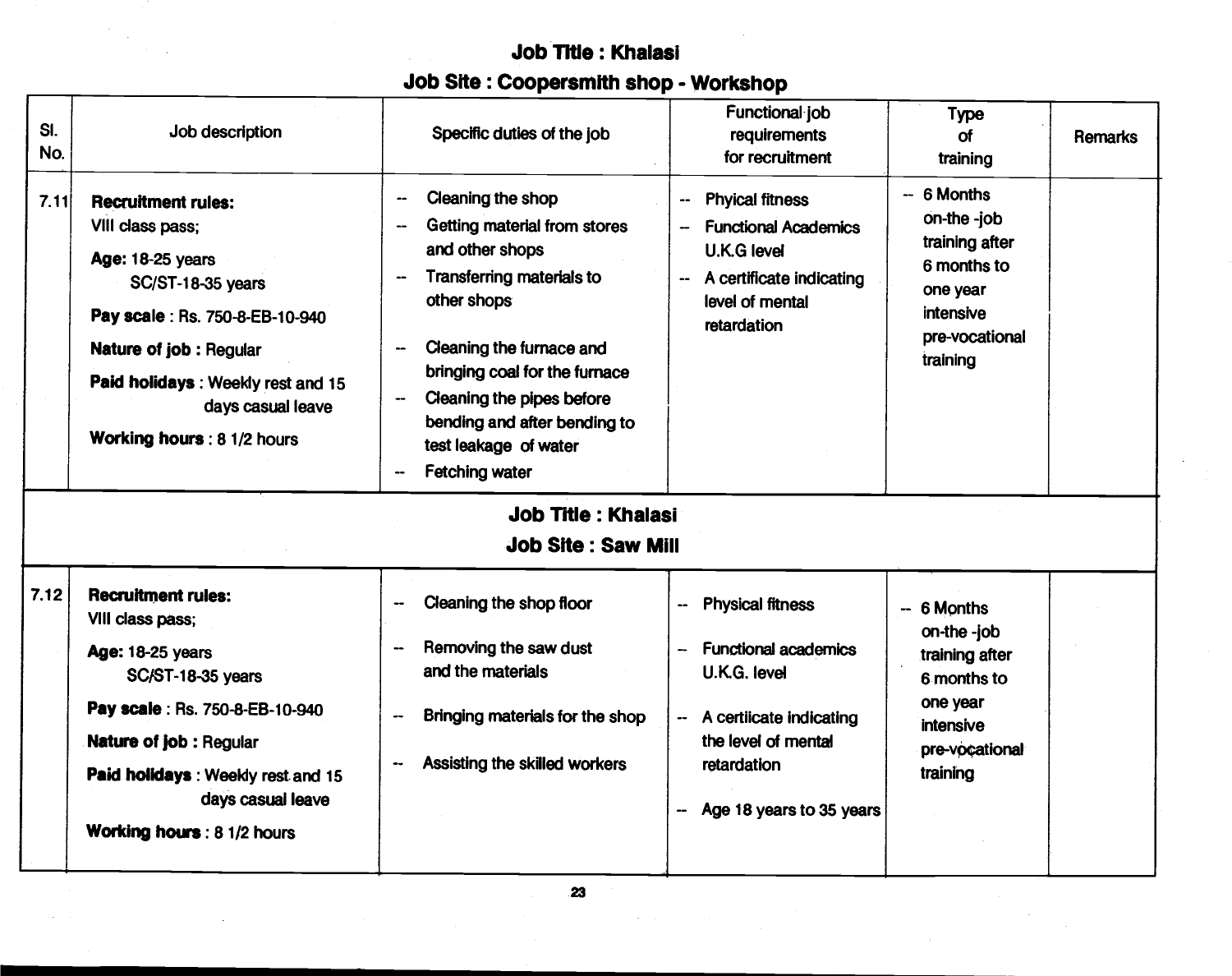# Job Title: Khalasies and helper Khalasies

|  | Job Site: Raw material ward, Machine Unit, Binding Section - Printing & Stationary |  |
|--|------------------------------------------------------------------------------------|--|
|--|------------------------------------------------------------------------------------|--|

| SI.<br>No.<br>8. | Job description<br><b>Recruitment rules:</b><br>VIII class pass;<br>Age: 18-25 years<br>SC/ST-18-35 years<br>Pay scale: Rs. 750-8-EB-10-940<br><b>Nature of job: Regular</b><br>Paid holidays: Weekly rest and 15<br>days casual leave<br>Working hours: 8 1/2 hours | Specific duties of the job<br>Raw material ward. Stacking<br>paper bundles and other raw<br>material In the raw material ward<br>Transferring materials to the<br>--<br>printing section for the raw<br>material ward<br>Printing unit. cleaning, gathering<br>scattered paper<br>Briniging raw materials, paper<br>--<br>bundles, ink etc., from raw<br>material section<br>Binding section. Cleaning the hall<br>binding of books & transferring<br>Trollies are provided for staking<br>& transferring. This job is mainly | Functional job<br>requirements<br>for recruitment<br><b>Physical fitness</b><br>following instruction<br>Social interaction<br>$\overline{\phantom{a}}$<br>Minimum verbal<br>--<br>communication<br>A certificate indicating<br>the level of mental<br>retardation<br>Age 18 years to 35 years | <b>Type</b><br>of<br>training<br>$-6$ Months<br>on-the -job<br>training after<br>6 months to<br>one year<br>intensive<br>pre-vocational<br>training | <b>Remarks</b> |  |
|------------------|----------------------------------------------------------------------------------------------------------------------------------------------------------------------------------------------------------------------------------------------------------------------|-------------------------------------------------------------------------------------------------------------------------------------------------------------------------------------------------------------------------------------------------------------------------------------------------------------------------------------------------------------------------------------------------------------------------------------------------------------------------------------------------------------------------------|------------------------------------------------------------------------------------------------------------------------------------------------------------------------------------------------------------------------------------------------------------------------------------------------|-----------------------------------------------------------------------------------------------------------------------------------------------------|----------------|--|
|                  |                                                                                                                                                                                                                                                                      | done by a group of people -<br>3 or more<br><b>Job Title : Waiting room attender</b>                                                                                                                                                                                                                                                                                                                                                                                                                                          |                                                                                                                                                                                                                                                                                                |                                                                                                                                                     |                |  |
|                  |                                                                                                                                                                                                                                                                      | Job Site: Waiting room - Railway station                                                                                                                                                                                                                                                                                                                                                                                                                                                                                      |                                                                                                                                                                                                                                                                                                |                                                                                                                                                     |                |  |
| 9.               | <b>Recruitment rules:</b><br>VIII class pass;<br>Age: 18-25 years<br>SC/ST-18-35 years<br>Pay scale: Rs. 750-8-EB-10-940<br>Nature of job: Regular<br>Paid holidays: Weekly rest and 12<br>days casual leave<br><b>Working hours: 8 1/2 hours</b>                    | Allowing passengers for few<br>hours in the waiting room with<br>proper tickets<br>Requesting the passengers to<br>indicate their names and ticket<br>numbers in the register kept with<br>waiting room<br>Seeing that the furniture kept in<br>the waiting room are not<br>disturbed.                                                                                                                                                                                                                                        | Social interaction<br>Minimum verbal<br><br>communication<br><b>Functional academics</b><br><b>U.K.G. Level</b><br>A certificate indicating<br>the level of mental<br>retardation<br>Age 18 years to 35 years<br>⊷                                                                             | $-3$ Months<br>on-the -job<br>training after<br>6 months to<br>one year<br>intensive<br>pre-vocational<br>training                                  |                |  |

a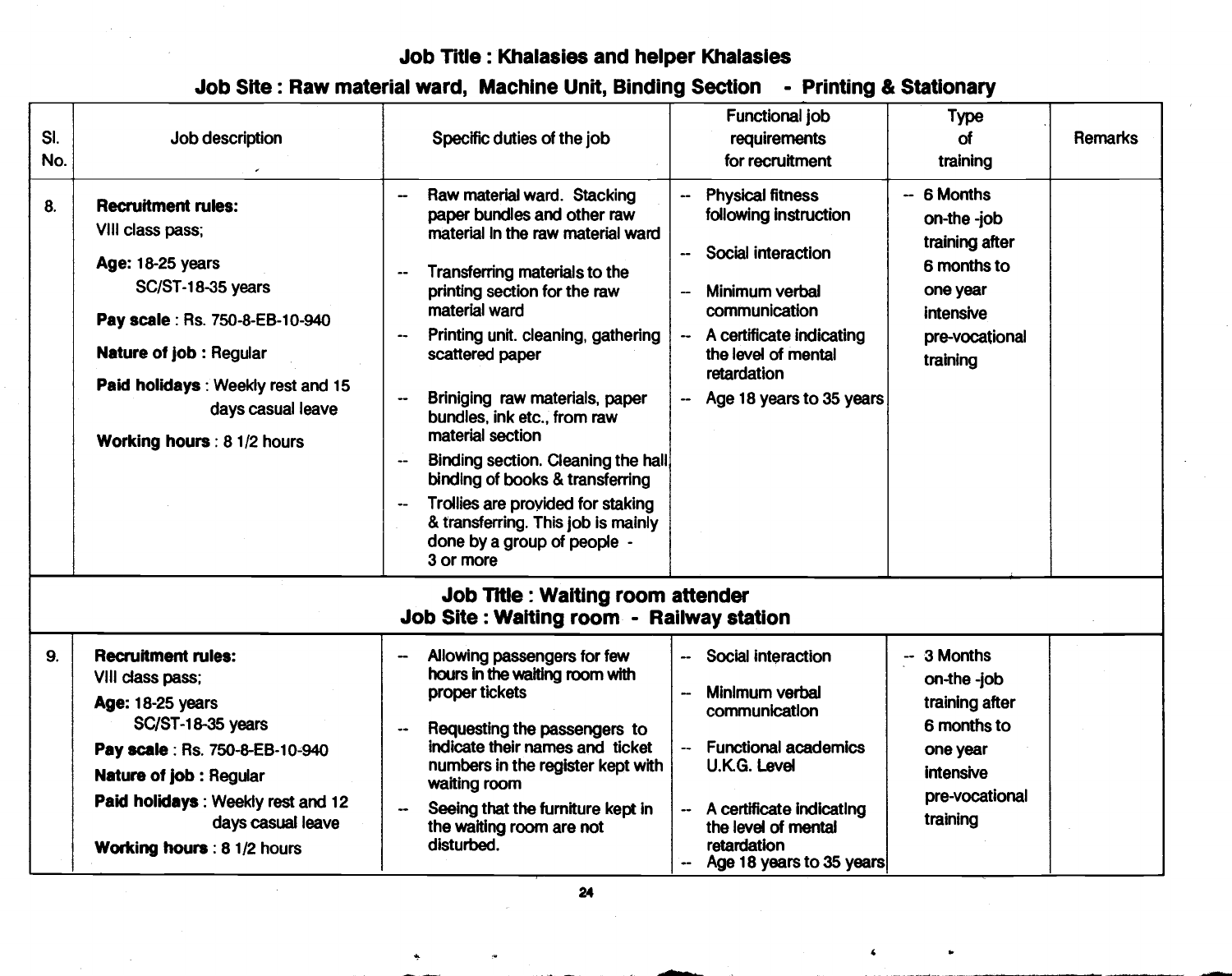# Job Title: Retiring room attender<br>Job Site: Railway station - Retiring room<br>Job Site: Railway station - Retiring room

 $\ddot{\phantom{1}}$ 

- 1

| SI.<br>No. | Job description                                                                                                                                                                                                                              | Specific duties of the job                                                                                                                                                                                      | Functional job<br>requirements<br>for recruitment                                                                                                                                                                                                                                                            | <b>Type</b><br>of<br>training                                                                                                                                   | Remarks |  |
|------------|----------------------------------------------------------------------------------------------------------------------------------------------------------------------------------------------------------------------------------------------|-----------------------------------------------------------------------------------------------------------------------------------------------------------------------------------------------------------------|--------------------------------------------------------------------------------------------------------------------------------------------------------------------------------------------------------------------------------------------------------------------------------------------------------------|-----------------------------------------------------------------------------------------------------------------------------------------------------------------|---------|--|
| 10.        | <b>Recruitment rules:</b><br>VIII class pass;<br>Age: 18-25 years<br>SC/ST-18-35 years<br>Pay scale: Rs. 750-8-EB-10-940<br>Nature of job : Regular<br>Paid holidays: Weekly rest and 12<br>days casual leave<br>Working hours : 8 1/2 hours | Maintenance of keys, linens,<br>--<br>pillows, pillow covers.<br>Giving to the occupants,<br>$\overline{\phantom{a}}$<br>checking when rooms are<br>vacated, giving for washing and<br>getting back and storing | <b>Physical fitness</b><br>--<br>Social interaction<br>--<br>Minimum verbal<br>$\overline{\phantom{a}}$<br>communication<br><b>Functional academics</b><br>-∽<br>second grade level<br>A certificate indicating<br>$\overline{\phantom{a}}$<br>level of mental<br>retardation<br>Age 18 years<br>to 35 years | $-6$ months<br>pre-vocational<br>training<br>$-6$ Months<br>on-the -job<br>training after<br>6 months to<br>one year<br>intensive<br>pre-vocational<br>training |         |  |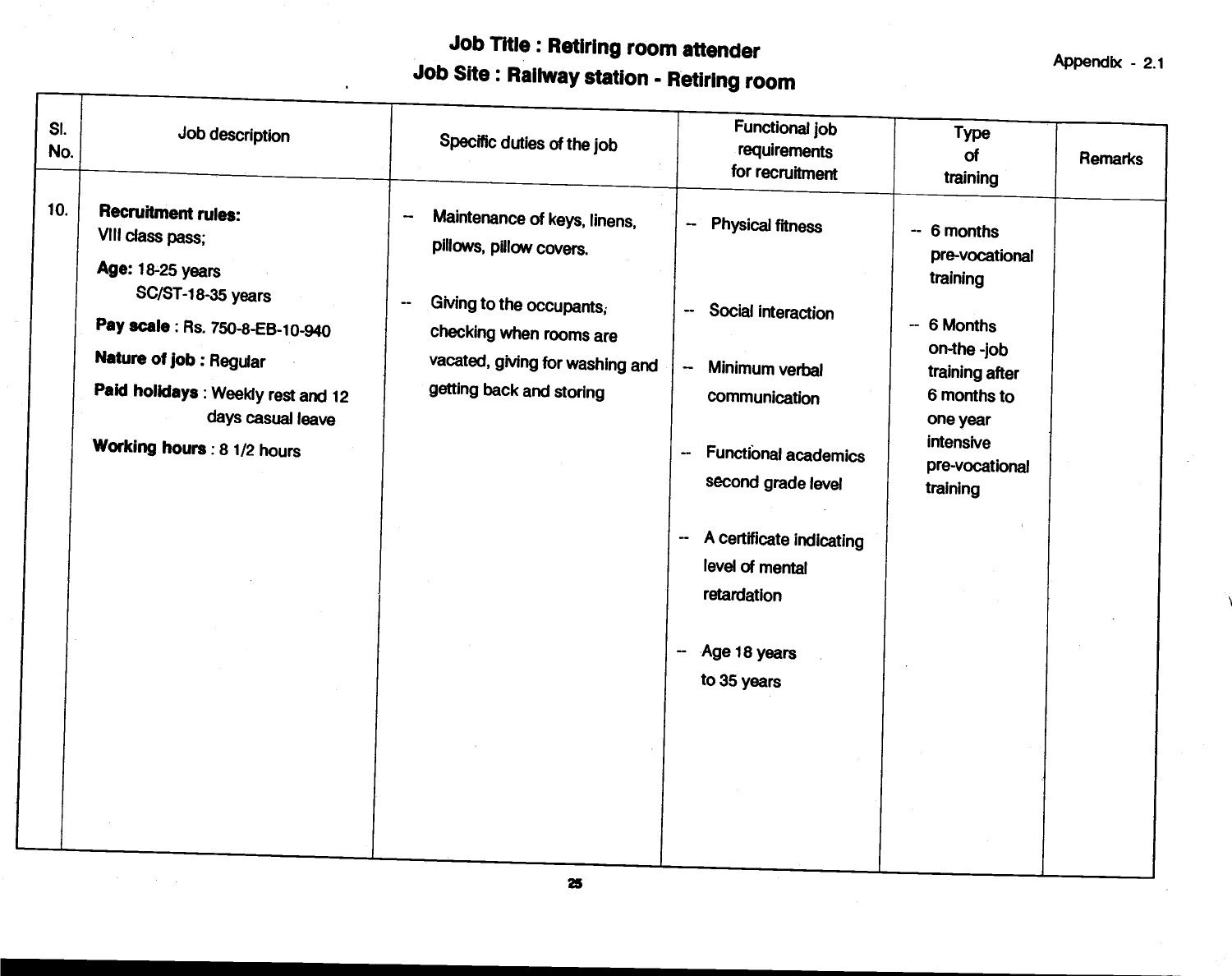### Job Title : Cleaner in Catering establishment Job Site : Railway station catering establishment

| SI.<br>No. | Job description                                                                                                                                                                                                                                     | Specific duties of the job                                                                                                                                                                                           | Functional job<br>requirements<br>for recruitment                                                                                                                                                                              | <b>Type</b><br>σf<br>training                                                                                      | <b>Remarks</b>                                                                                                                                 |
|------------|-----------------------------------------------------------------------------------------------------------------------------------------------------------------------------------------------------------------------------------------------------|----------------------------------------------------------------------------------------------------------------------------------------------------------------------------------------------------------------------|--------------------------------------------------------------------------------------------------------------------------------------------------------------------------------------------------------------------------------|--------------------------------------------------------------------------------------------------------------------|------------------------------------------------------------------------------------------------------------------------------------------------|
| 11.        | <b>Recruitment rules:</b><br>VIII class pass;<br>Age: 18-25 years<br><b>SC/ST-18-35 years</b><br>Pay scale: Rs. 750-8-EB-10-940<br>Nature of job : Regular<br>Paid holidays: Weekly rest and 15<br>days casual leave<br>Working hours : 8 1/2 hours | Clearing and cleaning the<br>dining tables<br><b>Cleaning vessels</b><br>Keeping surroundings Clean                                                                                                                  | <b>Physical fitness</b><br>44<br><b>Functional academics</b><br>$\overline{\phantom{a}}$<br>U.K.G. level<br>Social interaction<br>--<br>A certificate indicating<br>the level of mental<br>retardation                         | -- 6 Months<br>on-the -job<br>training after<br>6 months to<br>one year<br>intensive<br>pre-vocational<br>training |                                                                                                                                                |
|            |                                                                                                                                                                                                                                                     | Job Title : Server in catering establishment<br>Job Site: Railway station - Catering establishment                                                                                                                   |                                                                                                                                                                                                                                |                                                                                                                    |                                                                                                                                                |
| 12.        | <b>Recruitment rules:</b><br>VIII class pass;<br>Age: 18-25 years<br><b>SC/ST-18-35 years</b><br>Pay scale: Rs. 750-8-EB-10-940<br>Nature of job : Regular<br>Paid holidays: Weekly rest and 15<br>days casual leave<br>Working hours: 8 1/2 hours  | Serving food items<br>$\overline{\phantom{a}}$<br>Packing food in small<br>containers<br>Some places, the cash is<br>being collected by the server<br>while selling eatable to the<br>passengers<br>$\frac{1}{2\pi}$ | <b>Physical fitness</b><br>Minum verbal<br>communication<br>Social interaction<br><b>Functional academics</b><br>1st grade level<br>A certificate indicating<br>the level of mental<br>retardation<br>Age 18 years to 35 years | -- 6 Months<br>on-the -job<br>training after<br>6 months to<br>one year<br>intensive<br>pre-vocational<br>training | <b>Collection of</b><br>money may<br>be awarded<br>depending<br>on the level<br>of mental<br>ability of the<br>mentally<br>retarded<br>persons |

26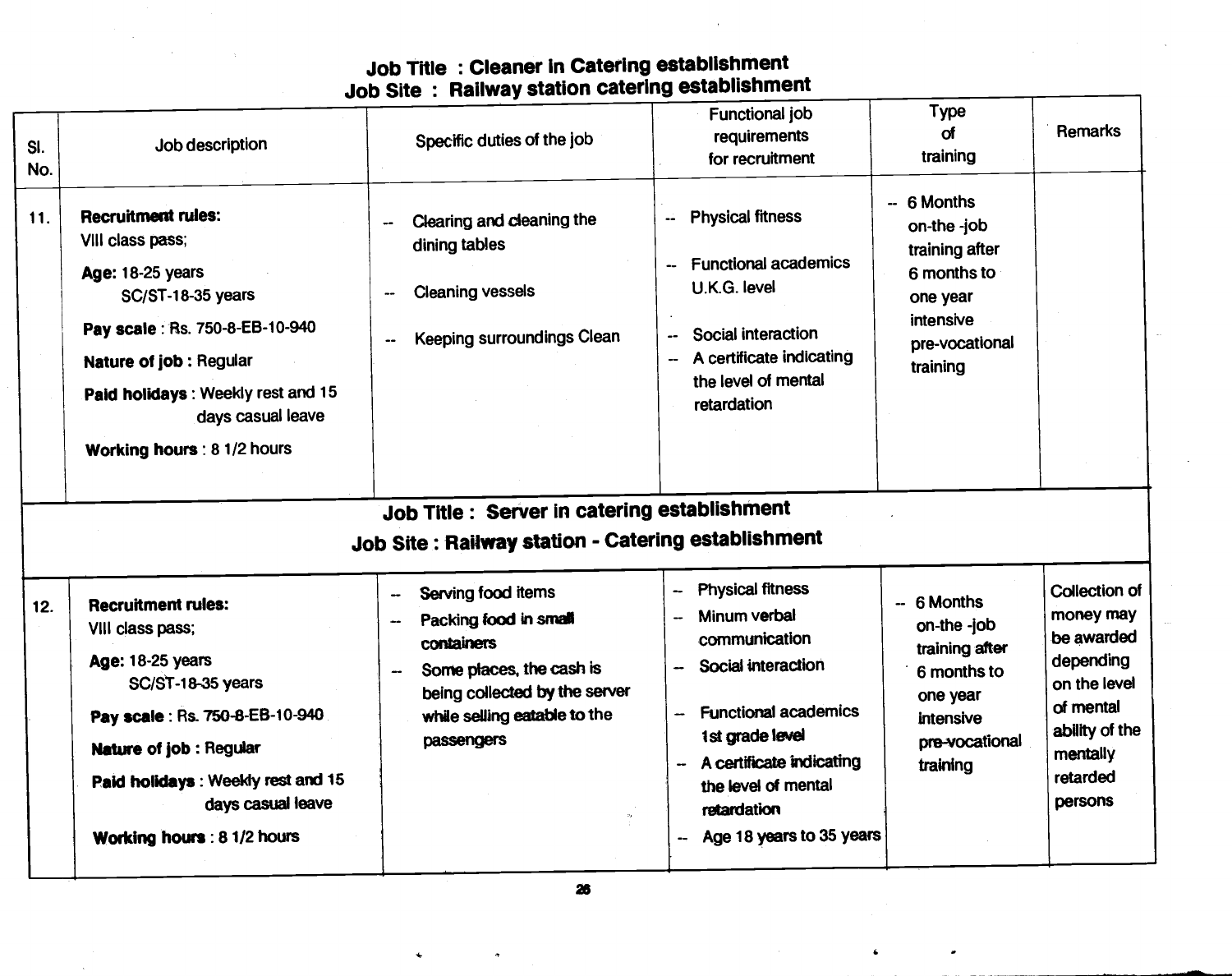# Job Title: Parcel room porters (Hamals) Job Site: Railway station - Parcel office

| 13.<br><b>Recruitment rules:</b><br>$-3$ Months<br>Transporting consignments from<br><b>Physical fitness</b><br>$\ddot{\phantom{a}}$<br>VIII class pass;<br>on-the -job<br>parcel office to the trains & vice<br>training after<br>versa with the help of the trollies<br>Social interaction<br>Age: 18-25 years<br>6 months to<br>SC/ST-18-35 years<br>Loading and unloading<br><b>Functional academics</b><br>$\ddotsc$<br>--<br>one year<br>Pay scale : Rs. 750-8-EB-10-940<br>consignments from the train<br>U.K.G.level<br>intensive<br>pre-vocational<br><b>Nature of job: Regular</b><br>Taking the consignments form<br>A certificate indicating<br>--<br>training<br>train<br>the level of mental<br>Paid holidays: Weekly rest and 15<br>retardation<br>days casual leave<br>(He has to follow some simple<br>μ.<br>Working hours : 8 1/2 hours<br>codes used in railways and<br>Age 18 years to 35 years<br><br>written on parcel consignments)<br><b>Job Title : Water Khalasies</b><br>Job Site: Railway buildings (Hot weather establishment - seasonal)<br>14.<br><b>Recruitment rules:</b><br>Collecting water and pouring<br><b>Physical fitnes</b><br>$\ddot{\phantom{1}}$<br>--<br>-- One Month<br>VIII class pass;<br>on Khas - Khas thaties during<br>on-the -job<br>summer to keep the room cool<br>Following instruction and<br>--<br>Age: 18-25 years<br>training after<br>safety skills<br>SC/ST-18-35 years<br>6 months to<br>one year<br>Pay scale: Rs. 750-8-EB-10-940<br>A certificate indicating<br>$\overline{\phantom{a}}$<br>intensive | SI.<br>No. | Job description        | Specific duties of the job | <b>Functional job</b><br>requirements<br>for recruitment | <b>Type</b><br>$\alpha$<br>training | <b>Remarks</b> |
|-------------------------------------------------------------------------------------------------------------------------------------------------------------------------------------------------------------------------------------------------------------------------------------------------------------------------------------------------------------------------------------------------------------------------------------------------------------------------------------------------------------------------------------------------------------------------------------------------------------------------------------------------------------------------------------------------------------------------------------------------------------------------------------------------------------------------------------------------------------------------------------------------------------------------------------------------------------------------------------------------------------------------------------------------------------------------------------------------------------------------------------------------------------------------------------------------------------------------------------------------------------------------------------------------------------------------------------------------------------------------------------------------------------------------------------------------------------------------------------------------------------------------------------------------------------------------|------------|------------------------|----------------------------|----------------------------------------------------------|-------------------------------------|----------------|
|                                                                                                                                                                                                                                                                                                                                                                                                                                                                                                                                                                                                                                                                                                                                                                                                                                                                                                                                                                                                                                                                                                                                                                                                                                                                                                                                                                                                                                                                                                                                                                         |            |                        |                            |                                                          |                                     |                |
|                                                                                                                                                                                                                                                                                                                                                                                                                                                                                                                                                                                                                                                                                                                                                                                                                                                                                                                                                                                                                                                                                                                                                                                                                                                                                                                                                                                                                                                                                                                                                                         |            |                        |                            |                                                          |                                     |                |
| pre-vocational<br>retardation<br>Paid holidays: Weekly rest and 15<br>training<br>days casual leave<br>Age 18 years to 35 years<br>--<br>Working hours : 8 1/2 hours                                                                                                                                                                                                                                                                                                                                                                                                                                                                                                                                                                                                                                                                                                                                                                                                                                                                                                                                                                                                                                                                                                                                                                                                                                                                                                                                                                                                    |            | Nature of job: Regular |                            | the level of mental                                      |                                     |                |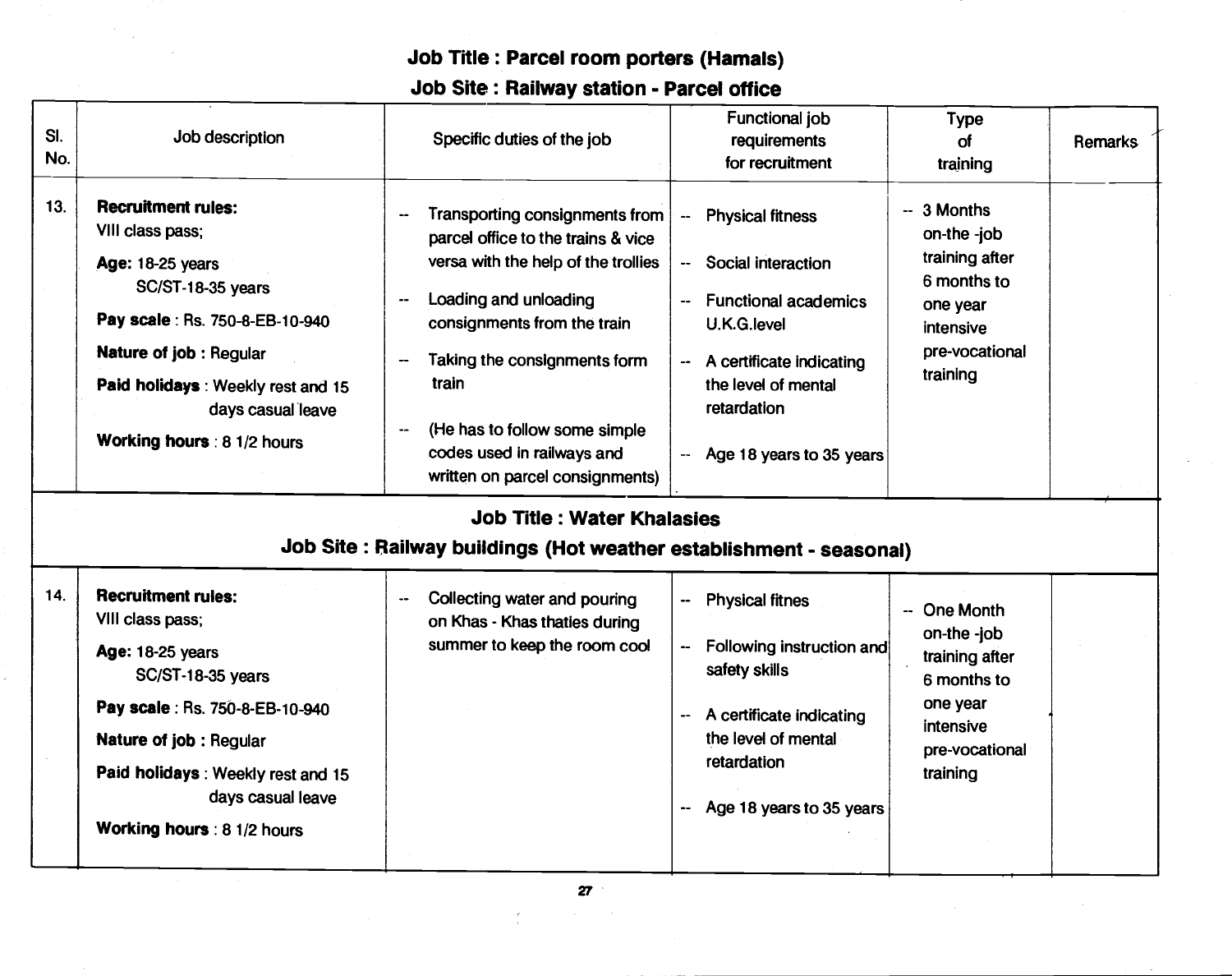# Job Title : Water boys- at the railway station

| -- One Month<br><b>Physical fitness</b><br>Collect water and help the<br>15.<br><b>Recruitment rules:</b><br>$\bullet\bullet$<br>on-the -job<br>passenger to get drinking water<br>VIII class pass;<br>training after<br>-- Gestural communication<br>at the platform and trains<br>Age: 18-25 years<br>6 months to<br><b>SC/ST-18-35 years</b><br>neat appearance<br>one year<br>--<br>following instruction and<br>intensive<br>$\sim$<br>Pay scale: Rs. 750-8-EB-10-940<br>safety skill<br>pre-vocational<br>Nature of job: Regular<br>training | SI.<br>No. | Job description                   | Specific duties of the job | Functional job<br>requirements<br>for recruitment | <b>Type</b><br>оf<br>training | Remarks                                                                                                                                                                                  |
|----------------------------------------------------------------------------------------------------------------------------------------------------------------------------------------------------------------------------------------------------------------------------------------------------------------------------------------------------------------------------------------------------------------------------------------------------------------------------------------------------------------------------------------------------|------------|-----------------------------------|----------------------------|---------------------------------------------------|-------------------------------|------------------------------------------------------------------------------------------------------------------------------------------------------------------------------------------|
| the level of mental<br>days casual leave<br>retardation<br>Working hours : 8 1/2 hours<br>Age 18 years to 35 years                                                                                                                                                                                                                                                                                                                                                                                                                                 |            | Paid holidays: Weekly rest and 15 |                            | A certificate indicating<br>-−                    |                               | The retarded<br>persons can<br>be given the<br>duty to pro-<br>vide water in<br>the platform<br>only. Send-<br>ing in the<br>trains to pro-<br>vide drinking<br>water may<br>be avoided. |

# Job Site: Railway station - platform (Hot weather establishment - seasonal)

|  | <b>Job Title: Box Boy</b> |  |  |  |  |  |
|--|---------------------------|--|--|--|--|--|
|--|---------------------------|--|--|--|--|--|

| Job Site: Railway station - Loco-operating section |  |
|----------------------------------------------------|--|
|----------------------------------------------------|--|

| <b>Recruitment rules:</b><br>16.<br>VIII class pass;<br>Age: 18-25 years<br>SC/ST-18-35 years<br>Pay scale: Rs. 750-8-EB-10-940<br>Nature of job: Regular<br>Paid holidays: Weekly rest and 12<br>days casual leave<br>Working hours: 8 1/2 hours | Loading and unloading the<br>boxes to the break van and<br>engines for guards and drivers.<br>Each box may have 40 to 50 Kg.<br>weight, trollies are provided. | <b>Physical fitness</b><br>÷<br><b>Functional academics</b><br>$-$<br>U.K.G.level<br>A certificate indicating<br>$\overline{\phantom{a}}$<br>the level of mental<br>retardation<br>Age 18 years to 35 years<br>-- | $-6$ Months<br>on-the -job<br>training after<br>6 months to<br>one year<br>intensive<br>pre-vocational<br>training |  |
|---------------------------------------------------------------------------------------------------------------------------------------------------------------------------------------------------------------------------------------------------|----------------------------------------------------------------------------------------------------------------------------------------------------------------|-------------------------------------------------------------------------------------------------------------------------------------------------------------------------------------------------------------------|--------------------------------------------------------------------------------------------------------------------|--|
|---------------------------------------------------------------------------------------------------------------------------------------------------------------------------------------------------------------------------------------------------|----------------------------------------------------------------------------------------------------------------------------------------------------------------|-------------------------------------------------------------------------------------------------------------------------------------------------------------------------------------------------------------------|--------------------------------------------------------------------------------------------------------------------|--|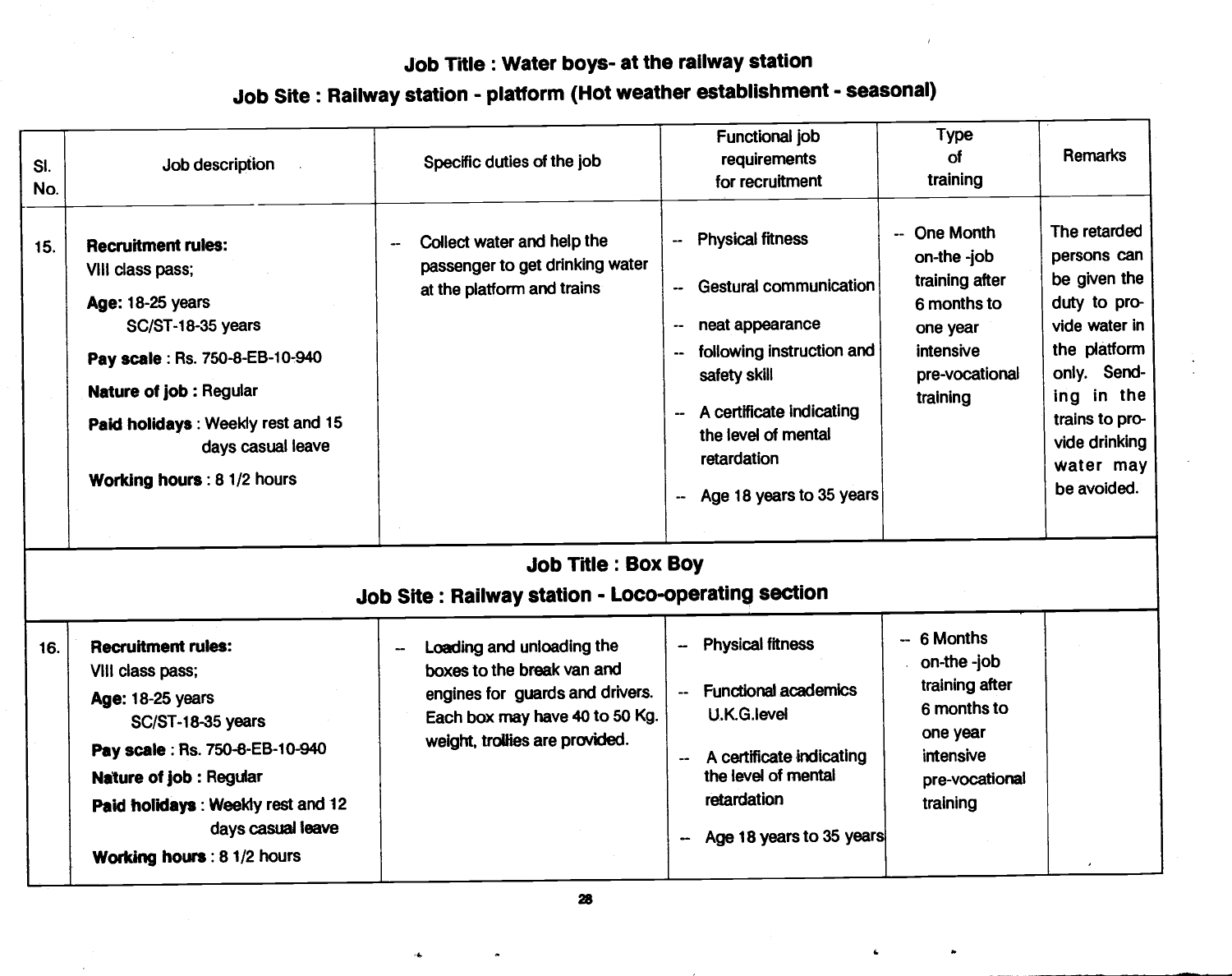# Job Title: Call boy Job Site: Railway station-Loco operating section

 $\epsilon_{\rm m}$ 

 $\bullet$ 

 $\bullet$  . The set of  $\bullet$ 

| SI.<br>No. | Job description                                                                                                                                                                                                                                           | Specific duties of the job                                                                                                                                                                                                                                                                                | <b>Functional job</b><br>requirements<br>for recruitment                                                                                                                                                       | <b>Type</b><br>of<br>training                                                                                      | <b>Remarks</b> |
|------------|-----------------------------------------------------------------------------------------------------------------------------------------------------------------------------------------------------------------------------------------------------------|-----------------------------------------------------------------------------------------------------------------------------------------------------------------------------------------------------------------------------------------------------------------------------------------------------------|----------------------------------------------------------------------------------------------------------------------------------------------------------------------------------------------------------------|--------------------------------------------------------------------------------------------------------------------|----------------|
| 17.        | <b>Recruitment rules:</b><br>VIII class pass;<br><b>Age: 18-25 years</b><br>SC/ST-18-35 years<br>Pay scale: Rs. 750-8-EB-10-940<br><b>Nature of job: Regular</b><br>Paid holidays: Weekly rest and 15<br>days casual leave<br>Working hours : 8 1/2 hours | Serving call book for running<br>--<br>staff and get the signature<br>residing 8 kilometres radius.<br>(The call boy has to go to the<br>houses of running staff and get<br>the signatures)                                                                                                               | <b>Physical fitness</b><br>--<br>Independent local travel<br>--<br>Social interaction<br><b>Functional academics</b><br>--<br>Il grade level<br>A certificate indicating<br>the level of mental<br>retardation | $-6$ Months<br>on-the -job<br>training after<br>6 months to<br>one year<br>intensive<br>pre-vocational<br>training |                |
|            |                                                                                                                                                                                                                                                           | <b>Job Title: Mhasals</b><br>Job Site : Railway station-Loco operating section                                                                                                                                                                                                                            |                                                                                                                                                                                                                |                                                                                                                    |                |
| 18.        | <b>Recruitment rules:</b><br>VIII class pass;<br>Age: 18-25 years<br><b>SC/ST-18-35 years</b><br>Pay scale: Rs. 750-8-EB-10-940<br><b>Nature of job: Regular</b><br>Paid holidays: Weekly rest and 15<br>days casual leave<br>Working hours : 8 1/2 hours | Loading field telephone, fire<br>extinguisher, stretcher, & portable<br>electric light equipment.<br><b>Additional duty: Lighting signal</b><br>$\overline{a}$<br>lamps & maintenance where<br>oil lamps are used.<br>Supply kerosine oil for hand<br>--<br>signal lamps for the guard at<br>the station. | -- Physical fitness<br><b>Functional academics</b><br><b>U.KG. level</b><br>-- A certificate indicating<br>the level of mental<br>retardation<br>-- Age 18 years to 35 years                                   | $-6$ Months<br>on-the -job<br>training after<br>6 months to<br>one year<br>intensive<br>pre-vocational<br>training |                |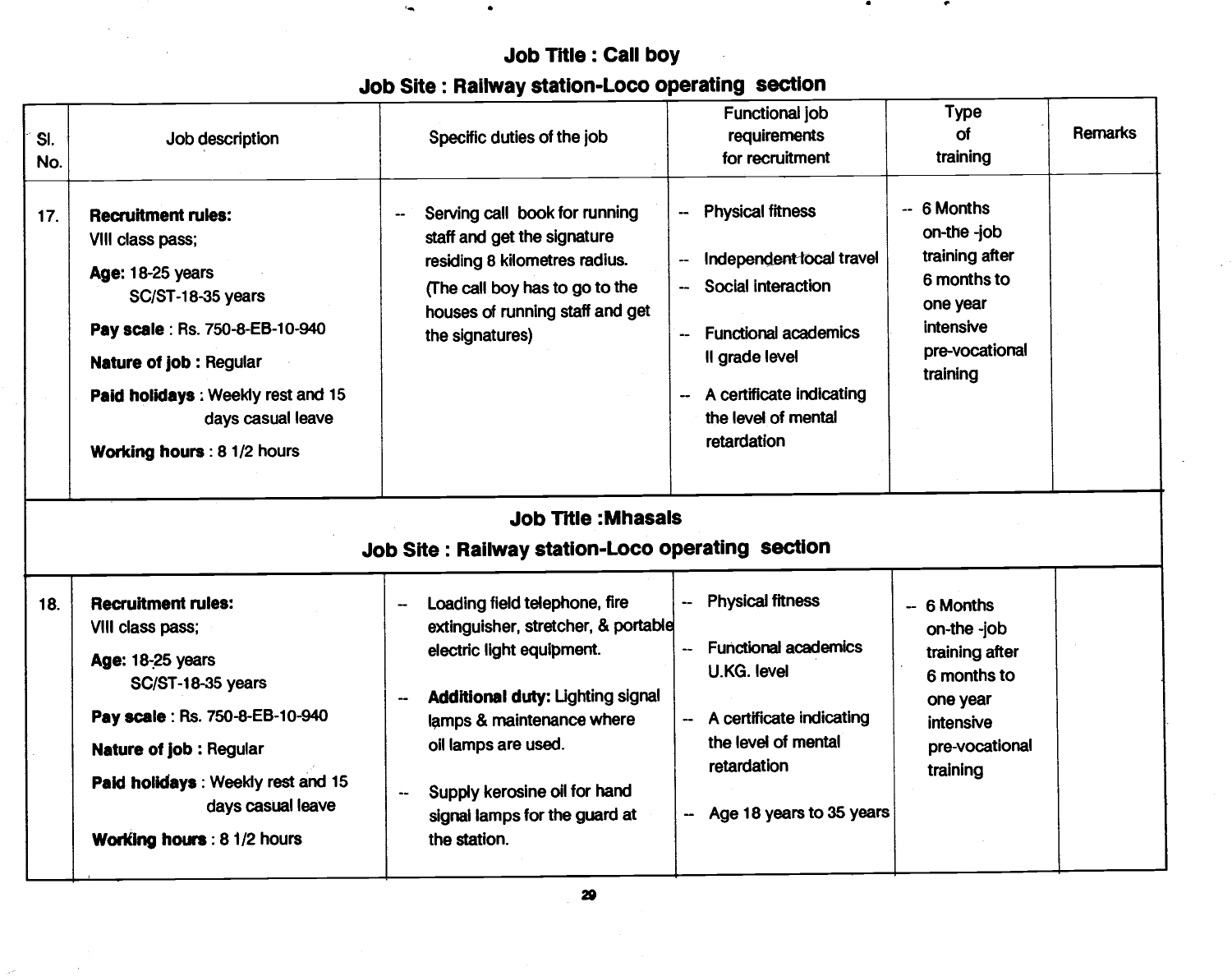# Job Title : Table boy Job Site: Running room - Railway station

| SI.<br>No. | Job description                                                                                                                                                                                                                                     | Specific duties of the job                                                                                                                                                                                                               | <b>Functional job</b><br>requirements<br>for recruitment                                                                                                                                                                                                                                                        | <b>Type</b><br>of<br>training                                                                                      | <b>Remarks</b> |
|------------|-----------------------------------------------------------------------------------------------------------------------------------------------------------------------------------------------------------------------------------------------------|------------------------------------------------------------------------------------------------------------------------------------------------------------------------------------------------------------------------------------------|-----------------------------------------------------------------------------------------------------------------------------------------------------------------------------------------------------------------------------------------------------------------------------------------------------------------|--------------------------------------------------------------------------------------------------------------------|----------------|
| 19.        | <b>Recruitment rules:</b><br>VIII class pass;<br>Age: 18-25 years<br>SC/ST-18-35 years<br>Pay scale : Rs. 750-8-EB-10-940<br>Nature of job: Regular<br>Paid holidays: Weekly rest and 12<br>days casual leave<br>Working hours : 8 1/2 hours        | Serving meals for running staff<br>--<br>(Drivers & Guards) in the running<br>room where they take rest<br>getting tea, cigarattes, etc.,<br>in the running room<br>Maintaining crokery used in the<br>dining room for the running staff | <b>Physical fitness</b><br>--<br>Social interaction<br>$\overline{\phantom{a}}$<br>Minimum verbal<br>communication<br><b>Functional academics</b><br>second grade level<br>A certificate indicating<br>the level of mental<br>retardation from a<br>competitive authority<br>Age 18 years to 35 years<br>$\sim$ | 6 Months<br>on-the -job<br>training after<br>6 months to<br>one year<br>pre-vocational<br>training                 |                |
|            |                                                                                                                                                                                                                                                     | <b>Job Title: Gangman</b>                                                                                                                                                                                                                |                                                                                                                                                                                                                                                                                                                 |                                                                                                                    |                |
|            |                                                                                                                                                                                                                                                     | Job Site: Engineering gang                                                                                                                                                                                                               |                                                                                                                                                                                                                                                                                                                 |                                                                                                                    |                |
| 20.        | <b>Recruitment rules:</b><br>VIII class pass;<br>Age: 18-25 years<br><b>SC/ST-18-35 years</b><br>Pay scale: Rs. 750-8-EB-10-940<br>Nature of job : Regular<br>Paid holidays: Weekly rest and 12<br>days casual leave<br>Working hours : 8 1/2 hours | Maintaining railway tracks, lifting<br>of rails, sleepers and ballast<br>(They work in a group of more<br>$\overline{\phantom{a}}$<br>than 10 persons under the<br>instruction of gangmate)                                              | <b>Physical fitness</b><br>--<br><b>Functional academics</b><br>--<br>U.K.G. level<br>A certificate indicating<br>--<br>the level of mental<br>retardation<br>Age 18 years to 35 years                                                                                                                          | $-6$ Months<br>on-the -job<br>training after<br>6 months to<br>one year<br>intensive<br>pre-vocational<br>training |                |

44, 1990, 1990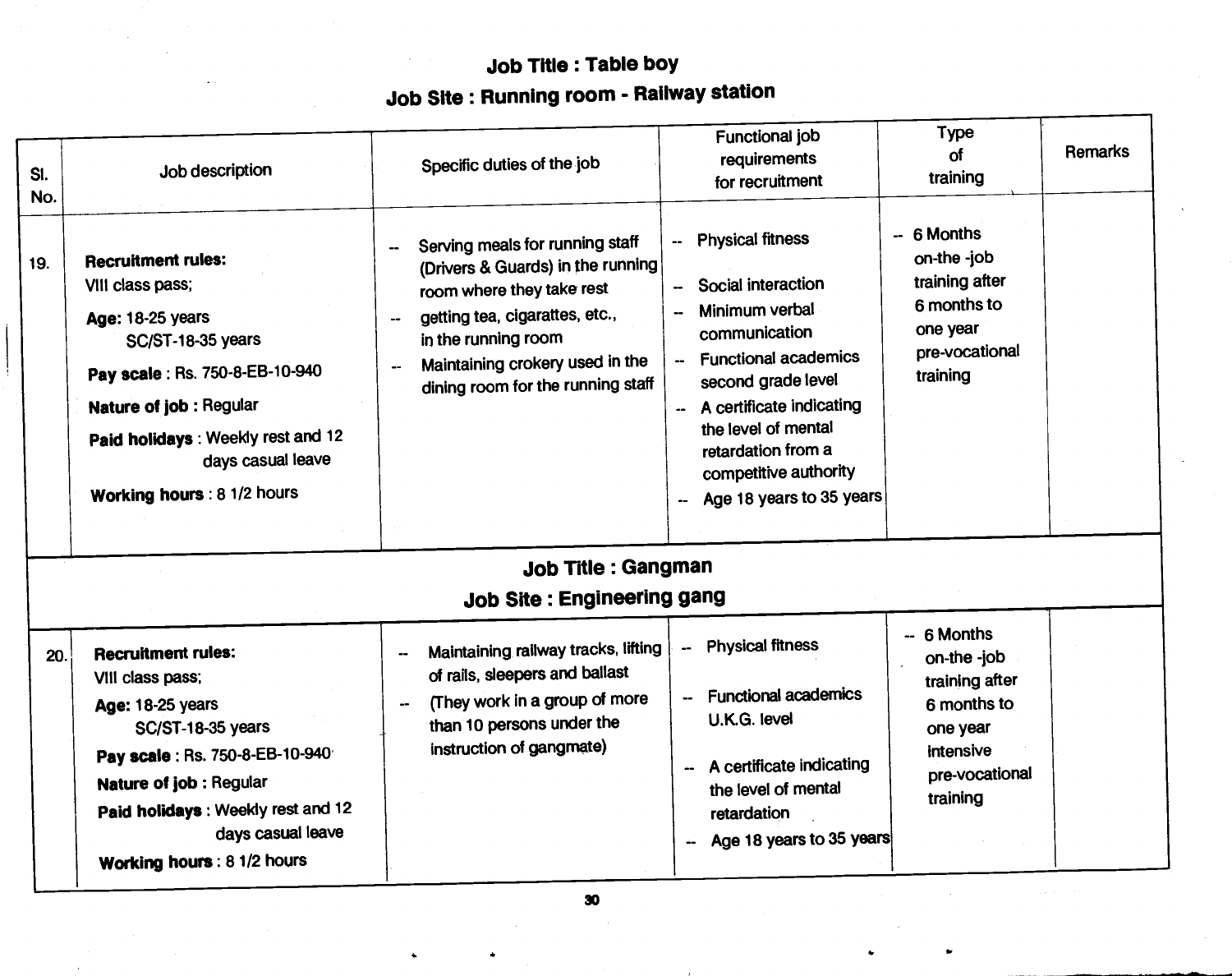# Job Title: Khalasi Job Site : Train Examiner Depot

C

 $\frac{1}{2} \sum_{i=1}^{2}$ 

| SI.<br>No. | Job description                                                                                                                                                                                                | Specific duties of the job                                                                                       | Functional job<br>requirements                                                                                                                                                                                                      | Type<br>of                                                                                                        | Remarks |
|------------|----------------------------------------------------------------------------------------------------------------------------------------------------------------------------------------------------------------|------------------------------------------------------------------------------------------------------------------|-------------------------------------------------------------------------------------------------------------------------------------------------------------------------------------------------------------------------------------|-------------------------------------------------------------------------------------------------------------------|---------|
| 21.        | <b>Recruitment rules:</b><br>VIII class pass;<br>Age: 18-25 years<br>SC/ST-18-35 years<br>Pay scale : Rs. 750-8-EB-10-940<br>Nature of job : Regular<br>Paid holidays: Weekly rest and 12<br>days casual leave | Cleaning the depot<br>-<br>Movement of materials as per<br>$\bullet\bullet$<br>the instruction of the supervisor | for recruitment<br><b>Physical fitness</b><br>--<br>Minimum verbal<br>$\mathbf{u}$<br>communication<br>Social interaction<br>÷<br>A certificate indicating<br>$\overline{\phantom{a}}$<br>the level of mental<br>retardation from a | training<br>$-6$ Months<br>on-the -job<br>training after<br>6 months to<br>one year<br>pre-vocational<br>training |         |
|            | Working hours : 8 1/2 hours                                                                                                                                                                                    |                                                                                                                  | competitive authority<br>Age 18 years to 35 years<br>--                                                                                                                                                                             |                                                                                                                   |         |
|            |                                                                                                                                                                                                                | Job Title: Porters/Labourers/Khalasies<br><b>Job Site: Transhipment Depots</b>                                   |                                                                                                                                                                                                                                     |                                                                                                                   |         |
| 22.        | Casual labourers under contract                                                                                                                                                                                | Loading and unloading goods<br>--<br>from wagon to wagon                                                         | <b>Physical fitness</b><br>۰.<br>Social interaction<br>-−<br>Minimum level<br>--<br>communiation<br>A certificate indicating<br>$\overline{\phantom{a}}$<br>the level of mental<br>retardation                                      | -- 3 Months<br>on-the -job<br>training after<br>6 months<br>pre-vocational<br>training                            |         |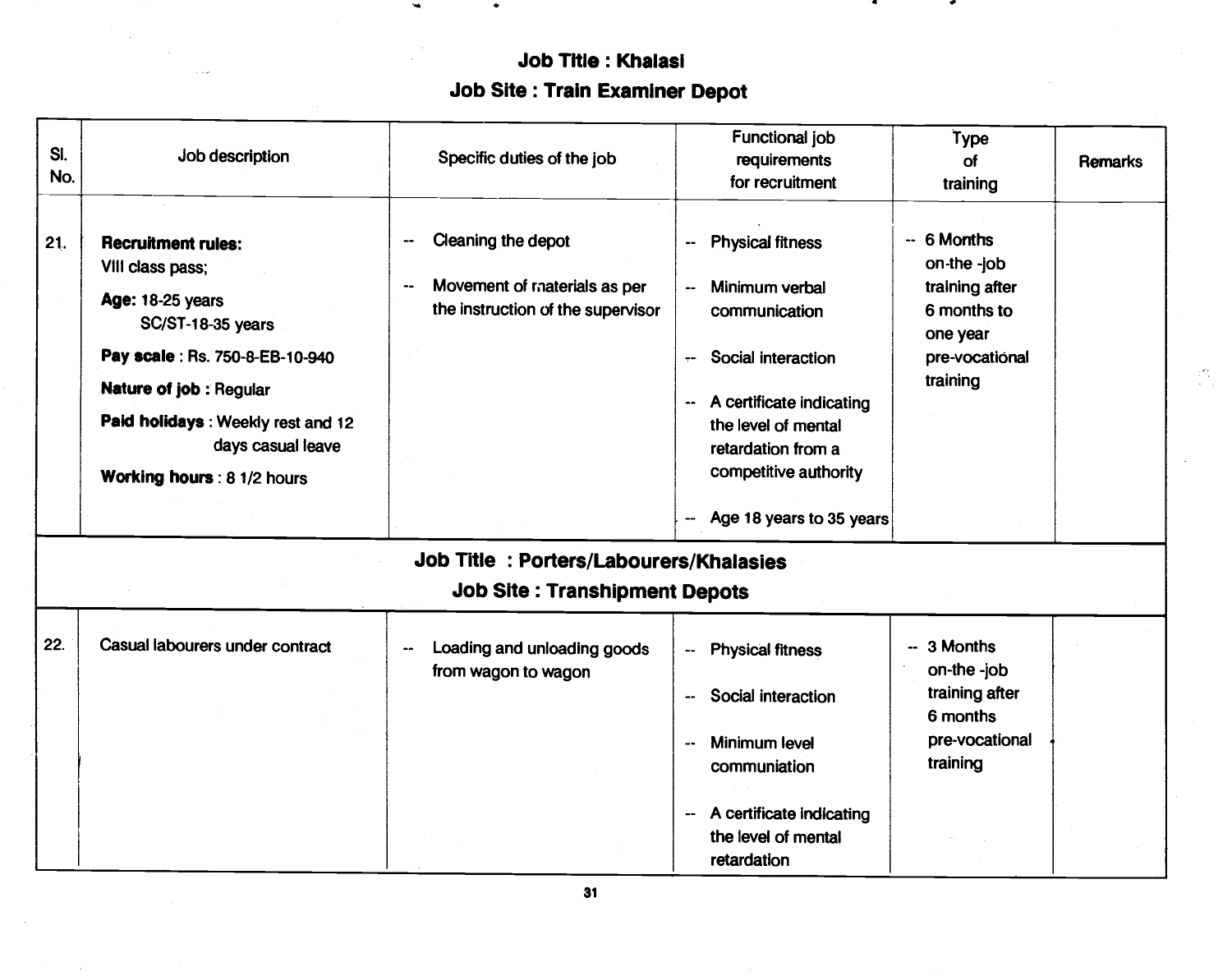### V. Criteria for selection of jobs:

- 1. The unskilled jobs which have minimum supervision and nil assistance but without any involvement of risks are found suitable.
- 2. The unskilled jobs which are performed inside the office are selected because the necessary assitance and supervision is available.
- 3. The jobs involved out door duties and exchange of money are excluded.

# VI. Suitable jobs identified in the Departments of P&T;

Based on the above criteria, the jobs identified in the Administrative and Operative offices of P&T are listed in appendix-I.

Ă.

### VII. 1. Administrative Offices:

The peons, packers, orderlies, sweeper, mall and watermen work as group 'D' staff. Their duties are unskilled in nature. The persons with mental retardation are able to do this type of jobs in the Administrative Offices.

### 2. Operative Offices:

In operative Offices, there are outdoor and idoor duties for class IV staff especially for the office attendants/peons. In urban and bigger offices, the mentally retarded persons are able to do some of the indoor duties such as stamping, ceiling and packing, if they are appointed as office attendants/peons. In case of rural and small offices which are operative in nature, the class IV staff is entrusted the indoor and outdoor duties such as exchange of mails, checking bags and clearance of outside boxes. These duties are responsible and risky in nature to allot to the mentally retarded persons. So group 'D' unskilled jobs available in the Administrative Offices and urban and bigger operative sessions are suggested as suitable for personswith mental retardation. The specific duties of the jobs identified are analysed and given in appendix-2.1.2

### VIII. Recruitment rules:

Regarding recruitment of group 'D' staff, both the directorates of P & T follows the order dated 22.10.1970, Director General P&T P. 66-11/59/SP BI. Method of selection for the identified jobs is 100% direct recruitment.

The category of group 'D' staff selected through 100% promotion are not included in the list of identified jobs. P & T insists academic qualification for orderlies, packers and peons as middle school standard pass or its equivalent examination from a recognised school. This could be relaxed to 2nd grade functional academics considering the specific duties of the Indoor jobs which can be assigned to the mentally retarded persons.

The academic qualification for the post of Farash, Sweeper, Gardner and waterman suggested by P & T is desirable primary school pass. The need of academics to perform the duties of the above mentioned posts is verry minimum. Therefore it could be relaxed to UKG level functional academics in the case of mentally retarded persons.

In addition to functional academics, physical fitness, minimum level of verbal communication, social interaction and a certificate to indicate the level of mental retardation from a competitive body are suggested as functional requirements for recruitment for all the identified posts. The upper age limit may be relaxed upto 35 years. Possibility of promotion can be decided only after objective evaluation of the job performance. Mainly 6 months on the job training is suggested. Specific requirements of identified jobs are mentioned in appendix-1.2. The definition of terms is also given at the end.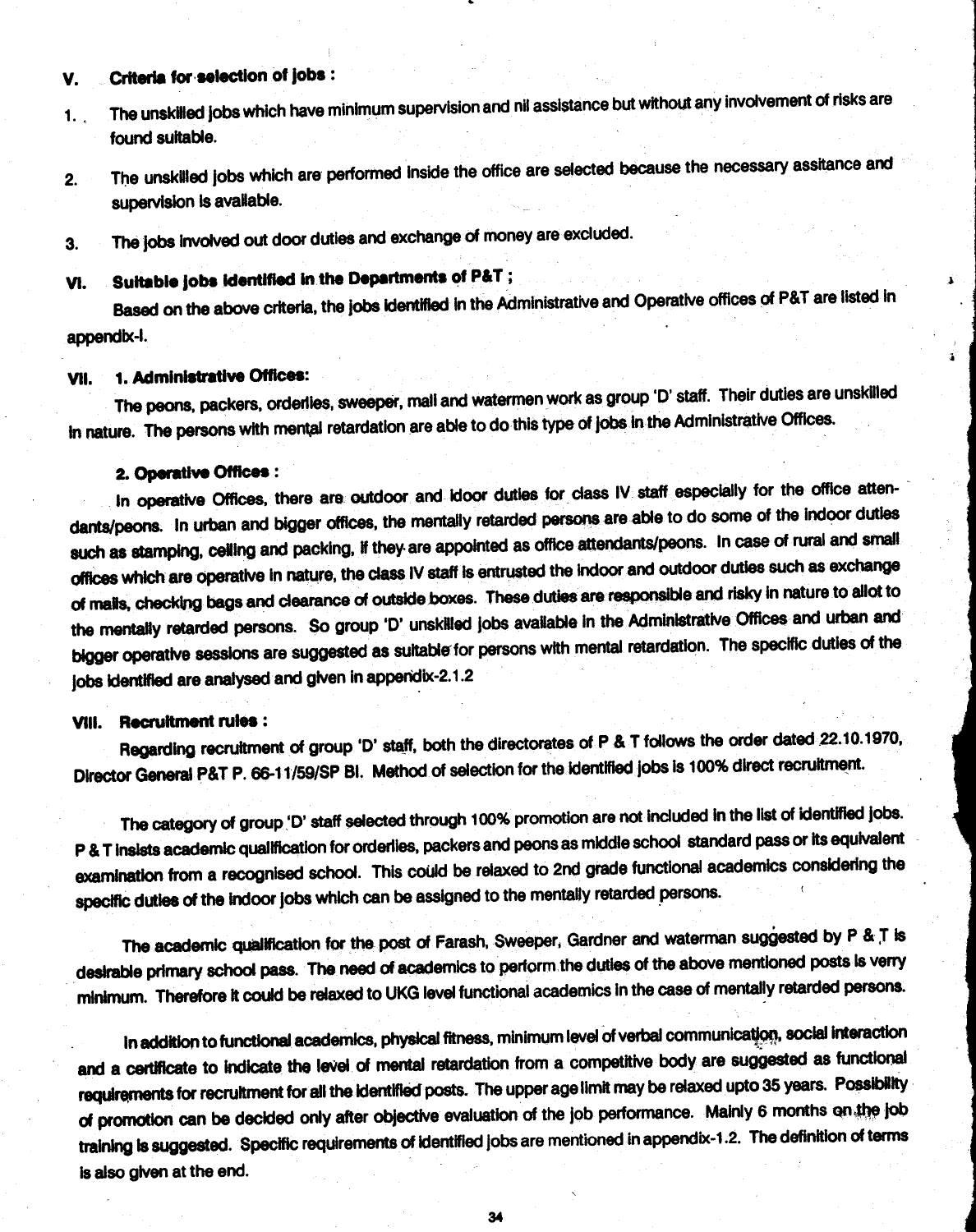### IX Cufficulum and training:

Curriculum and training procedures are to be developed based on the specific duties and job requirements for training, before on-the-Job training and Job placement. Thecurriculum may Include the main areas: Physical fitness. social interaction, and communication needed to work in a group of people and functional academics after listing out proper activities. Duration may be decided according to the ability and Job requirement.

### X. Conclusion:

The jobs in the Departments of Posts and Telecommunications identified as suitable for the persons with mental retardation may be reserved so that the mentally retarded adults could be appointed after proper training In simulated setting and actual job site.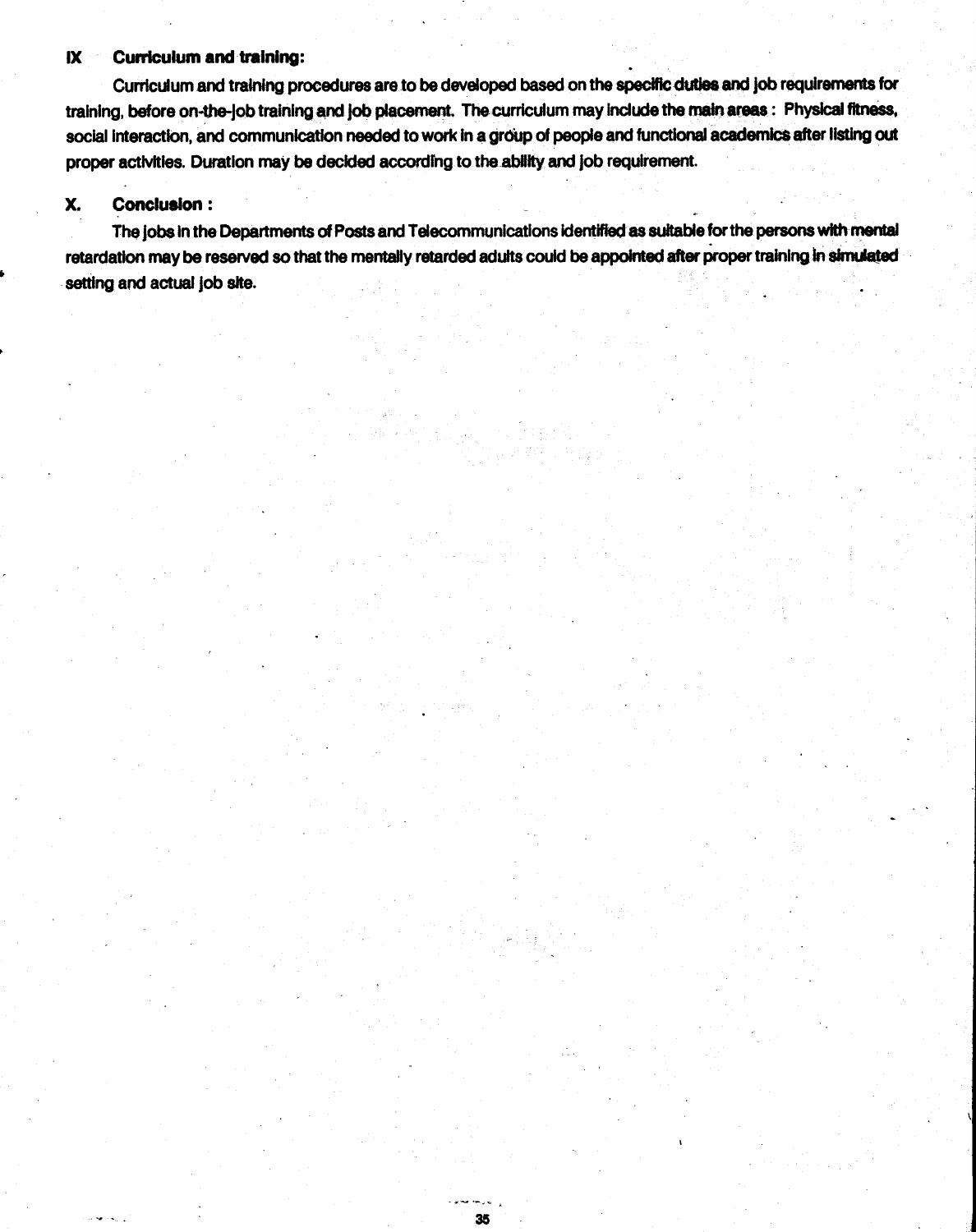# <span id="page-32-0"></span>SUITABLE JOBS IDENTIFIED FOR PERSONS WITh MENTAL RETARDATION IN THE DEPARTMENTS OF POSTS AND TELECOMMUNICATIONS

| SI.<br>No. | Job title        | <b>Job Site</b> | <b>Recruitment rules</b>            |
|------------|------------------|-----------------|-------------------------------------|
|            |                  |                 |                                     |
| 1.         | Peons            |                 | Edn: Middle School standard         |
|            |                  | Circle &        | pass or its equivalent              |
|            |                  | Administrative  | examination from a                  |
|            |                  | <b>offices</b>  | recognized school                   |
|            |                  |                 |                                     |
|            |                  |                 | Age: 18-25 years as on              |
|            |                  |                 | 1st July of the year                |
|            |                  |                 | of recruitment                      |
|            |                  |                 | Pay scale: Rs. 750-12-840-EB-14-940 |
|            |                  |                 | 100% direct recruitment             |
|            |                  |                 |                                     |
| 2.         | <b>Orderlies</b> |                 | -do-                                |
|            |                  |                 |                                     |
| 3.         | <b>Packers</b>   | -do-            | -do-                                |
|            |                  |                 |                                     |
| 4.         | Sweeper          | Circle and      |                                     |
|            |                  | administrative  | Edn: qualification:                 |
|            |                  | offices and sub | Desirable primary school            |
|            |                  | <b>offices</b>  | standard pass.                      |
|            |                  |                 | Age: 18-25 years as on the          |
|            |                  |                 | 1st July of year of recruitment     |
|            |                  |                 | Pay scale: Rs. 750-12-840-EB-14-940 |
|            |                  |                 | 100% direct recruitment             |
|            |                  |                 |                                     |
| 5.         | Farash           | -do-            | -do-                                |
|            |                  |                 |                                     |
| 6.         | Gardener         | -do-            | -do-                                |
|            |                  |                 |                                     |
| 7.         | Waterman         | -do-            | $-do-$                              |
|            |                  |                 |                                     |

Reference: Director General P&T - P66-i 1/59/SPBI dated 22.10.1970.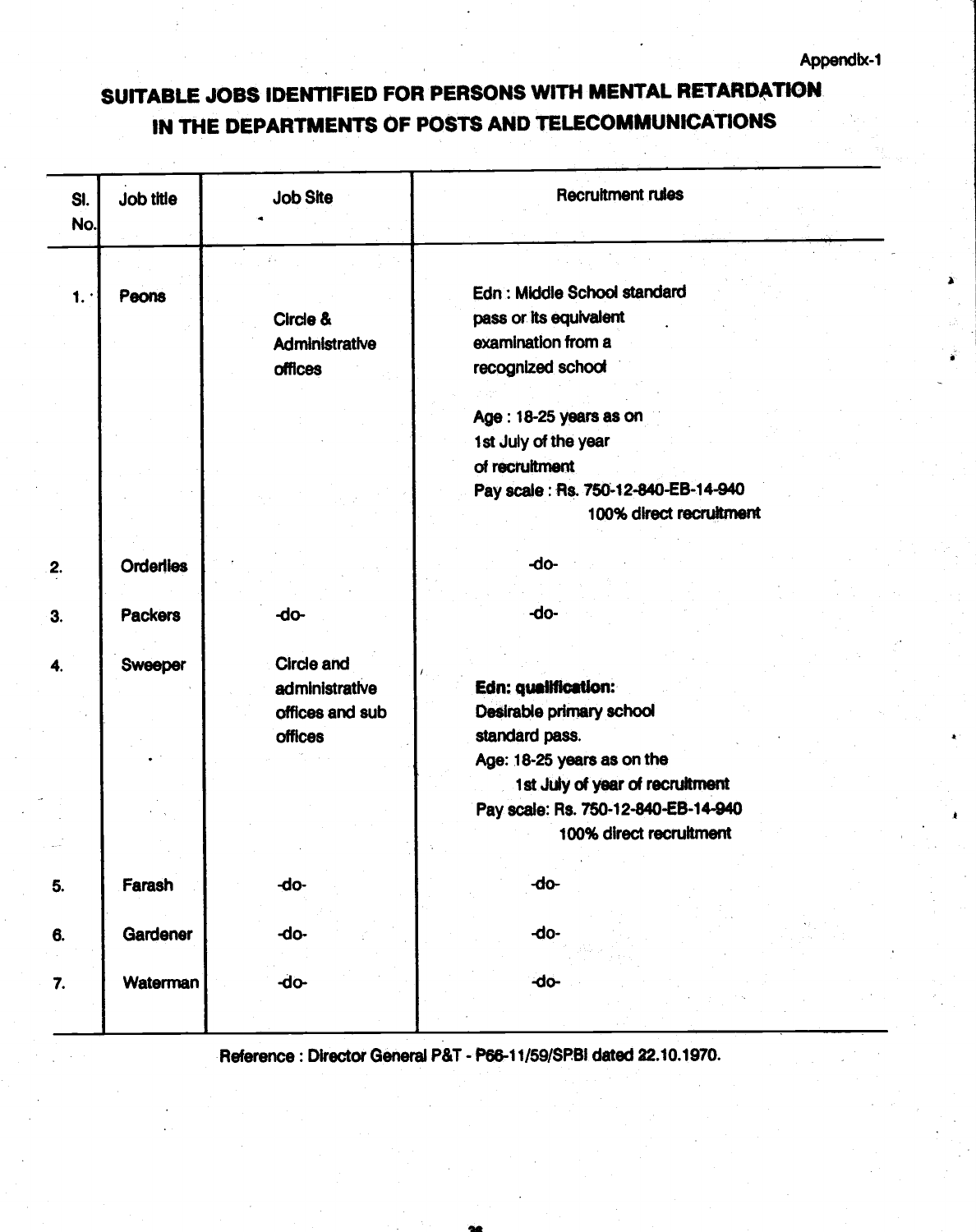### ANALYSIS OF FUNCTIONAL DUTIES OF THE IDENTIFIED JOBS FOR RECRUITMENT Appendix 2.1

JOB TITLE: Poens, Orderlies, Packers

JOB SITE : P&T Circle & Administrative offices and sub offices

<span id="page-33-0"></span>

| Job<br><b>Description</b>                                                                                                                                                                                                                                           | Specific duties of the job                                                                                                                                                                                                                                                                                                             | Functional job<br>requirement for<br><b>recruitment</b>                                                                                                                                                       | Туре<br>αf<br>training                                                      | Remarks |
|---------------------------------------------------------------------------------------------------------------------------------------------------------------------------------------------------------------------------------------------------------------------|----------------------------------------------------------------------------------------------------------------------------------------------------------------------------------------------------------------------------------------------------------------------------------------------------------------------------------------|---------------------------------------------------------------------------------------------------------------------------------------------------------------------------------------------------------------|-----------------------------------------------------------------------------|---------|
| <b>Recruitment rules:</b><br>Middle school standard pass or its<br>equivalent examination from a<br>reoognised school<br>Age: 18 to 25 years as on the 1st July<br>of the year of recruitment<br>Pay scale:<br>Rs. 750-12-840-EB-14-940<br>Nature of job<br>Regular | <b>Peons:</b><br>Getting files, taking messages,<br>serving tea and snacks for the<br>office staff.<br><b>Orderlies</b> : Attend to the duties<br>assigned by the staff under whom<br>he is posted - taking files,<br>messages, getting permission for<br>the visitors etc.<br>Packers:<br>Packing, stamping, ceiling<br>bundling etc. | <b>Physical fitness</b><br><b>Functional</b><br>academics second<br>grade level<br>minimum verbal<br>communication<br>social interaction<br>a certificate<br>indicating the level<br>of mental<br>retardation | 6 months on-the-<br>job training after<br>one year vocation-<br>al training |         |

Note: In sub offices group 'D' staff are be given outdoor and indoor duties. The mentally retarded persons will be able to do indoor duties only. So he can be entrusted to attend the available indoor duties in Administrative and operative offices - such as stamping, packing, ceiling, binding etc.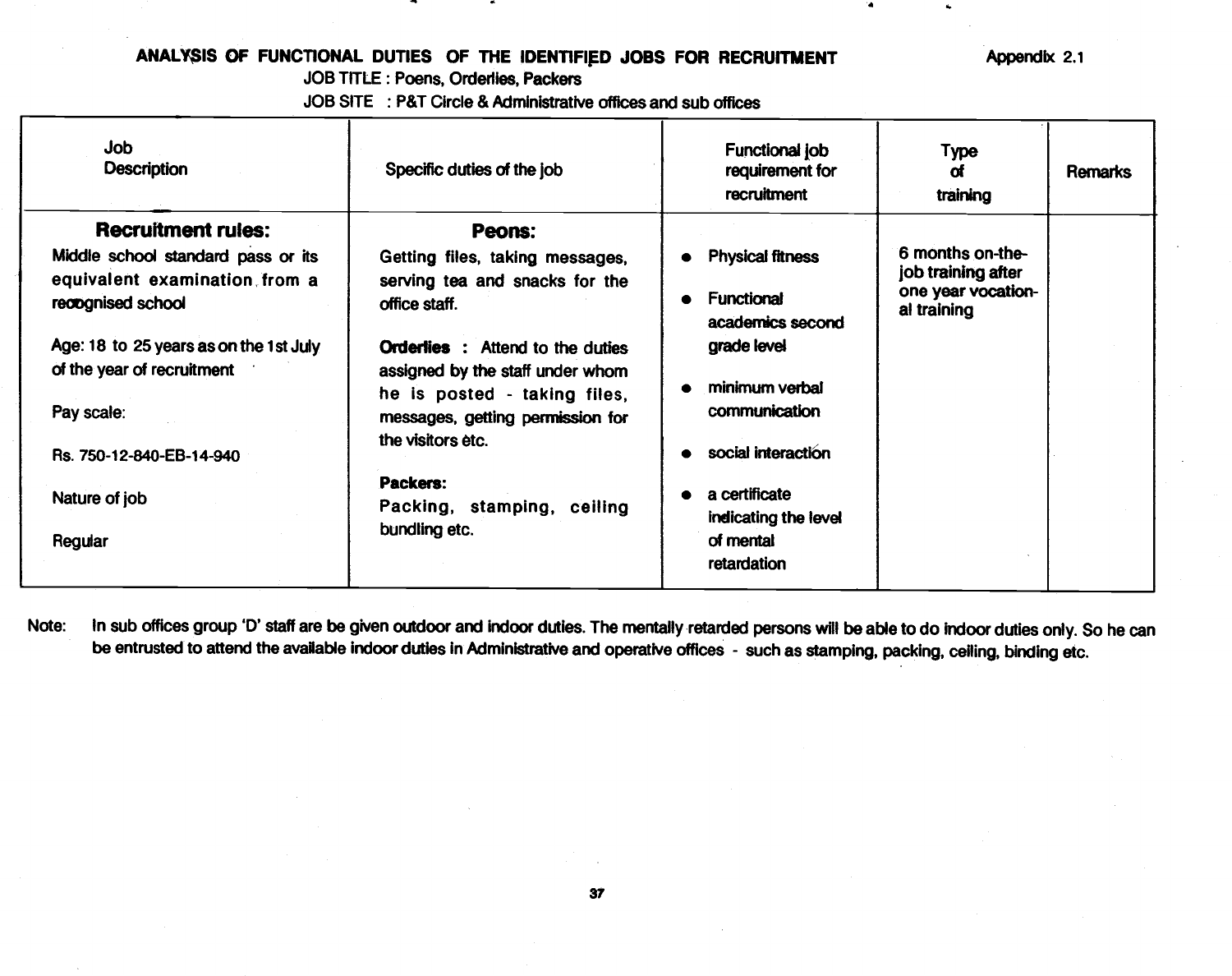### JOB TITLE : Sweeper, Farash, Gardener, Waterman JOB SITE : P&T Circle & Administrative offices and sub offices

| <b>Job</b><br><b>Description</b>                                                                                                                              | Specific duties of the job                                                                                                   | <b>Functional job</b><br>requirement for<br>recruitment                           | Type<br>οf<br>training                                                     | <b>Remarks</b> |
|---------------------------------------------------------------------------------------------------------------------------------------------------------------|------------------------------------------------------------------------------------------------------------------------------|-----------------------------------------------------------------------------------|----------------------------------------------------------------------------|----------------|
| <b>Recruitment rules:</b>                                                                                                                                     | <b>Sweeper:</b>                                                                                                              |                                                                                   |                                                                            |                |
| Middle school standard pass or its<br>equivalent examination from a<br>recognised school<br>Age: 18 to 25 years on the 1st July<br>of the year of recruitment | Sweeper:<br>Sweeping and dusting the rooms,<br>Varandhas and courtyard<br><b>Farash:</b><br>Cleaning toilets and wash basins | <b>Physical fitness</b><br>minimum verbal<br>communication<br>Social interaction- | 6 months on-the-<br>job training after<br>one year ocation-<br>al training |                |
| Pay scale:<br>Rs. 750-12-840-EB-14-940                                                                                                                        | Gardener:<br>Watering plants, maintaining the<br>garden                                                                      | A certificate<br>indicating the level<br>of mental<br>retardation                 |                                                                            |                |
| Nature of jobs:                                                                                                                                               | Waterman:<br>Filling water coolers, serving water<br>and tea for office staff                                                | Age limit: 18 to 35<br>years                                                      |                                                                            |                |

Note: There will be difference in the specific duties of the job depending on the nature of the office. In small and rural offices one person may be assigned to look after all the duties. In big and urban offices assignment of duties will be more specific as mentioned, depending on the work load andrequirement.

 $\frac{1}{2} \frac{1}{2} \frac{d^2}{dt^2}$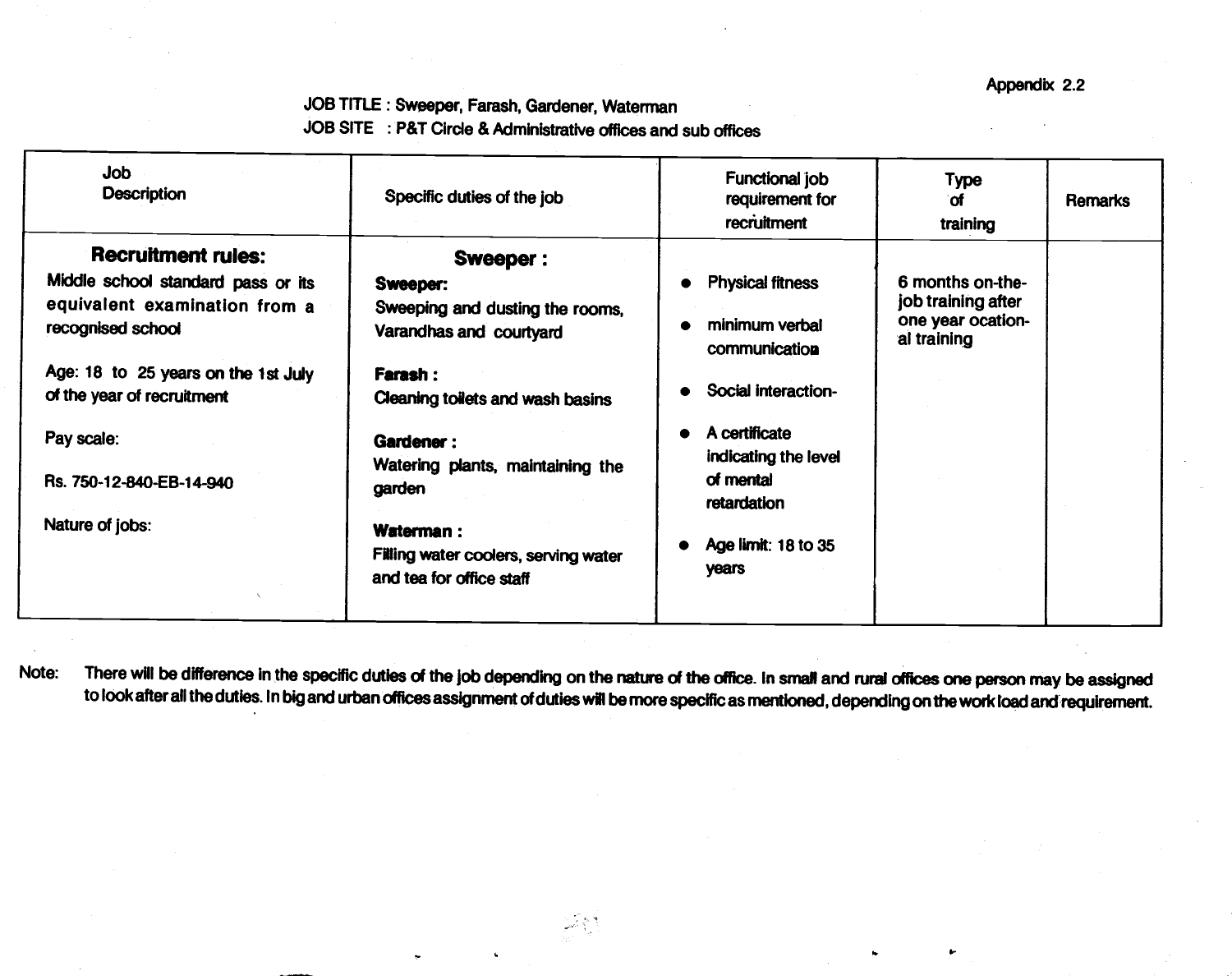### DEFINITION OF TERMS

### <span id="page-35-0"></span>Mental Retardation

MMR definition (Grossman, 1983 - P.1)

Mental Retardation refers to significantly subaverage general intellectual functioning existing concurrently with deficits in adaptive behaviour and manifested during the developmental period.

### Levels of Mental Retardation

1. Mild Mental Retardation I.Q. 50-70

- 2. Moderate Mental Retardation 1.0. 35-49
- 3. Severe Mental Retardation 1.0. 20-34
- 4. Profound Mental Retardation 1.0. below 20

### Competitive authority for issuing certificate

Cerificate of mental retardation could be obtained from medical doctor/medical specialists (having the prescribed minimum years of experience in the area of mental retardation), psychologists (with prescribed qualification and experience of working with mentally retarded persons), special educationists working with the mentally retarded persons and occupational therapists and speech pathologists. Certificate forgaining entry.into the prevocational/vocational training and job placement should be from a minimum of two personnel from the above disciplines.

There should be certificate of intensive vocational training after successful completion of the criteria set by the trainer for the specific job. Such a certificate should be given by an authentic body which should include training In general skill and specific skills.

### Physical fitness

This certificate should include certification about physical fitness of the mentally retarded persons to undergo prevocational/vocational training. Physical fitness refers to the ability in independent mobility and functioning of both hands. Independent mobility includes the ability to walk, run, jump, ascend and descend. Functioning of both hands includes the activities like holding, lifting, tying carrying and transfereing materials.

### Social interaction

The capacity to work in a group of people following their instructions, taking care of own belongings, respecting others property and keeping up general discipline - wishing, thanking, apologising - come under social interaction.

### Communication

Gestural communication : Ability to follow instructions and communicate through gestures.

Minimum verbal communication: Speaking sentence clearlyenough to understand by friends and strangers.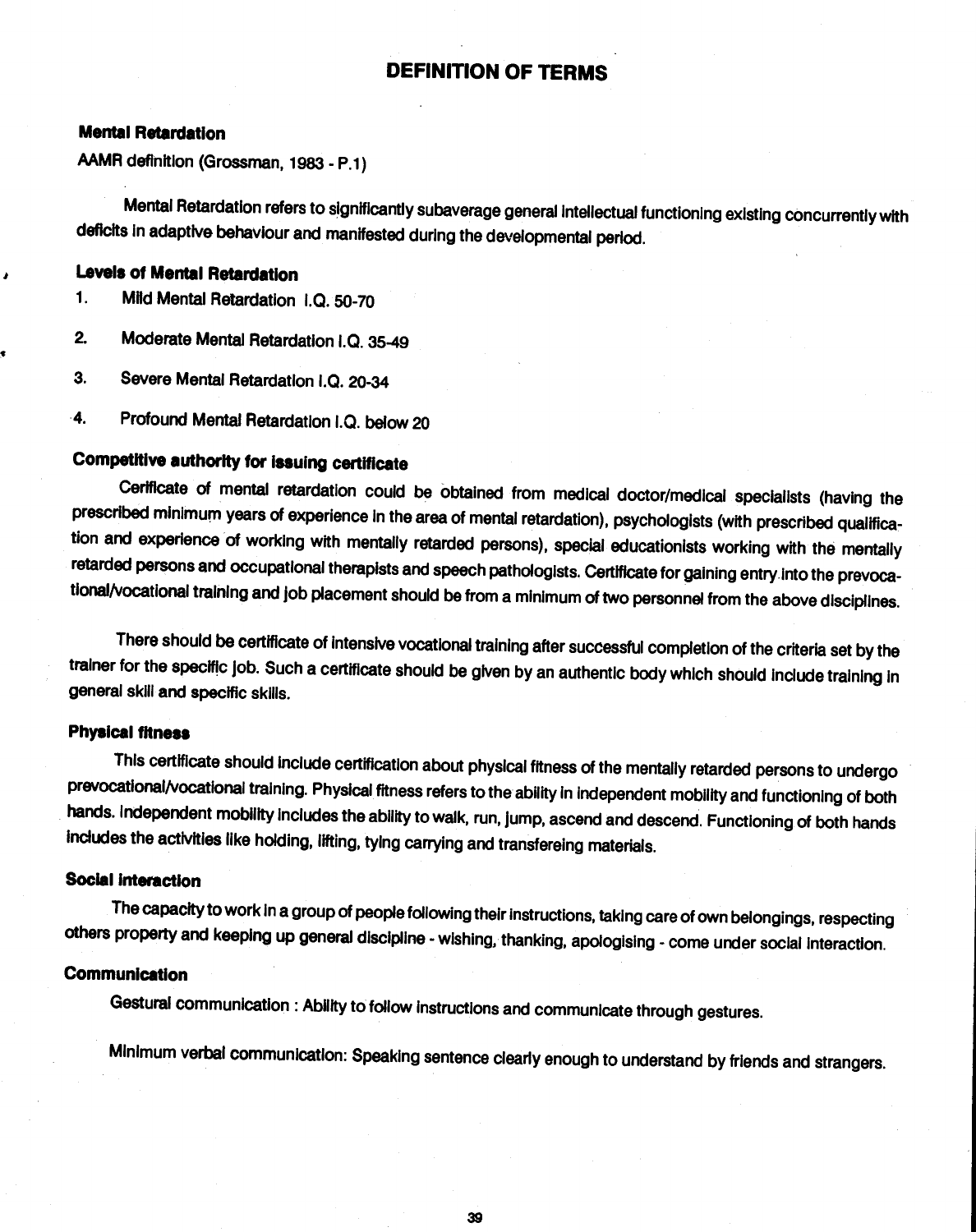### Functional academics:

UKG level : Concept of size and sex. Identification of coins, rupee notes and their use Ability to group according to size, shape and colour Rote counting and number concept upto 10 Identifying days of week

ist Grade level : Reading and writing name and address

Reading functional words Concept upto 10 and calculation within 10 Shopping, purchasing as per the list given Telling days and time by hour

ilnd Grade level : Reading functionai words and simple sentences

 $\mathbf{r}$ 

Identifying and writing numbers upto 100 Use of money upto 5 rupees identifying days of week and teiilng time by hour

### lilrd Grade and above : Writing ieave ietters and filling in simple forms

Reading simple sentences Addition, subetraction within two digits Telling date and time using calender and watch/clock Measuring length using a ruler/tape Handling money - minimum Rs.20/-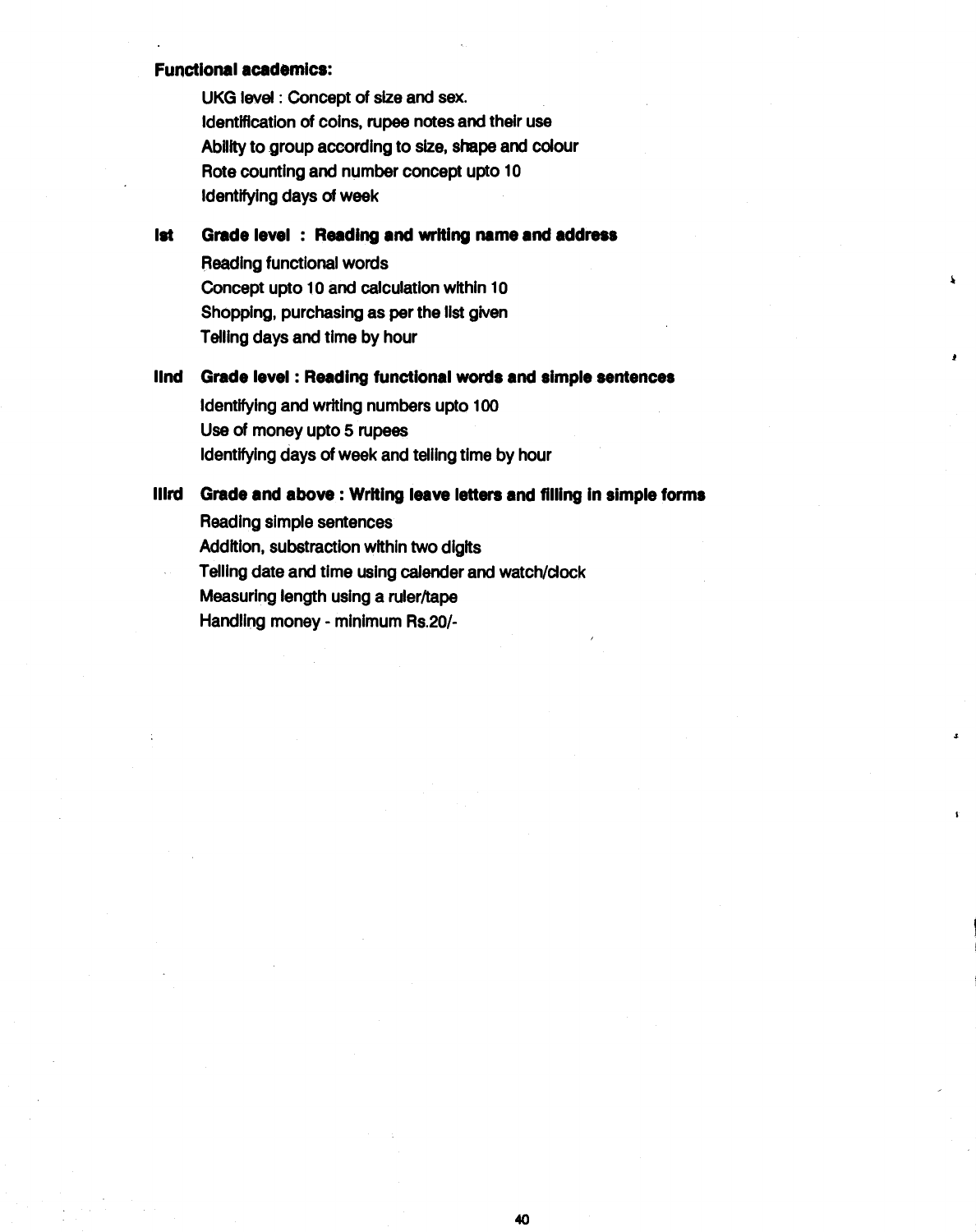### III. FORMATS

### JOB IDENTIFICATION : INITIAL CONTACT

Date of initial contact:

<span id="page-37-0"></span>• 1. Name of Firm/Agency/Employer:

Phone:

 $\ddot{\phantom{a}}$ 

 $\ddot{\cdot}$ 

 $\ddot{\cdot}$ 

 $\ddot{\cdot}$ 

2. Address

¢

3. Initial contact person

4. Jobs Identified

- 5. Is worksite accessible
- 6. Availability of public transportation :
- 7. Contact person to facilitate employment

Phone:

 $\ddot{\cdot}$ 

8. Remarks

Contacted by: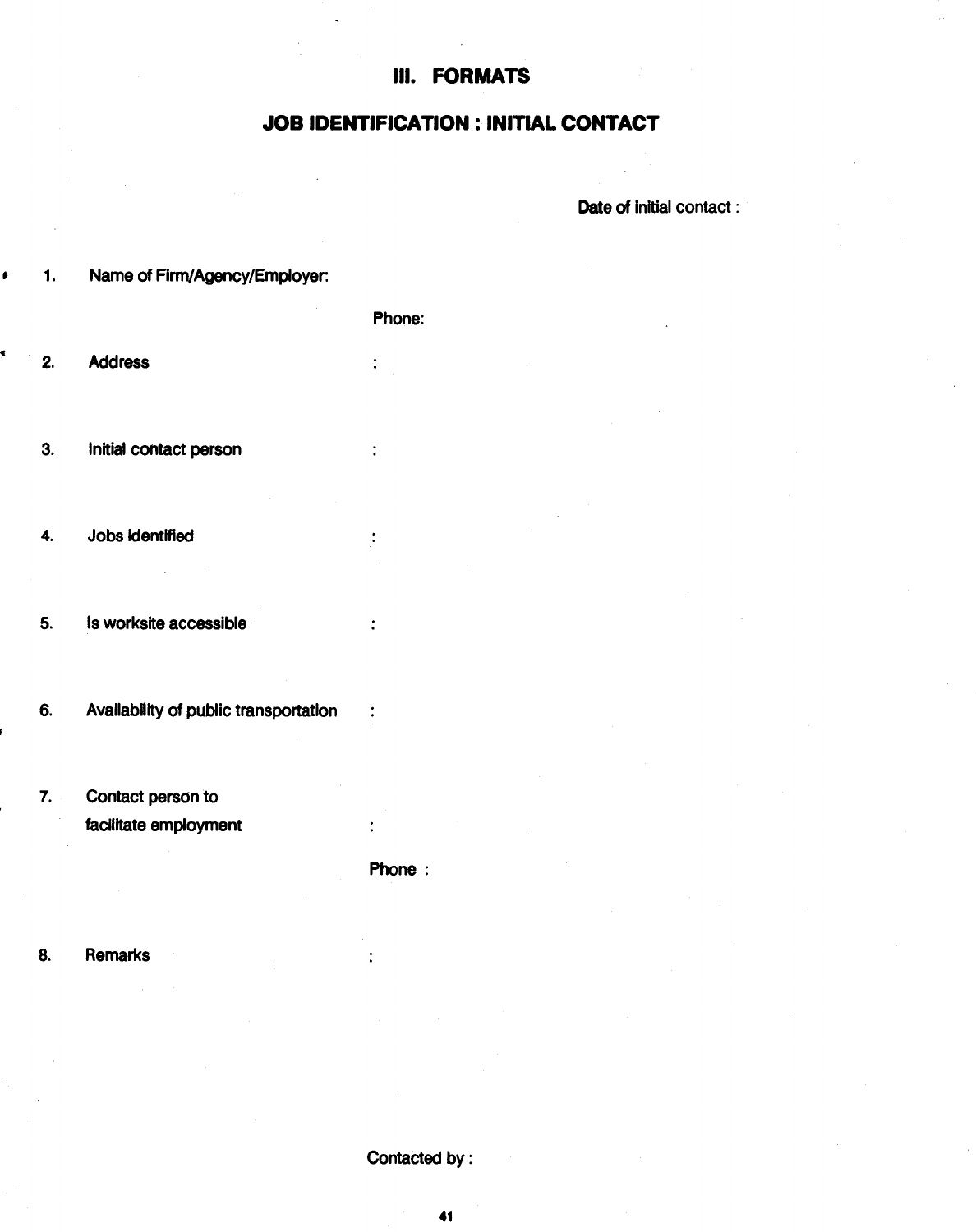### EMPLOYMENT SITE ANALYSIS

 $\ddot{\cdot}$ 

 $\ddot{\cdot}$ 

 $\ddot{\cdot}$  $\cdot$ 

ł

 $\ddot{\cdot}$ 

 $\ddot{\cdot}$ 

 $\ddot{\cdot}$ 

 $\ddot{\phantom{a}}$ 

3

 $\pmb{\cdot}$ 

í

- <span id="page-38-0"></span>a. Name of Firm/Agency/Employer :  $1.$ 
	- b. Address
	- c. Nature
	- d. Total No.of employees
- 2. Wages
	- a. Regular
	- b. Reasonable
	- c. Minimum
- 3. Working conditions:
	- a. Safe
	- b. Accessible
	- c. Interaction with normal workers
- 4. Benefits:
	- a. Workmen's conpensation b. Health Insurance c. Vacation, medical leave, etc.
- 5. Type of employment:
	- a. Long term
	- b. Seasonal
	- c. Stable/growing industry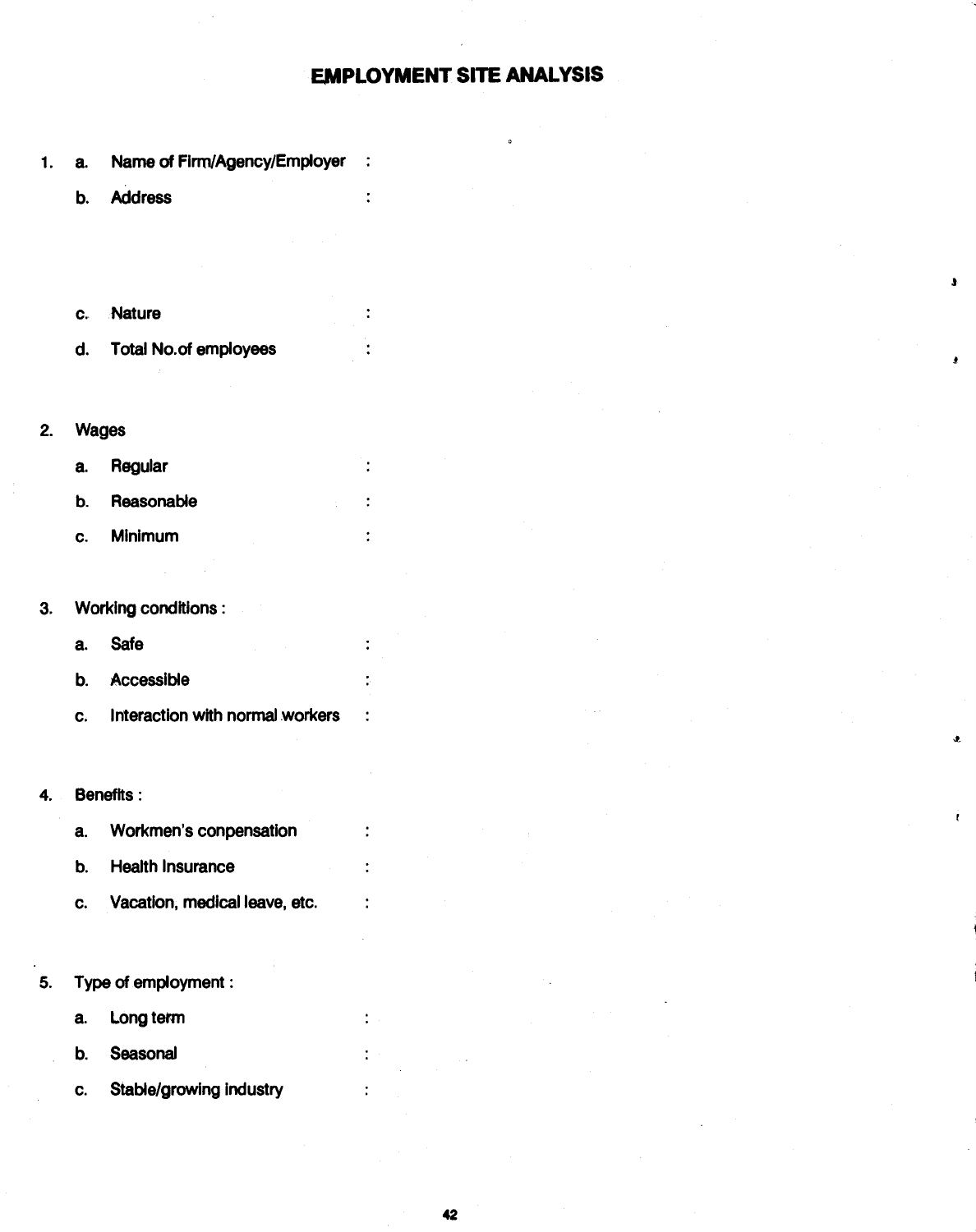### 6. Work expectations:

| a. clearly defined |
|--------------------|
| b. Stable          |
| c. Flexible        |

 $\ddot{\cdot}$ 

 $\ddot{\cdot}$ 

 $\ddot{\phantom{a}}$ 

 $\ddot{\phantom{a}}$ 

 $\ddot{\cdot}$ 

 $\ddot{\cdot}$ 

 $\ddot{\cdot}$ 

 $\ddot{\cdot}$ 

 $\ddot{\cdot}$ 

7. Training and support:

î

- a. On-the-job training
- b. Transportation facility
- c. Support of co-workers

### 8. Social climate:

- a. Friendly/indifferent
- b. Busy/slow
- c. Structured/unstructured
- d. Relaxed/stressful

9. Any other remarks:

Prepared by:

Date: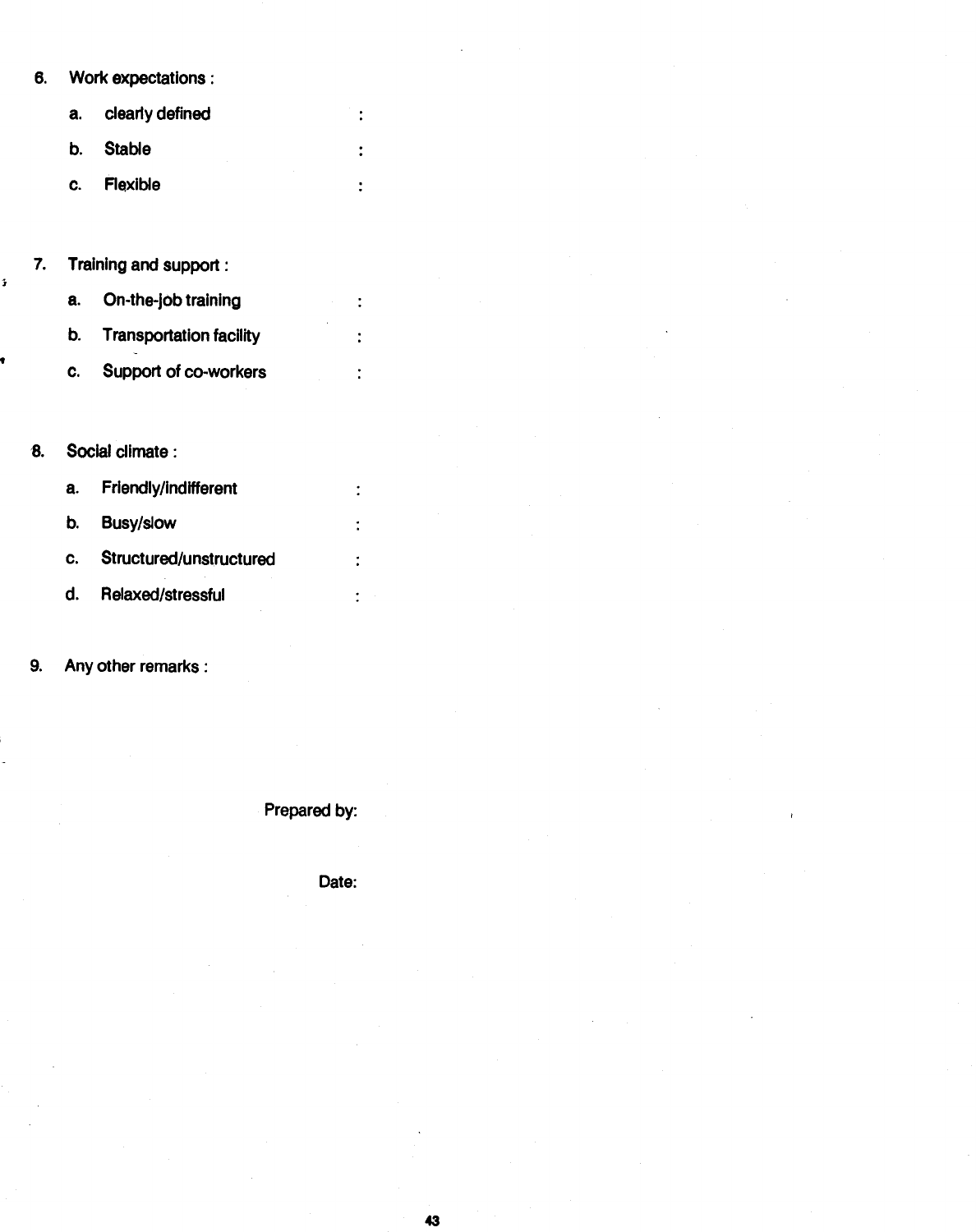### FUNCTIONAL ANALYSIS OF IDENTIFIED JOB

### <span id="page-40-0"></span>1. Name of Agency/employer:

Address:

### 2. Job identified:

Specific functions of the job identified:

3. Brief description of job

Job title:

Working hours:

Wages and benefits:

Start: top salary expected:

Paid holidays:

Overtime pay:

4. Recruitment rules:

\* Indicate the most appropriate response for each item based on observations of the Job and interviews with employers, supervisors, and coworkers. For yes/no items circle either yes or no for each time. Indicate under each item whether it is considered IMPORTANT (I) or NOT IMPORTANT (NI) in this particular Job.

| Schedule<br>ι.      | Weekend<br>work<br>required | Evening<br>work<br>required | Part-Time<br>job | <b>Full-Time</b><br>job |  |
|---------------------|-----------------------------|-----------------------------|------------------|-------------------------|--|
| Specifics/Comments: | Yes/No                      | Yes/No                      | Yes/No           | <u>Yes/No</u>           |  |

\* Everson, J.M; Barcus, M;; Moon, M.S & Morton, M.V. Eds

Achieving outcomes - Virginia, Virginia Common wealth university, 1987.

Phone:

 $\mathbf{r}$ 

 $\Delta$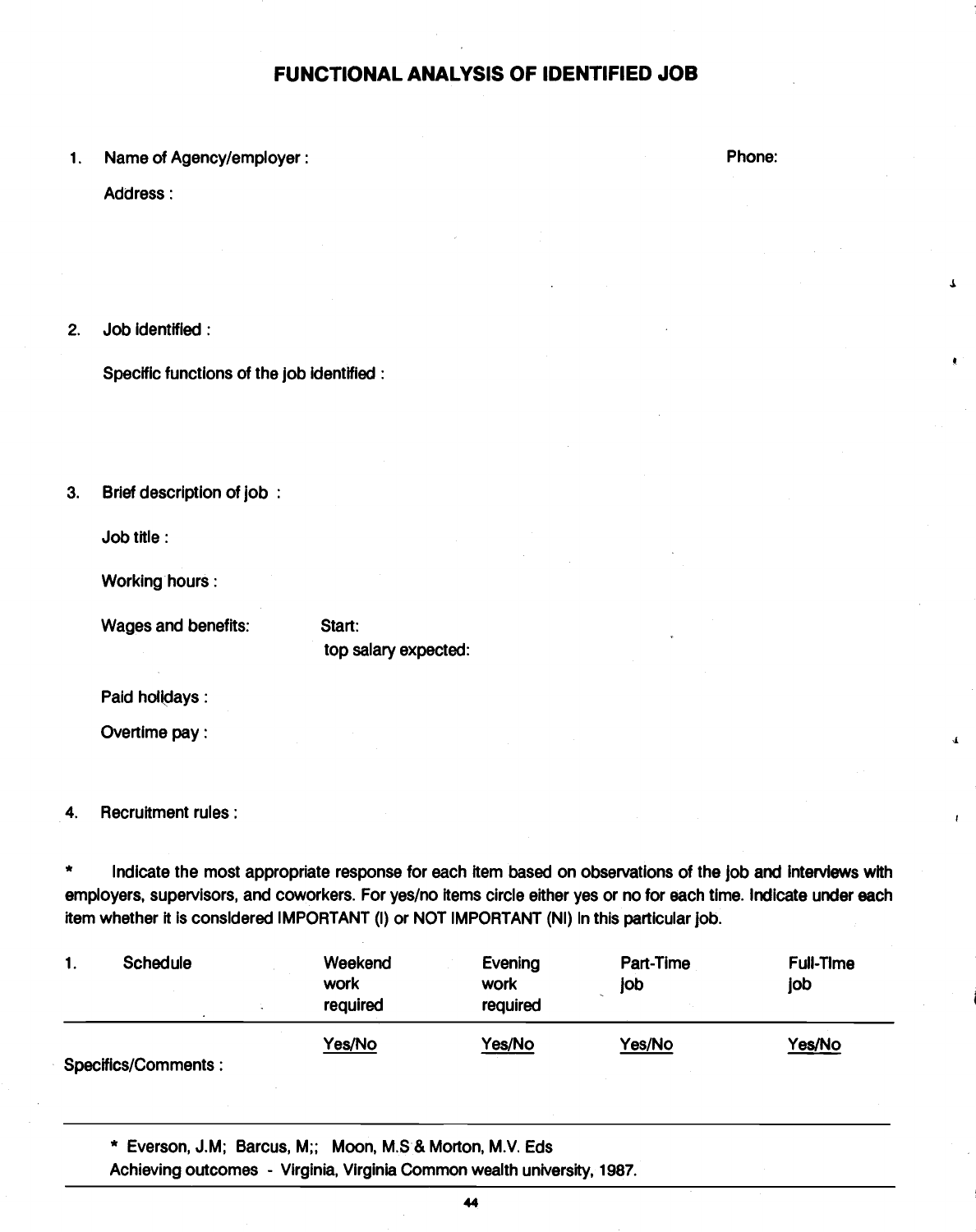| 2. | <b>Travel</b><br>Location | On public<br><b>Transportation route</b> |             |                         | off public<br>transportation route |                                |
|----|---------------------------|------------------------------------------|-------------|-------------------------|------------------------------------|--------------------------------|
|    | 1/NI                      |                                          |             |                         |                                    |                                |
|    | Specifics/Comments:       |                                          |             |                         |                                    |                                |
| 3. | Initiation                | <b>Staff will</b>                        |             | Volunteering            | Initiation                         |                                |
|    | of work/                  | prompt to                                |             | helpful                 | of work                            |                                |
|    | motivation                | next task                                |             |                         | required                           |                                |
|    | 1/NI                      |                                          |             |                         |                                    |                                |
|    | Specifics/Coments :       |                                          |             |                         |                                    |                                |
|    | Strength:                 | Very                                     |             | Light                   | Average                            | Heavy                          |
| 4. | <b>Lifting and</b>        | <b>Light work</b>                        |             | work                    | work                               | work                           |
|    | carrying                  | $(4-5$ lbs)                              |             | $(10-20$ lbs)           | $(30-40$ lbs)                      | $(50$ lbs)                     |
|    | 1/NI                      |                                          |             |                         |                                    |                                |
| 5. | Endurance                 | <b>Work</b><br>required                  |             | <b>Work</b><br>required | <b>Work</b><br>required            | <b>Work</b><br>required        |
|    |                           | for 2                                    |             | for $2-3$               | for $3-4$                          | for $4$                        |
|    | 1/Nl                      | hours:                                   |             | hours:                  | hours:                             | hours:                         |
|    |                           | No breaks                                |             | No breaks               | No breaks                          | No breaks                      |
|    | Specifics/Comments :      |                                          |             |                         |                                    |                                |
| 6. | Orienting                 | Small<br>Area                            | one<br>room | Several<br>rooms        | <b>Building</b><br>Wide            | <b>Building</b><br>and grounds |
|    | 1/NI                      |                                          |             |                         |                                    |                                |
|    | Specifics/Comments :      |                                          |             |                         |                                    |                                |
| 7. | <b>Physical</b>           | Poor Ambulation/                         |             |                         | Fair Ambulation/                   | Full                           |
|    | <b>Mobility</b>           | Sit/Stand                                |             |                         | <b>Stairs/Minor</b>                | Physical                       |
|    |                           | in one area                              |             |                         | obstacles                          | <b>Abilities</b>               |
|    | 1/NI                      |                                          |             |                         |                                    |                                |
|    | Specifics/Comments :      |                                          |             |                         |                                    |                                |

 $\bar{Y}$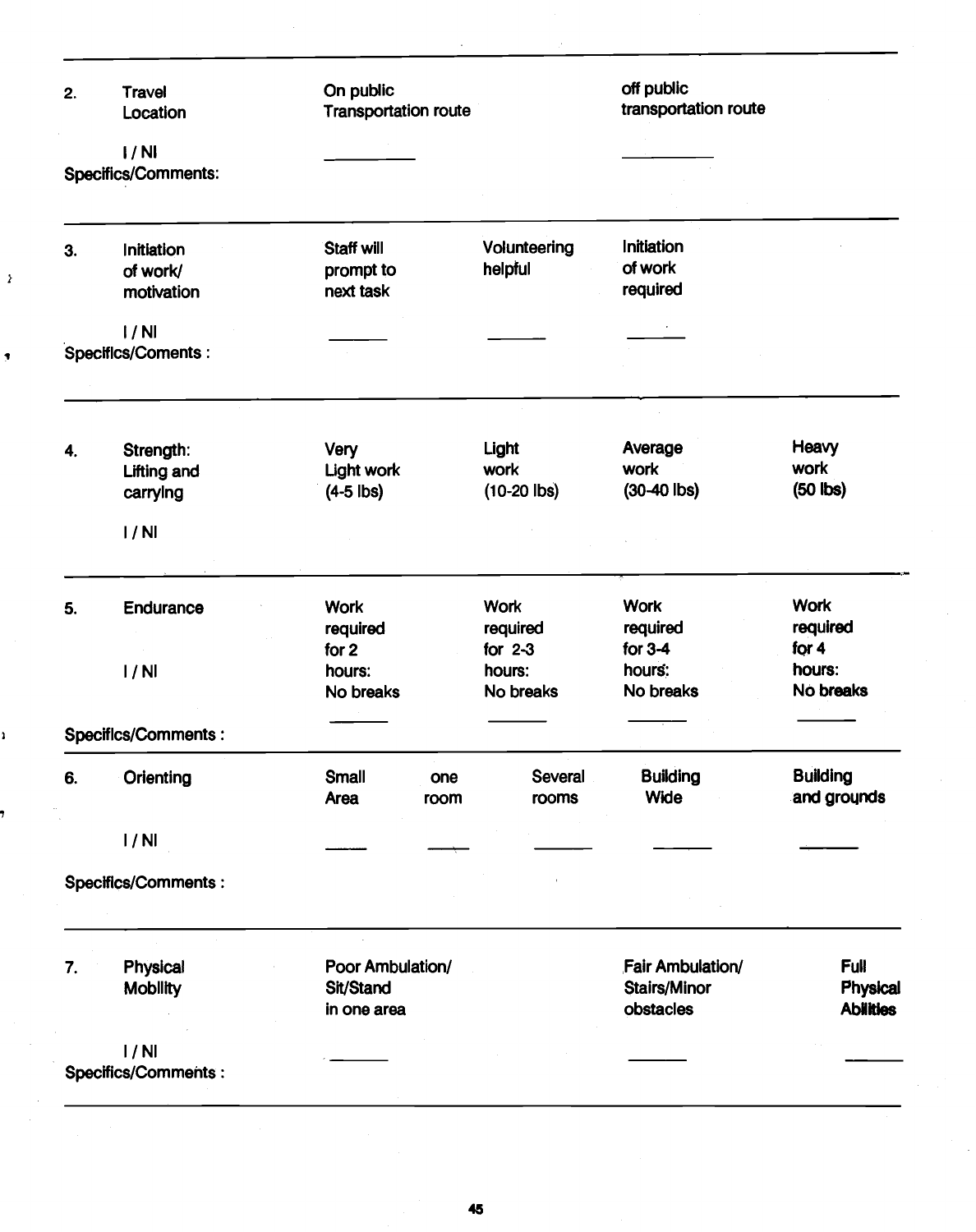| 8.  | <b>Work</b><br>rate<br>1/NI           | Slow                         | Average<br><b>Steady</b><br>pace | Above average/<br><b>Sometimes</b><br>Fast pace | Continual<br>Fast pace       |
|-----|---------------------------------------|------------------------------|----------------------------------|-------------------------------------------------|------------------------------|
|     | <b>Specifics/Comments:</b>            |                              |                                  |                                                 |                              |
| 9.  | Appearance<br>Requirements            | Grooming<br>of little        | <b>Cleanliness</b><br>only       | Neat and<br>clean                               | Grooming<br>very             |
|     | 1/NI                                  | importance                   | required                         | required                                        | important                    |
|     | <b>Specifics/Comments:</b>            |                              |                                  |                                                 |                              |
| 10. | Communication                         | None/<br>Minimal             | Key works/<br>signs              | <b>Unclear</b>                                  | Clear                        |
|     |                                       |                              | needed                           | speech<br>accepted                              | in sentences<br>signs needed |
|     | 1/NI                                  |                              |                                  |                                                 |                              |
|     | <b>Specifics/Comments:</b>            |                              |                                  |                                                 |                              |
| 11. | Appropriate                           | <b>Social</b>                | Responding                       | Interactions                                    | Interactions                 |
|     | social<br>interactions                | interactions<br>not required | appropriately                    | required<br>infrequently                        | required<br>frequently       |
|     | $1/$ NI<br><b>Specifics/Comments:</b> |                              |                                  |                                                 |                              |
|     |                                       |                              |                                  |                                                 |                              |
| 12. | <b>Behaviour</b><br>acceptance        | Many unusual<br>behaviours   | Few unusual<br>behaviours        | No unusual<br>behaviours                        |                              |
|     |                                       | accepted                     | accepted                         | accepted                                        |                              |
|     | 1/NI                                  |                              |                                  |                                                 |                              |
|     | Specifics/Comments :                  |                              |                                  |                                                 |                              |
|     |                                       |                              |                                  |                                                 |                              |
|     |                                       |                              |                                  |                                                 |                              |
| 13. | <b>Attention</b>                      | Frequent                     | Intermittent<br>4                | Intermittent                                    | Infrequent                   |
|     | to task /                             | prompts                      | prompts/high                     | prompts/low                                     | prompts/low                  |
|     | perseverence                          | available                    | supervision<br>available         | supervision                                     | supervision                  |
|     | 1/NI                                  |                              |                                  | available                                       | available                    |
|     |                                       |                              |                                  |                                                 |                              |

 $\pmb{\mathfrak{L}}$ 

Á.

 $\bar{t}$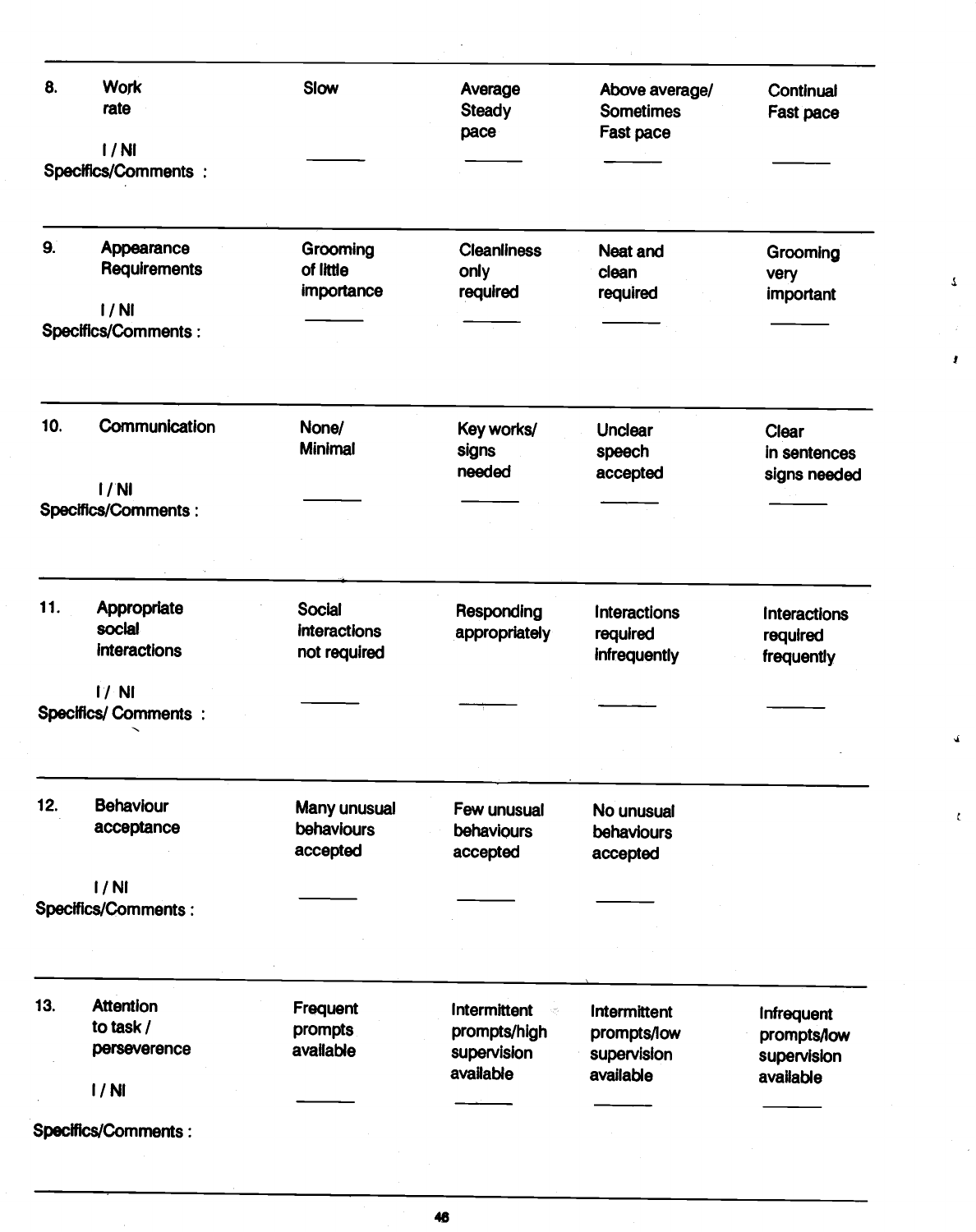| 14. | Sequencing                 | Only one task     | 2-3 tasks        | 4-6 tasks           | 7 or more         |
|-----|----------------------------|-------------------|------------------|---------------------|-------------------|
|     | of job duties              | performed         | required         | required            | tasks required    |
|     |                            | at a time         | in sequence      | in sequence         | in sequence       |
|     | 1/Nl                       |                   |                  |                     |                   |
|     | Specifics/Comments :       |                   |                  |                     |                   |
|     |                            |                   |                  |                     |                   |
| 15. | Daily Changes              | <b>No Task</b>    | 2-3 tasks        | 4-6 tasks           | 7 or more tasks   |
|     | in routine                 | changes           | changes          | changes             | changes           |
|     |                            |                   |                  |                     |                   |
|     | 1/NI                       |                   |                  |                     |                   |
|     | Specifics/Comments :       |                   |                  |                     |                   |
|     |                            |                   |                  |                     |                   |
|     |                            |                   |                  |                     |                   |
| 16. | Reinforce                  | <b>Frequent</b>   | Reinforce-       | Reinforce-          | Minimal           |
|     | ment                       | reinforcement     | ment             | ment                | reinforcement/    |
|     | available                  | throughout task   | daily            | weekly              | pay check only    |
|     |                            |                   |                  |                     |                   |
|     | 1/NI                       |                   |                  |                     |                   |
|     | <b>Specifics/Comments:</b> |                   |                  |                     |                   |
|     |                            |                   |                  |                     |                   |
|     |                            |                   |                  |                     |                   |
| 17. | Employer                   | Very supportive   | Supprotive       | Indifferent to      | Negative          |
|     | attitude                   | of workers        | with reserva-    | workers with        | toward workers    |
|     |                            | with disabilities | tions            | disabilities        | with disabilities |
|     | 1/NI                       |                   |                  |                     |                   |
|     | <b>Specifics/Comments:</b> |                   |                  |                     |                   |
|     |                            |                   |                  |                     |                   |
|     |                            |                   |                  |                     |                   |
| 18. | Employer's                 | Financial         |                  | <b>Required tax</b> |                   |
|     | financial                  | incentives        |                  | credit or incentive |                   |
|     | requirements               | not necessary     |                  |                     |                   |
|     |                            |                   |                  |                     |                   |
|     | 1/ N                       |                   |                  |                     |                   |
|     | Specifics/Comments :       |                   |                  |                     |                   |
|     |                            |                   |                  |                     |                   |
|     |                            |                   |                  |                     |                   |
| 19. | Object                     | Does not need     | Must distinguish | Must distinguish    |                   |
|     | Discrimi-                  | to distinguish    | between work     | between work        |                   |
|     | nation                     | between work.     | supplies with an | supplies            |                   |
|     |                            | supplies          | external cue     |                     |                   |
|     | 1/NI                       |                   |                  |                     |                   |
|     | Specifics/Comments:        |                   |                  |                     |                   |
|     |                            |                   |                  |                     |                   |
|     |                            |                   |                  |                     |                   |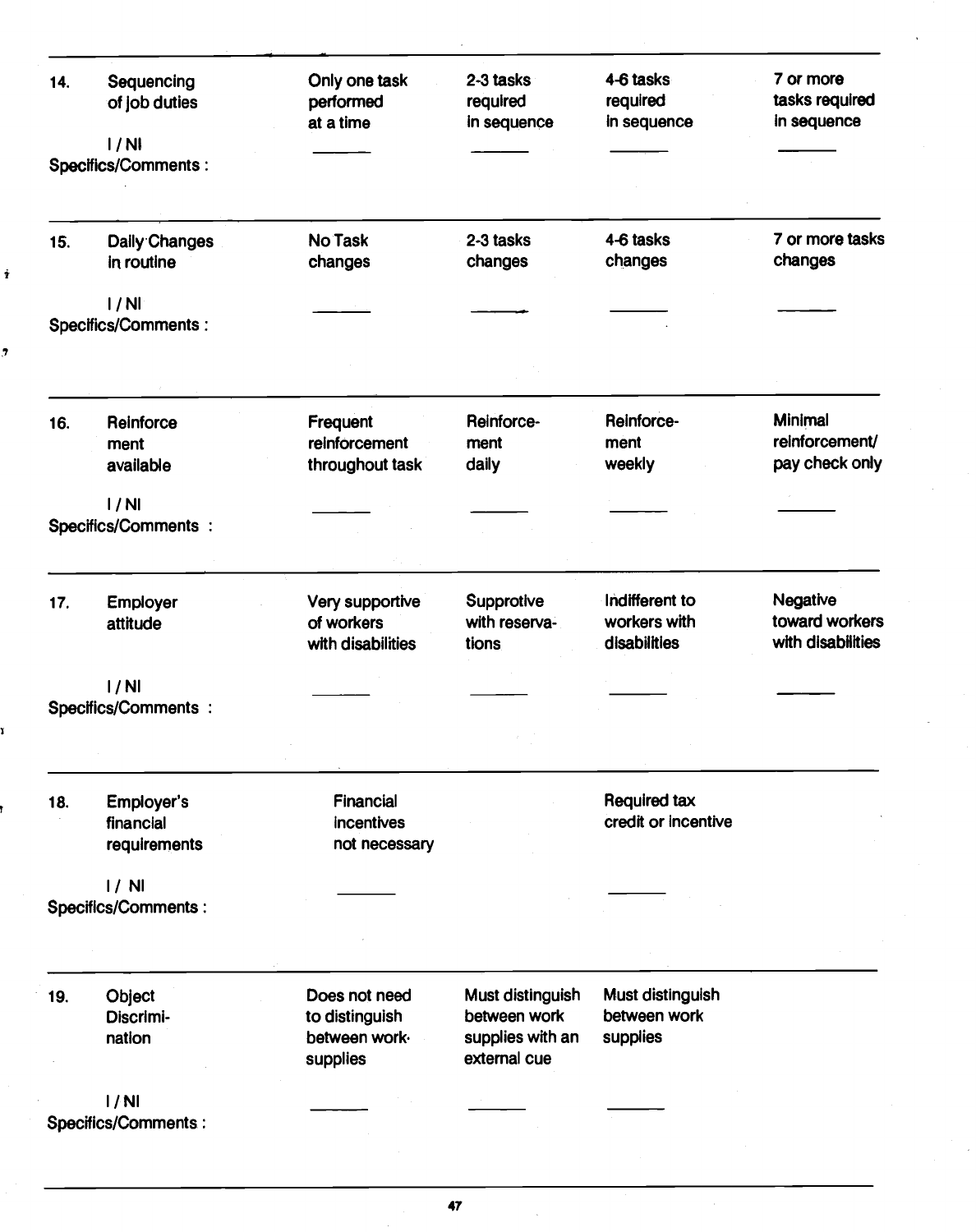| 20. | <b>Time</b>                        | <b>Time factors</b><br>not important | Must identify<br>breaks/<br>meals/ | Must tell<br>time to<br>the hour               | <b>Must tell</b><br>time to the<br>minute |  |  |
|-----|------------------------------------|--------------------------------------|------------------------------------|------------------------------------------------|-------------------------------------------|--|--|
|     | 1/Nl<br>Specifics/Comments :       |                                      |                                    |                                                |                                           |  |  |
|     |                                    |                                      |                                    |                                                |                                           |  |  |
| 21. | <b>Functional</b>                  | <b>None</b>                          | Sight words/                       | Simple                                         |                                           |  |  |
|     | Readfing                           |                                      | symbols                            | reading                                        | <b>Fluent</b><br>reading                  |  |  |
|     | 1/NI<br><b>Specifics/Comments:</b> |                                      |                                    |                                                |                                           |  |  |
| 22. | <b>Functional</b><br>math          | <b>None</b>                          | Simple<br>counting                 | <b>Simple Addition/</b><br>substraction skills | Complex<br>computation                    |  |  |
|     | 1/NI                               |                                      |                                    |                                                |                                           |  |  |
|     | <b>Specifics/Comments:</b>         |                                      |                                    |                                                |                                           |  |  |
|     |                                    |                                      |                                    |                                                |                                           |  |  |
| 23. | Benefits of Job:                   |                                      |                                    |                                                |                                           |  |  |
|     | Yes/No                             | $O = \text{None}$                    |                                    |                                                |                                           |  |  |
|     | Yes/No                             | $1 = Sick$ Leave                     |                                    |                                                |                                           |  |  |
|     | Yes/No                             | $2 =$ Medical/Health Benefits        |                                    |                                                |                                           |  |  |
|     | Yes/No                             | 3 = Paid Vacation/Annual leave       |                                    |                                                |                                           |  |  |
|     | Yes/No                             | $4 =$ Other benefits                 |                                    |                                                |                                           |  |  |
|     | Yes/No                             | $5 =$ Employee discounts             |                                    |                                                |                                           |  |  |
|     | Yes/No                             | $6 =$ Free or reduced meals          |                                    |                                                |                                           |  |  |
| 24. | <b>Street</b>                      | <b>None</b>                          | Cross <sub>2</sub>                 | Cross 2<br>Cross 4                             | Cross 4 lane                              |  |  |
|     | crossing                           |                                      | Lane                               | Lane<br>Lane                                   | street without                            |  |  |
|     |                                    |                                      | street                             | street<br>street                               | light                                     |  |  |
|     |                                    |                                      | with                               | without                                        | with                                      |  |  |
|     |                                    |                                      | light                              | light                                          | light                                     |  |  |
|     | 1/NI<br>Specifics/Comments :       |                                      |                                    |                                                |                                           |  |  |
|     |                                    |                                      |                                    |                                                |                                           |  |  |
|     |                                    |                                      |                                    |                                                |                                           |  |  |
| 25. | Types of                           | Uniform not                          |                                    | <b>Uniform</b>                                 |                                           |  |  |
|     | dress required                     | required                             |                                    | compulsory                                     |                                           |  |  |
|     |                                    |                                      |                                    |                                                |                                           |  |  |
|     |                                    |                                      |                                    |                                                |                                           |  |  |
|     | Specifics/Comments :               |                                      |                                    |                                                |                                           |  |  |

 $\pmb{\mathsf{L}}$ 

 $\pmb{1}$ 

 $\blacktriangleleft$ 

 $\mathfrak{c}$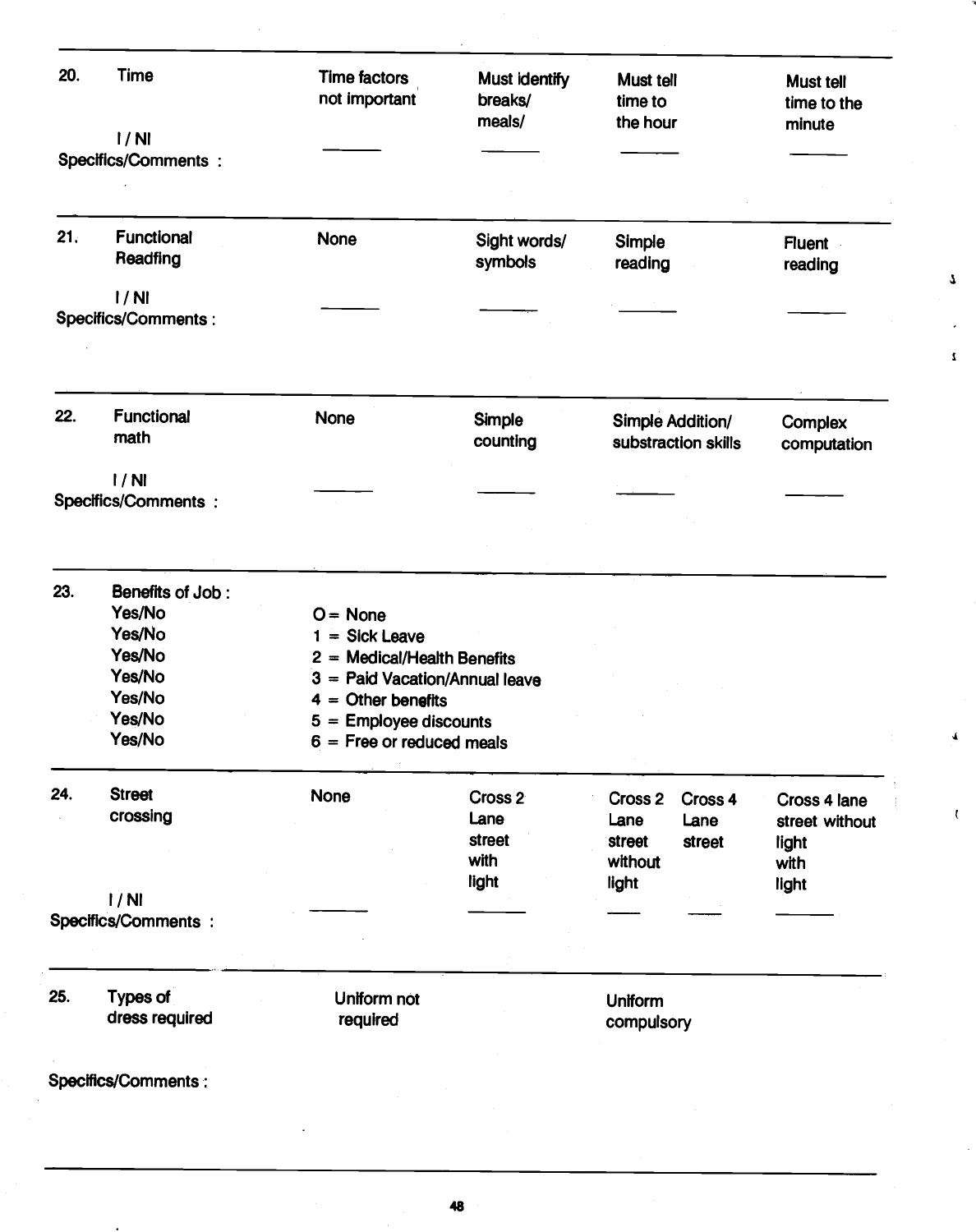| 26. | Equipments<br>or materials<br>required                                                                |                  |  |                        |  |
|-----|-------------------------------------------------------------------------------------------------------|------------------|--|------------------------|--|
|     | Specifics/Comments :                                                                                  |                  |  |                        |  |
| 27. | Appropriateness<br>of placement of<br>persons with<br>mental retardation<br>Minimum level of          |                  |  |                        |  |
|     | mental ability<br>Specifics/Comments :                                                                |                  |  |                        |  |
| 28. | Modification of<br>recruitment<br>rules required                                                      |                  |  |                        |  |
|     | Specifics/Comments :                                                                                  |                  |  |                        |  |
| 29. | Included in N.C.O.<br>(National classification<br>of occupation)<br>Approved currriculum<br>available | Yes/No<br>Yes/No |  |                        |  |
|     | <b>Specifics/Comments:</b>                                                                            |                  |  |                        |  |
| 30. | Type of training needed :<br><b>Specify:</b>                                                          |                  |  |                        |  |
|     |                                                                                                       |                  |  | Prepared by:<br>Dated: |  |

 $\boldsymbol{\beta}$ 

 $\overline{z}$ 

 $\mathbf{z}$ 

 $\overline{\mathbf{r}}$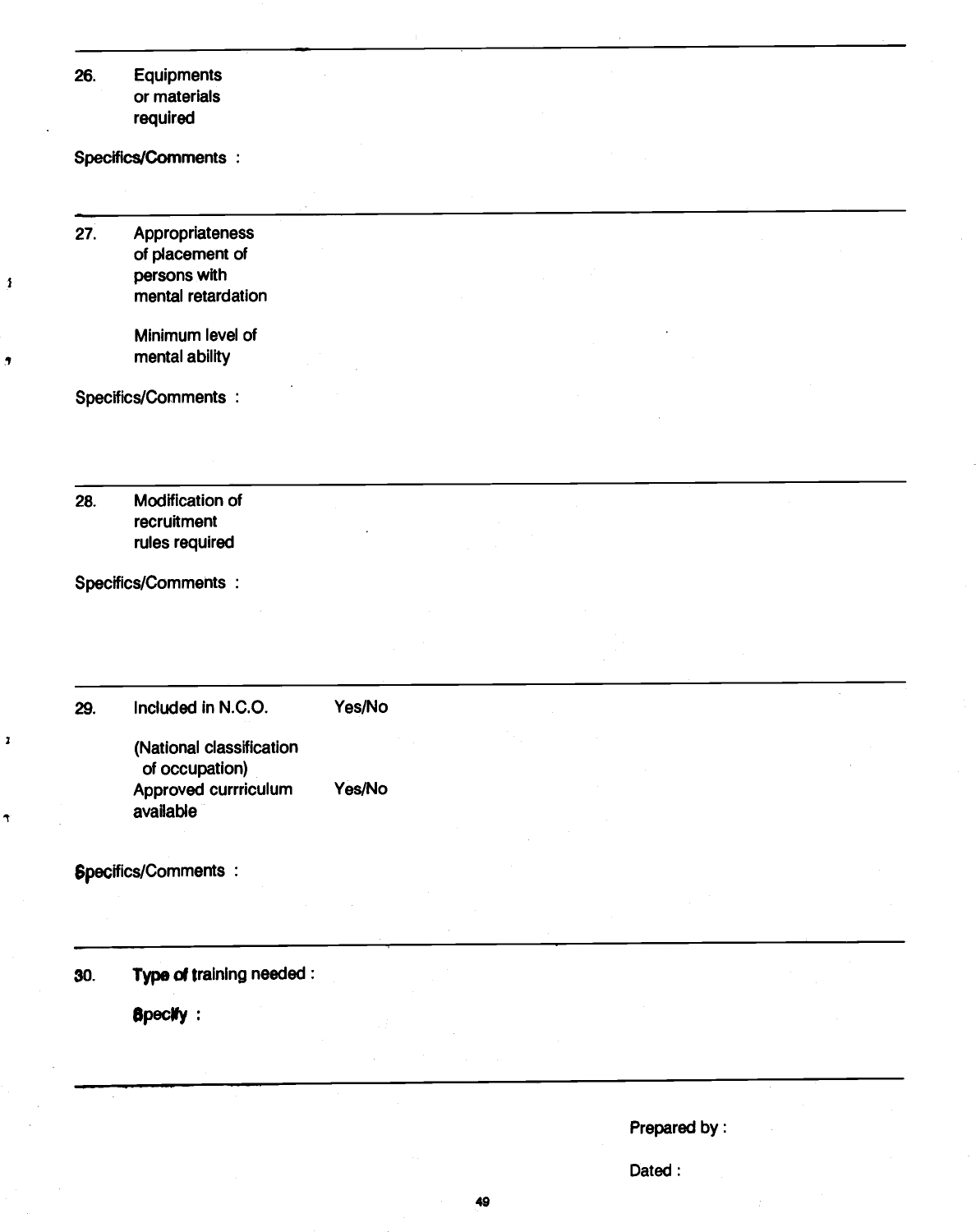### NATIONAL INSTITUTE FOR THE MENTALLY HANDICAPPED

<span id="page-46-0"></span>Dr.D.K.Menon **Director** 

NIMH/VTC/91/ 21 November, 1990

 $\mathbf{I}$ 

 $\overline{\mathbf{A}}$ 

 $\pmb{l}$ 

To, The General Manager, South Central Railway, Secunderabad

Sir,

The National Institute for the Mentally Handicapped is an apex body, under the Ministry of Welfare, Government of India, established In 1984 with the obbjectives of personnel training, research and service in the field of Mental retardation.

To train mentally retarded persons in various jobs/trades normally prevalent in the government and public undertakings, we would like to conduct a study to identify such jobs which could be performed by the persons with mental retardation. Ms.A.T. Thresslakutty, Vocational Counsellor from our Institute is deputed for this purpose. I shall be grateful if necessary assistance is given to her to complete this task of our institute for the welfare of the persons with mental retardation.

> Yours sincerely. (Sd/-) (D.K.Menon)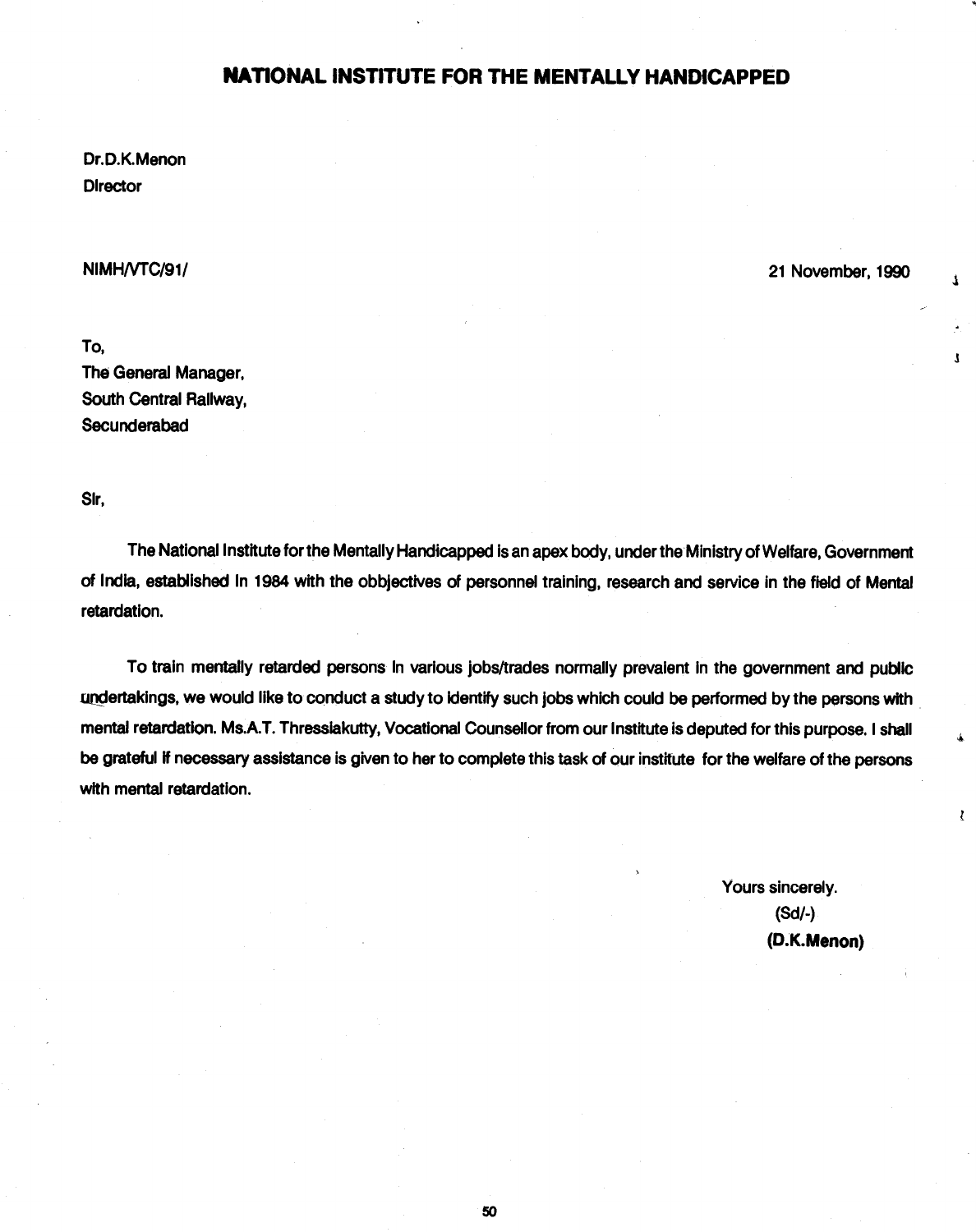### NATIONAL INSTITUTE FOR THE MENTALLY HANDICAPPED

Dr.D.K.Menon **Director** 

NIMH/VTC/91/ 5.6.91

To,

The Chief General Manager, Telecommunication Department, Hyderabad, Andhra Pradesh

And

The Chief Post Master General Hyderabad.

Sir,

٩

The National Institute for the Mentally Handicapped is an apex body, under the Ministry of Welfare, Government of India, established in 1984 with the objectives of personnel training, research and service in the field of Mental retardation.

To train mentally retarded persons in various jobs/trades normally prevalent in the government and public undertakings, we would like to conduct a study to identify such jobs which could be performed by the persons with mental retardation. Ms.A.T. Thressiakutty, Vocational Counsellor from our Institute is deputed for this purpose. I shall be grateful if necessary assistance is given to her to complete this task of our institute for the welfare of the persons with mental retardation.

> Yours sincerely. Sd/- (D.K.Menon)